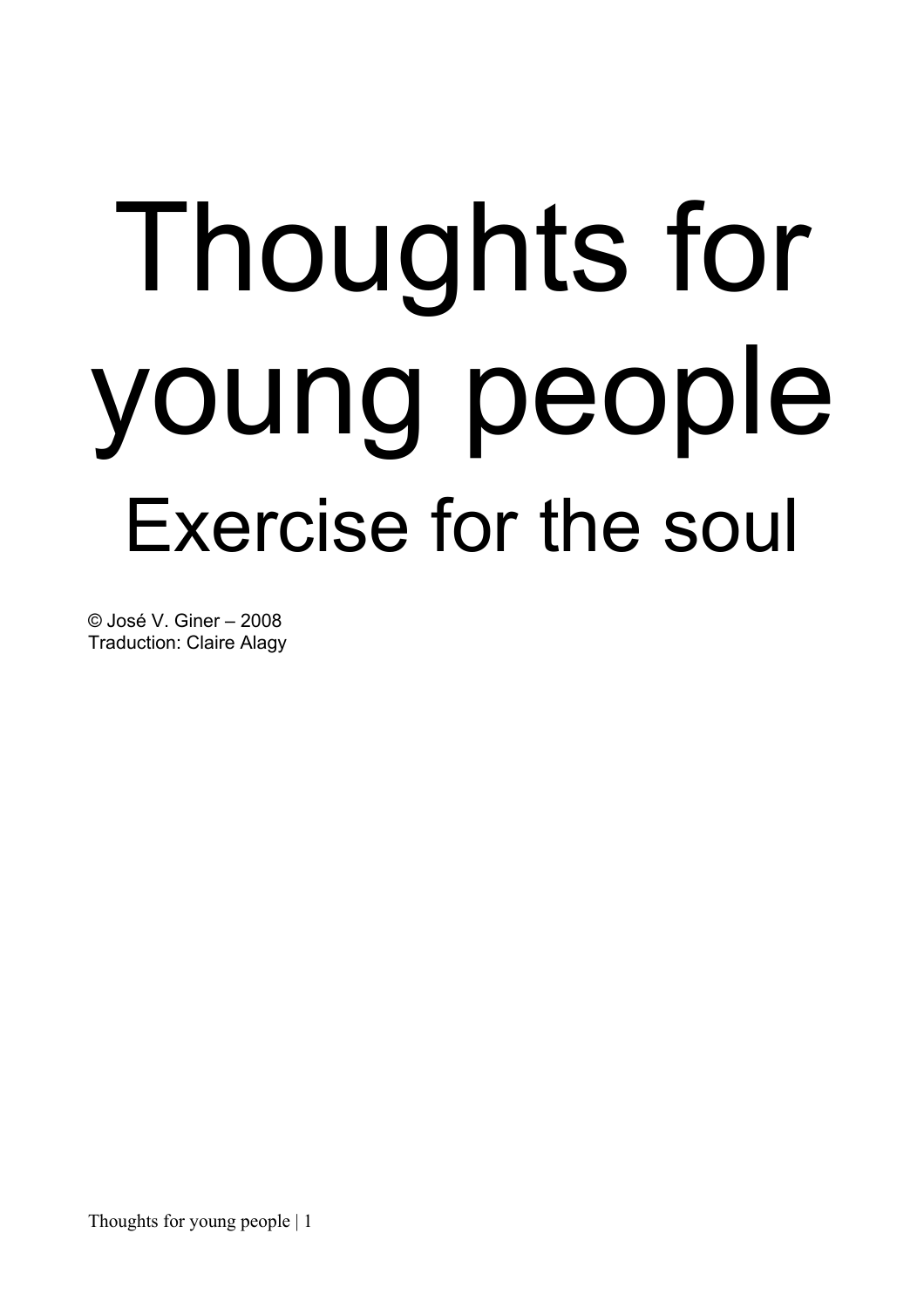#### Introduction

Dear reader, you are holding in your hands a little book of phrases, more or less short, having as an objective to help you think and find good solutions for your live of faith. Life is a peregrination in search of our so desired destiny. There are moments when we walk among pleasant surrounding with a good climate. Other journeys are more complicated and the places we go through less pleasing; some moments of the journey are attractive and other are not, there even dangers to face; but what is most important is to go on to the end; turning back would be a defeat.

In the same way, our walk toward the celestial mansions, which is our glorious destination, will have better moments than others. Christian life is full of great joys, but it also has sufferings and tears. Many among us will have to go through the valley of the shadows of death as the Psalmist describes it (Psalm 23: 4), but what is most important is not to forget that Jesus is with us and He will not abandon us, for His staff will comfort us.

The word of God tells us that whosoever will endure until the end will be saved (Matthew 24: 13). What is important is to go on walking, step by step, day after day, until the end. With this little book we would like to help you not to be discouraged and with the help of God to focus your attention on the positive things surrounding you which come from heaven and are to create a wonderful melody in your hearts. Jesus has offered you the most important gift ever given to mankind; He desires to see you happy and one day share with you the eternal delights

Dear youth, receive this work as a contribution to stimulate you to continue without discouragement in your peregrination toward the celestial homeland. The author

Contents:

Thoughts for young people | 2 Aspiration (dreams, ideals, projects) Authenticity (coherence) Balance Bible (word of God, the Scriptures, the gospel) Childhood (children) Christian struggle Contentment (renouncement, sacrifice, abnegation) **Courage Decision** Diligence (work, enthusiasm, activity) **Equality** Faith Faithfulness (obedience) **Foresight** Forgiveness (reconciliation, repentance, justification, mercy) Friendship (fellowship, loyalty, brotherhood) Future (fruits, expectative, tomorrows) **Gratitude Happiness Health** Holiness (character) Hope Humbleness (simplicity)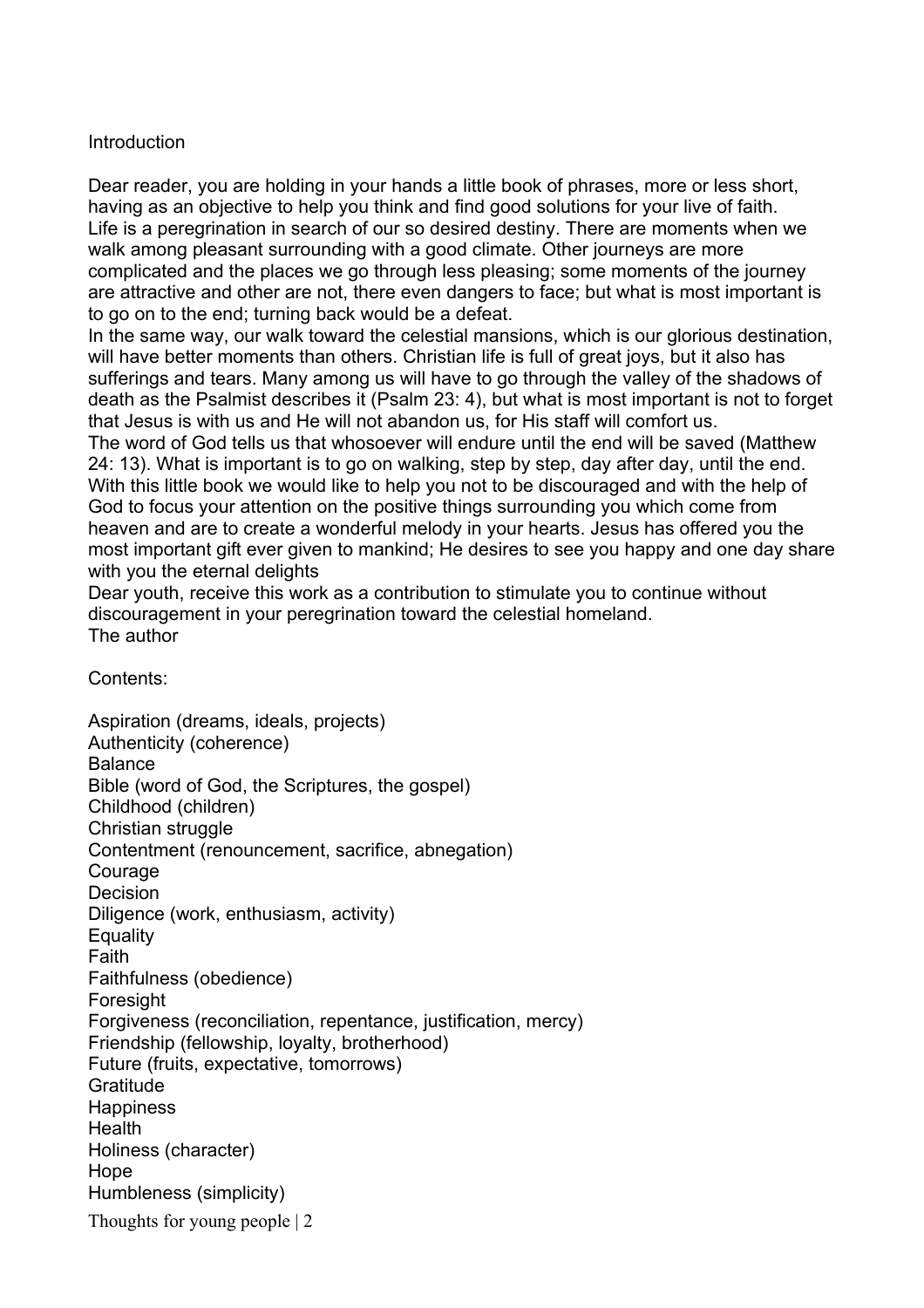Jesus Joy (gladness) Liberality (devotion, generosity) Life Love (sympathy, esteem) Mind (thought, reflection, meditation) Nature (creation) Opportunities (circumstances) **Patience** Perseverance (constancy, tenacity, firmness) Prayer Purity Respect Salvation (redemption, eternity, glorification, resurrection, death) Service (sharing, missionary work) Testimony (example, preaching, missionary work) The power of God Time Trials (sadness, anxiety, fear, difficulties) **Trust** Truth (error, lie) Unity Vanity **Will** Word (language, expression, communication, critics)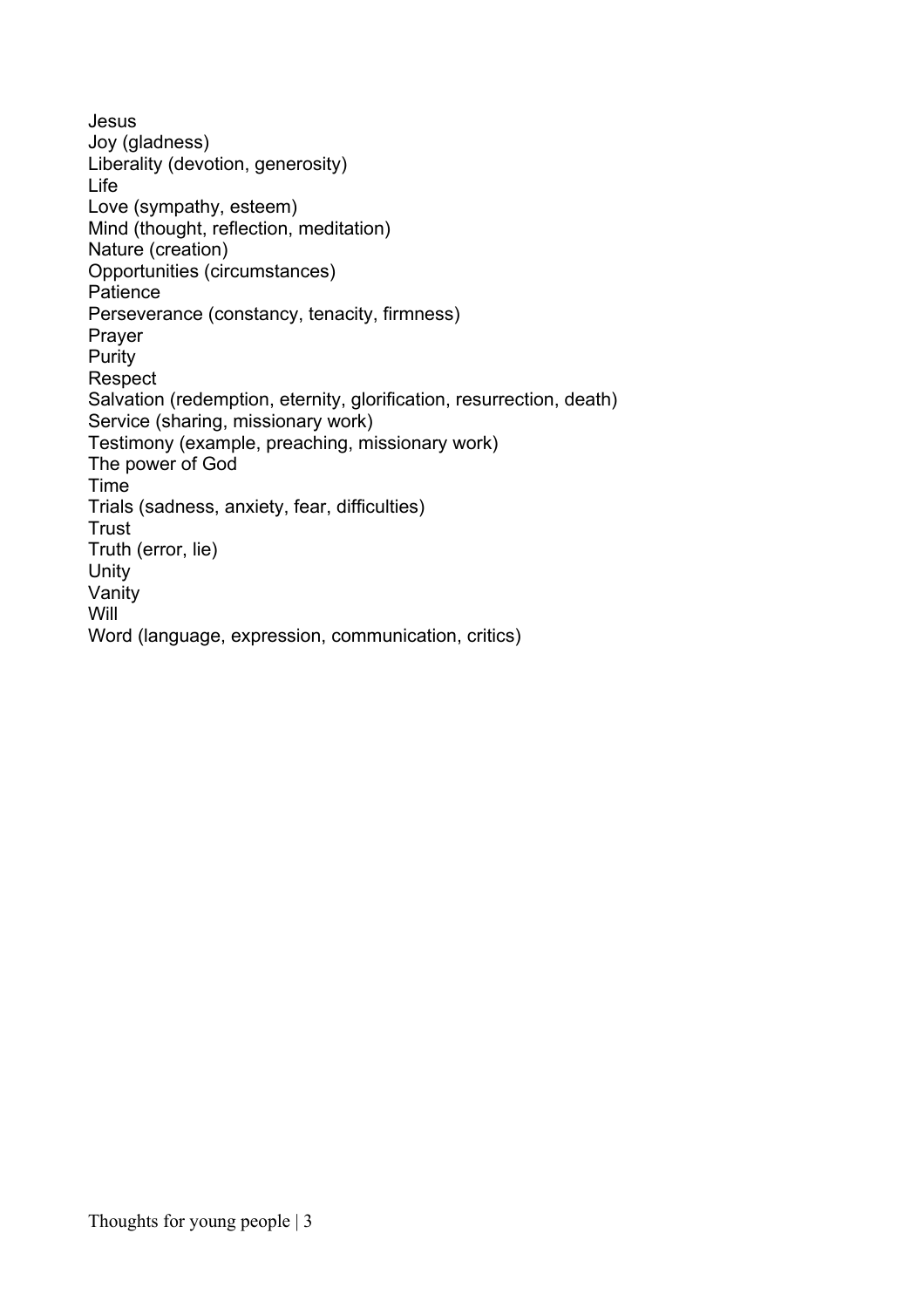#### ASPIRATIONS

(Dreams, ideals, projects)

Wings! What a nice word! To have wings to fly to the infinite. To have wings to escape from this contaminated earth. To have wings to observe the earth from above and obtain dimensions incapable to perceive while nailed to the ground. Angels have them and with them they serve God. Wings! Wings! What a nice word!

To dream does not cost anything. Everybody can let his imagination free and fly into the space of wonderful thoughts. But while you dream, do it with your feet on the truth of God's word.

Monotony is like a virus nibbling at one who shelters it. Each day introduce something new in your life. Develop your intelligence, so that your spirit can get rid of the monotony phantom.

He who has a dream is surer to obtain what he desires than he who complies with his fate. Do not let go of your dream, for if it is according to God's will, you will obtain it in good time: "Delight thyself also in the Lord; and he shall give thee the desires of thine heart." Psalm 37: 4.

A pattern to live! A pattern to die! You need a noble pattern! The soul dies without ideals. Do whatever you can to obtain an ideal inspired by God.

The body is nourished, is preserved and develops with material food. The soul is nourished by ideals. Without them we would become sick with spiritual starvation.

How wonderful to have ideals and live according to this objective. To serve humanity and love those who surround you, that is a lovely objective for you.

It is true that not all dreams will come true, but it is also true that without any dreams it is impossible to obtain whatsoever.

For many, death is the end of biological life; in reality one can die when there is nothing to fight for, nothing to dream about, nothing to hope for, and nothing to believe. Jesus spoke about living dead: "…let the dead bury their dead." Matthew 8: 22.

When your soul is united to Christ and you accept Him as your guide, when you give Him you will, His power becomes yours and the principles coming forth from His word inspire your life to fashion your character and attain the most noble ideals. Do not wait to offer your heart to Jesus.

The devil knows that an idle spirit is the best place to establish his workshop of destruction and death. If your spirit searches for noble and elevated ideals, the enemy of your soul will find no place in you.

Noble aspirations can grow cold and you have to know why: when you have friendships with unbelievers, when you let yourself go to slothfulness and selfishness; when you are making plans for a wedding that God cannot approve, offering your life to someone who does not share your faith; when you transgress deliberately god's law; when you abandon

Thoughts for young people | 4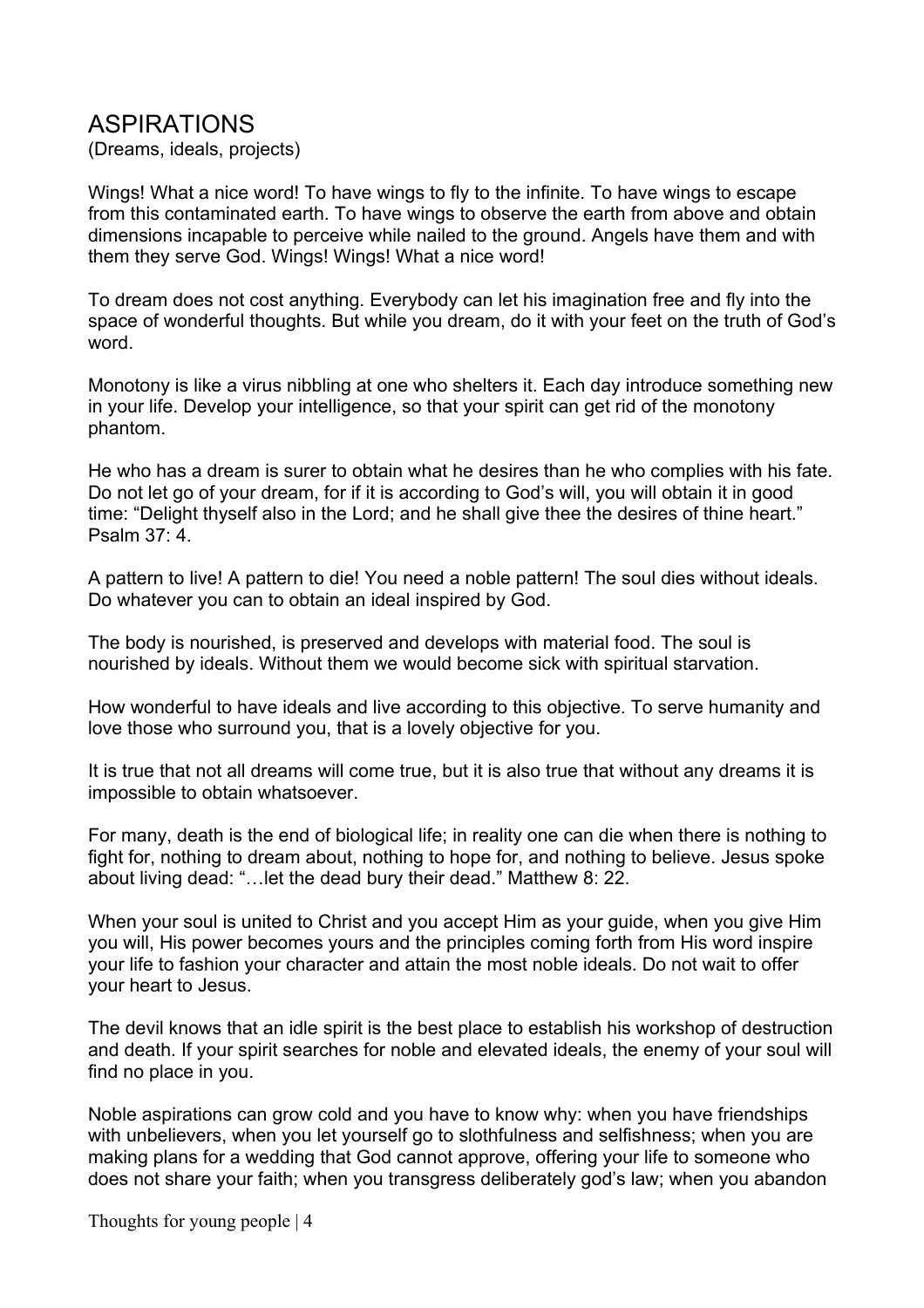prayer and the reading of the Bible; when you cease contemplating Jesus; when you resist to repent from your sins. Oh! No, dear young people! Do not allow your aspirations languish and burn out.

If you have a noble purpose then live for it, talk about it, act in such manner that your life corresponds to the purpose you have set yourself, remain firm as a lighthouse which guides seafarers, like a compass pointing north.

Lack of ideals is the antechamber of desertification in the life of a person. Great wildernesses were once pleasant forests. You have to decide on what kind of land you wish to build your life.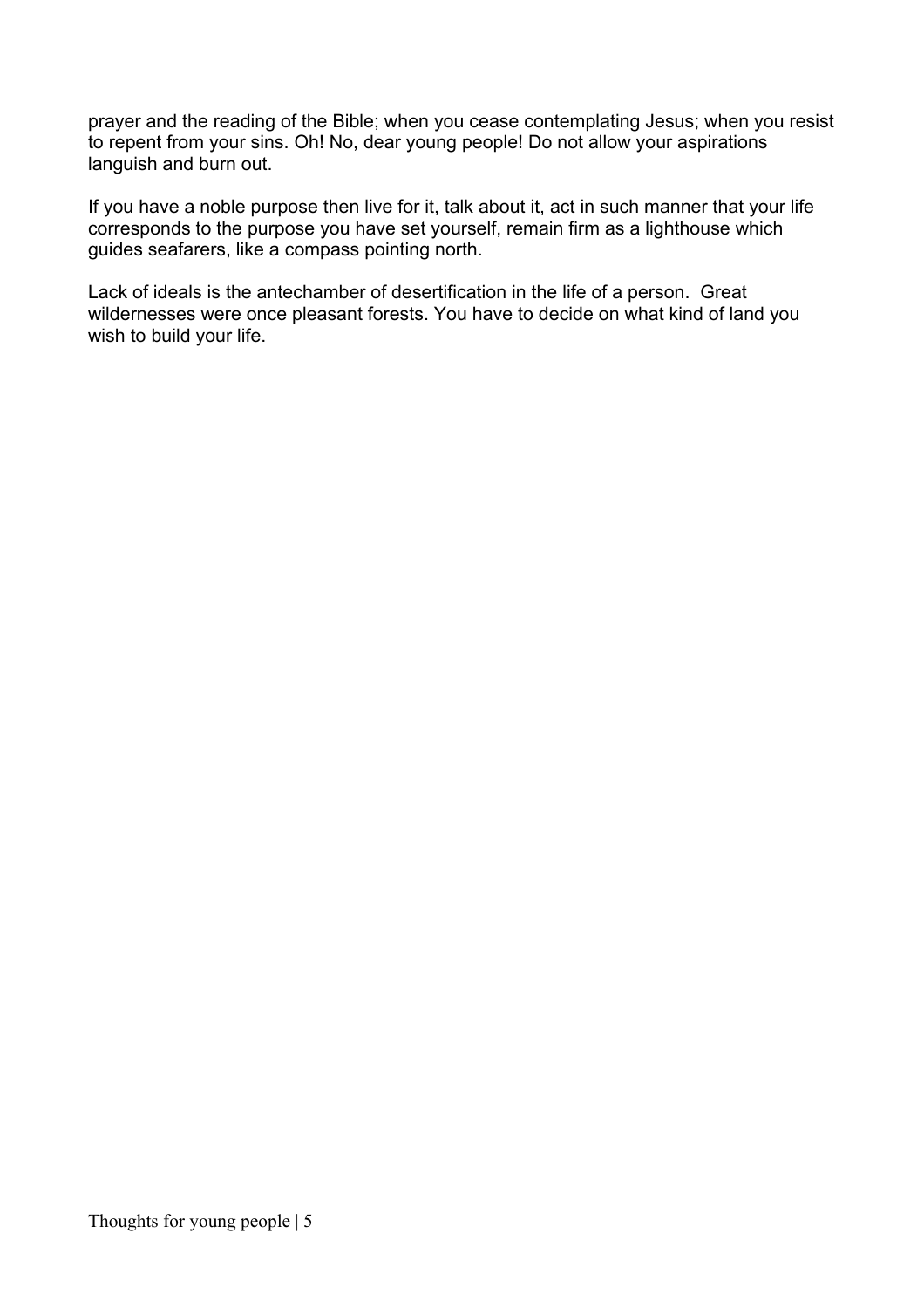#### **AUTHENTICITY** (Coherence)

Jesus is our Master, the climax of all Christian aspirations; the gospels speak of Him saying that when He taught the people, He first preached with His works and then He spoke. It seems that there are many who do the second part quite well while forgetting the first part. This is a good intention, so give yourself body and soul to working more than the talking.

Incoherence abounds in our world, people one day say one thing and the other do something else. Do not be like this.

A responsible and authentic person is worth more than gold and jewels. Maybe the world esteems you at a low price, but for God you are worth the blood of His Son.

Truth is revealed to all men but only a few accept it. Be careful, it could be that truth knocks on your door and you would not open it.

Your authenticity, your coherence, your unmovable fidelity to God's principles will be your protection against depression, discouragement, cowardice, and fear.

Appearances deceive. Do not let yourself carried away by external appearance nor live to show off. Be authentic, but search to become like Christ. Let the world see in you someone honest; do not be one of those who want to appear one thing but on the inside they are someone else.

Everything that shines is not gold. What seems to have value and importance often is only sham. A character like Christ is the most beautiful jewel you can possess; leave the rest aside even if it shines.

Our modern society is mainly based on external appearance. Fame, money, power are captivating thousands under their spell, but people do not realize that these things disappear as the morning mist when the sun rises. What is important is to live according to the will of God, in order to endure.

Everything passes away, only the Lord remains steadfast and with Him those who hold on to His word and live by it: "The grass withereth, the flower fadeth: but the word of our God shall stand for ever." Isaiah 40: 8. Would you not be pleased to remain forever?

The compass points to the north always, it is faithful to its function. How many people has it not kept from being lost and even saved from death. Be faithful to the Lord, be faithful to your mission; is that not a wonderful work?

"O that there were such an heart in them, that they would fear me, and keep all my commandments always, that it might be well with them, and with their children forever!" Deuteronomy 5: 29. Here you have a clear indication of what you have to do if you want everything to be well with you. Obedience to the Lord is your efficient shield against the enemy's attacks.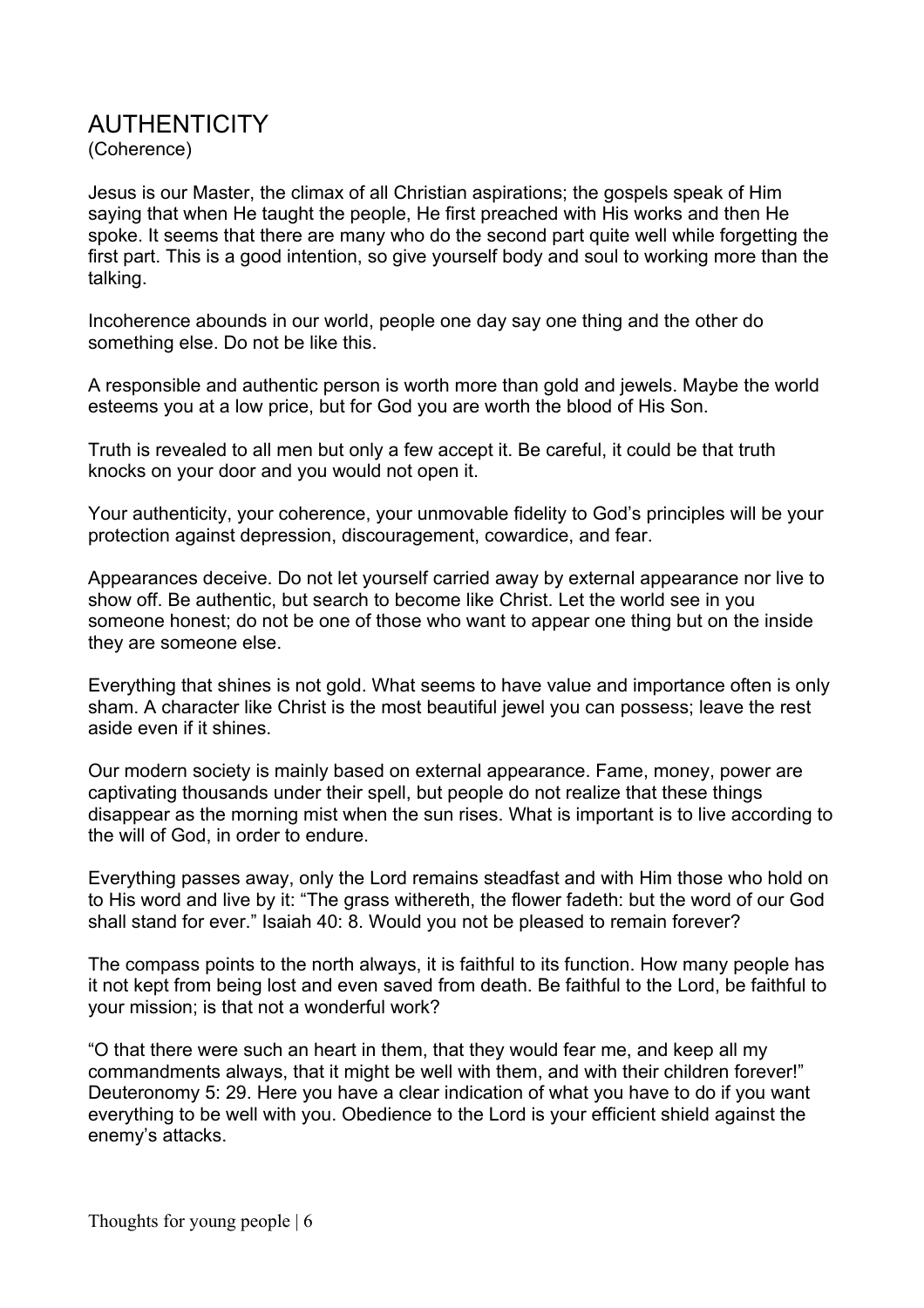Many are those who believe that faith is the only thing necessary to enter eternal life. But they forget that faith goes along with works, meaning obedience to God's Holy Law: "Do we then make void the law through faith? God forbid: yea, we establish the law." Romans 3: 31. Your faith is strong, steadfast, and authentic in the measure that it leads you in faithfulness.

You cannot be loyal to the Lord with your own strength. Loyalty is the fruit that comes after having surrendered your will to the Lord and the result of the working of the Holy Spirit in you. "For it is God which worketh in you both to will and to do of his good pleasure." Philippians 2: 13.

Strict obedience to God's law is your safeguard for life and your warranty to attain happiness and peace that men so long for.

A quiet conscience is the most potent weapon to obtain the most precious victories for your soul.

Maybe your principles will not be shared by others, but your faithfulness towards them and your coherence will be admired by all.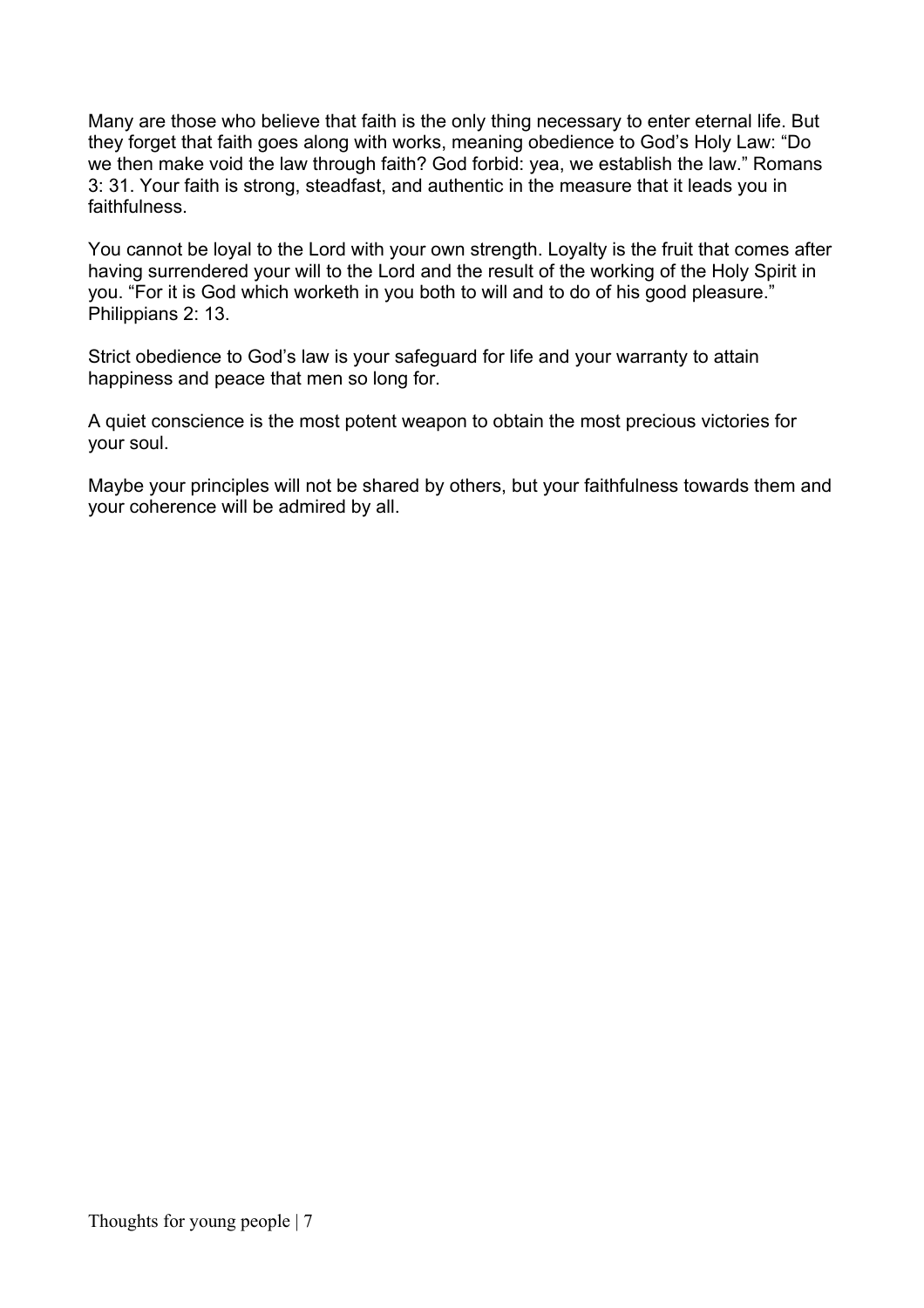## BALANCE

Extremism is the fruit of spiritual blindness. Protect your soul so that not one particle of this terrible disease may enter. It is cancer of genuine faith.

In human behavior one can often note a phenomenon that can be called 'the pendulum attitude'. Today we are capable to die for an idea; tomorrow we could kill those who defend it. How important it is to be balanced! It is your noble duty to make decided efforts in that direction.

Would you not like to possess the four precious gems of the crown of a happy king? The first gem is wisdom, the second honesty, the third love, and the fourth moderation. Without wisdom, ruling one's life is an act of foolishness and one ends by losing the throne. Without honesty, words have no power. Without love, life is sterile and void. Without moderation, existence is converted into slavery of bad habits.

The transcendence between 'being someone' (a living being) and 'being something' (dust) is the most tragic moment in the life of a human being. Christianity helps us to accept the reality about death, in the hope that from being something (dust), we will become someone (glorified beings) when Christ will grant us eternal life. This hope must always give us happiness for it is a divine promise. (1 Thessalonians 4: 16).

Make all efforts to be moderate in everything. It is a great virtue. Moderation in language, in diet, in work and especially with emotions; for these are as changeable as the weather. If everything goes well for you, do not be over enthusiastic, know that things can change to the worse at any moment; if everything is going badly, do not fall into despair: think about better days coming. Moderation!

t is easy to lose one's balance in unfavorable circumstances. Few people stay calm, lucid, in control, serene, measured, and wise in their actions or in their opinions when they are confronted with the cold wall of adversity. Christian ideal teaches us to keep our balance. How to achieve it? Faith, prayer, contemplation will work in your favor. The Lord is always willing to give you a hand to help you remain firm.

The tightrope walker walks without falling off the rope helped by his pole. With the pole of true faith you can maintain balance on life's tightrope.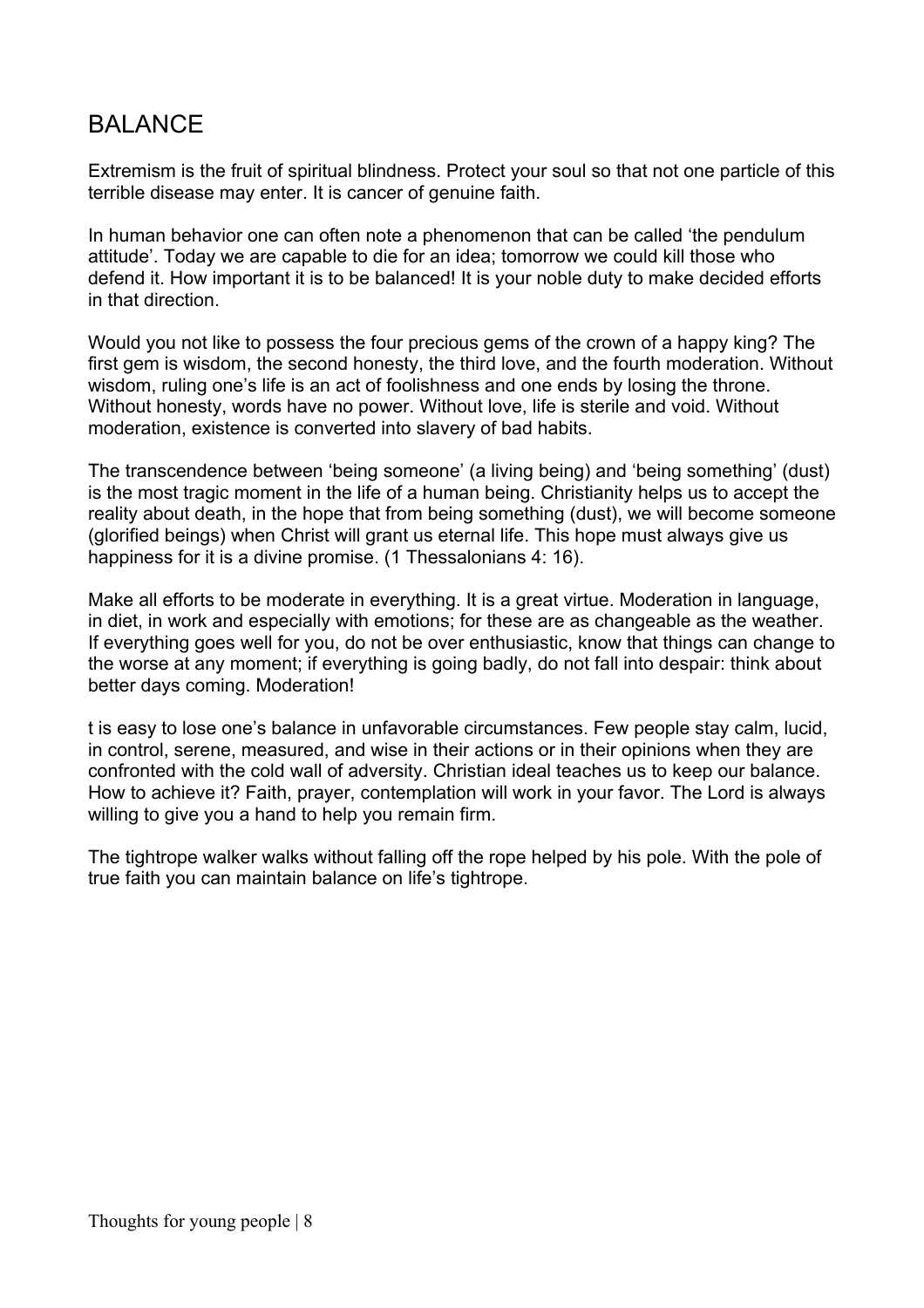#### BIBLE

(Word of God, Scriptures, the gospel)

How wise is the Lord! He is capable to do things so well. No, do not be surprised by our world's deterioration; it is not His work but that of the devil and man. In spite of this the Lord has a plan to restore all things. Study the Bible and you will find His restoration program.

The word of God restores the soul just like bread restores the body. You will be mentally strong if you take time daily to study the Bible.

When reason, enlightened by God's word, will speak to you, you must submit your feelings to it.

If you doubt God's word you will be without defense against the enemy's attacks. Do not swing back and fro between hope and doubt: "He that followeth me shall not walk in darkness, but shall have the light of life." John 8: 12.

Commit yourself to the exercise which does well to your soul and keeps it in good health: Read the word of God daily, meditate upon it, rejoice in His promises and put His principles into practice. From now on unto eternity.

The Bible is the lesson book for every human being. It must be read in order to know how you function spiritually.

Life's limited span and fragility should drive us to search for a purer and higher atmosphere where one can breathe the pure oxygen of truth uncontaminated. Founding one's life on the word of God is investing in the bank of heaven: "The grass withereth, the flower fadeth: but the word of our God shall stand for ever." Isaiah 40: 8.

In the youthful mind there is a great dose of fantasy and this is dangerous. It produces fog that makes is difficult to see things in an objective manner; fantasy blows up or minimize things according to the whims of the moment. Prayer and Bible study will help you keep your footing.

The Bible is a cultural intellectual medium; it guides our thoughts toward the Creator and reveals the character of Him who has no beginning and no end. Its teachings lighten your life's dark path: "Thy word is a lamp unto my feet, and a light unto my path." Psalm 119: 105.

Million of youth are lost for not making the Scriptures the fountain where they could quench the thirst of their soul. Would you not like to guide them to this spring? : "If any man thirst let him come unto me, and drink." John 7: 37.

Many are searching for riches along paths that surely lead them to defeat. If you want to be successful in all matters of life, take heed of God's word instructions seriously.

The Bible presents the origin of humanity, its fall and also the promise of redemption: Jesus' life, the lamb offered before the earth's foundation, His death, His resurrection and His ascension to heaven, His intersession before the Father for us all and the promise of

Thoughts for young people | 9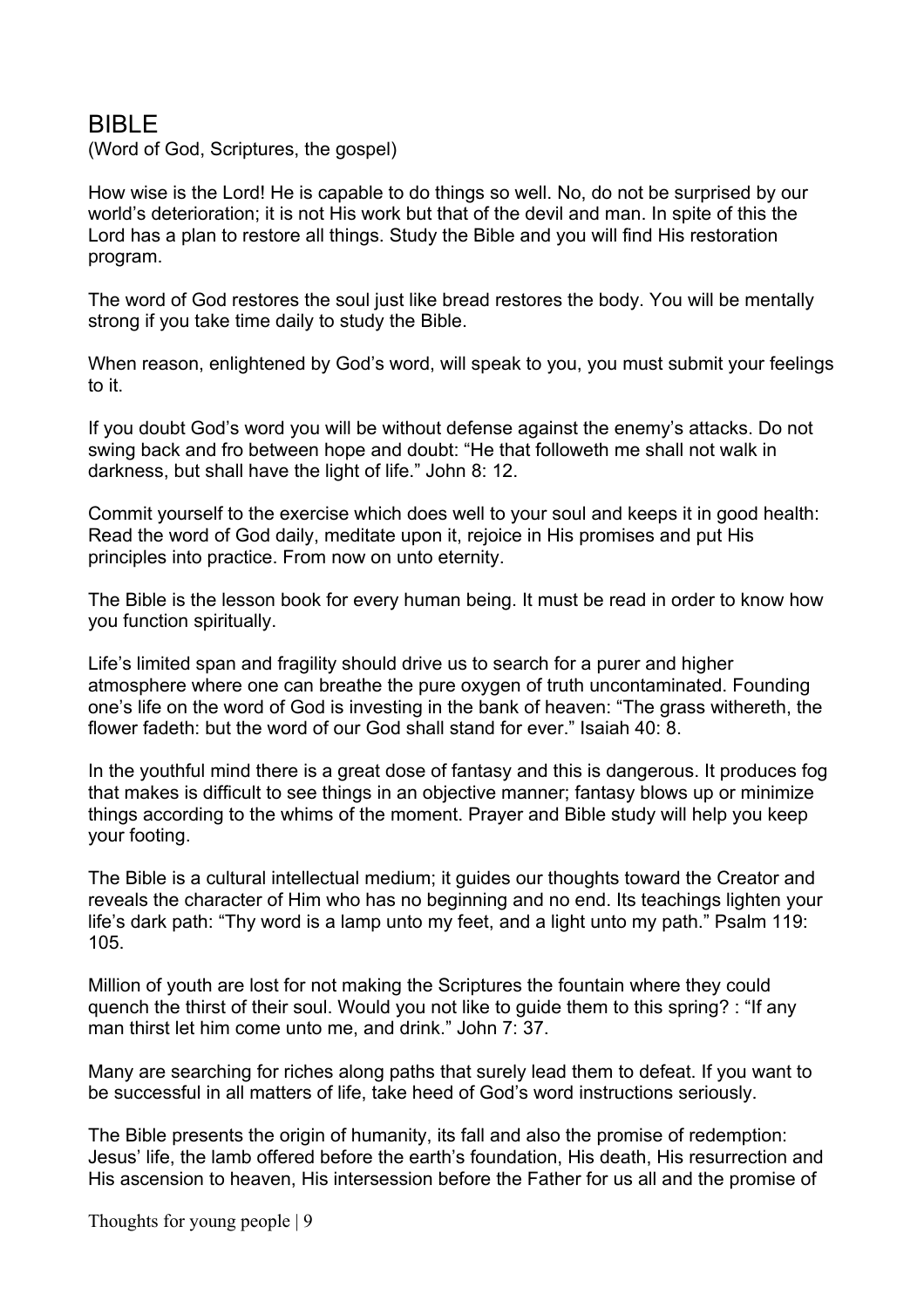His second coming in glory and majesty. Do these themes not merit to be studied in depth?

Your unique safety against trials and temptations is to position yourself on the principles in God's word.

Remember that you have a finite mind and with this finite mind you have to approach the Bible created by an infinite mind. How can you comprehend with your own capacities? You need God's help, to be able to discover the important truths of revelation. Beware when you study the Bible not to deify your mind for it is still stained by your feeble humanity. Humbly ask the help of the Holy Spirit; your study will become beneficial and your mind stronger and uplifted: "If any of you lack wisdom, let him ask of God, that giveth to all men liberally, and upbraideth not; and it shall be given him." James 1: 5.

The Bible is not a common book such as Cervantes' Don Quichotte, or Tolstoy's War and Peace. The Bible is not comparable to any other book. It is the Lord's book and contains the necessary revelation for your present and future happiness. The only problem is that as with diamonds, their wonderful truths need to be extracted "by digging", that is by in depth studying.

The actual tendency of church going people is to read the Bible quickly and superficially, in spite of the fact that Jesus said to search the Scriptures (John 5: 39). To search is to examine, to find out, and to carefully prove something. Take time for your precious Bible.

Television, Internet, various pastimes and actualities can bring people to neglect time spent with their Bible. Be moderate and selective in your habits in order to never lose your interest for the study of God's word.

In our days many entertainments steal your precious time and what is even worse: they can undermine your eternal salvation. Close the gate to your soul so these robbers cannot get in and grab away your love for the Lord's truth: "Keep thy heart with all diligence; for out of it are the issues of life." Proverbs 4: 23.

The word of God is the best and the most important way to assure your education; it is also the source from which emanates the most precious knowledge. Devote yourself to study it.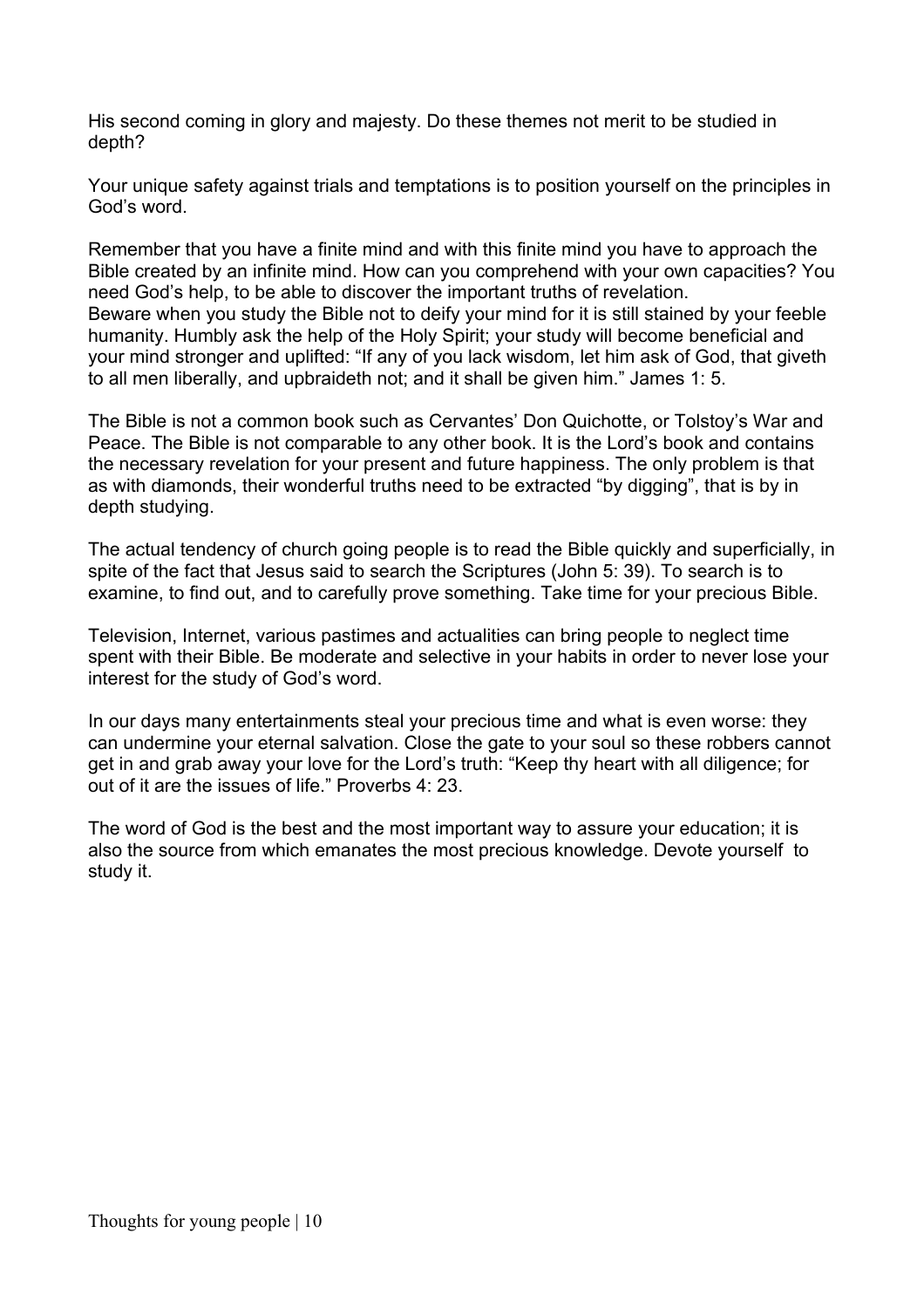#### CHILDHOOD (Children)

Children can also talk with God. In spite of their young age and their little experience, they can establish a close relationship with their heavenly Father, who is the children's best Friend.

The Lord has a special predilection for children. To prove it He asks us to become like one of them in order to enter His kingdom. The Lord was incarnated in Mary and He came to this earth as any other child. During His ministry He said about the children: "Suffer the little children to come unto me." Respect children and never do them any harm.

We all have been children; it is a pleasant stage of life and the most important. Depending on the way we will live it so will be our future life. If one day God gives you children, educate them to live one day in heaven and not to become mundane.

Children copy more what they see and not so much what they hear. This is the way their minds work. They are susceptible to example. If you want to touch their hearts live out the things you want to each them.

Considering that the future of the world depends on today's children, how much governments, education institutions and also families should form the little ones with Christian values that would give them emotional stability, trust, dignity and sensibility. Our world is adrift and we live in a pond of filth and the children are right in the middle.

It may be that your neighbor's child or even yours becomes a brilliant lawyer, a famous architect, a renowned surgeon; or a consecrated minister who will bring many souls to Christ; he can also become a thief or a criminal, or an average individual; or even a pedophile… What will determine the future life of a child? The atmosphere at home. Take the decision to build a home where your children can grow honoring the name of the Lord.

A child is like a sponge: he will be nourished with whatever surrounds him. And of course it is evident that if he grows up in surroundings where he will hear swearing, where everyday bitter attitudes are repeated, one cannot hope that the child will grow correcting these defects in a natural way. No! The child will become what home has made of him. Oh! May every young Christian take the decision to build a home where the angels of God will be glad to live in!

Maltreated and abused children will normally grow up into abusive adults. Only Christ's love accepted in the heart can transform such a sad life and change its course. Many notable Christians were desperate men and women plunged in misery.

If you want to educate a child, do first yourself what you would like to teach him, and then educate him.

The value of a mother who humbly and warmly educates her children in Christian faith has no price; the world owes much toward these mothers.

Start educating your children from the day the Lord gave them to you, so that they will have a strong influence to transform the world. There are enough evil people.

Thoughts for young people | 11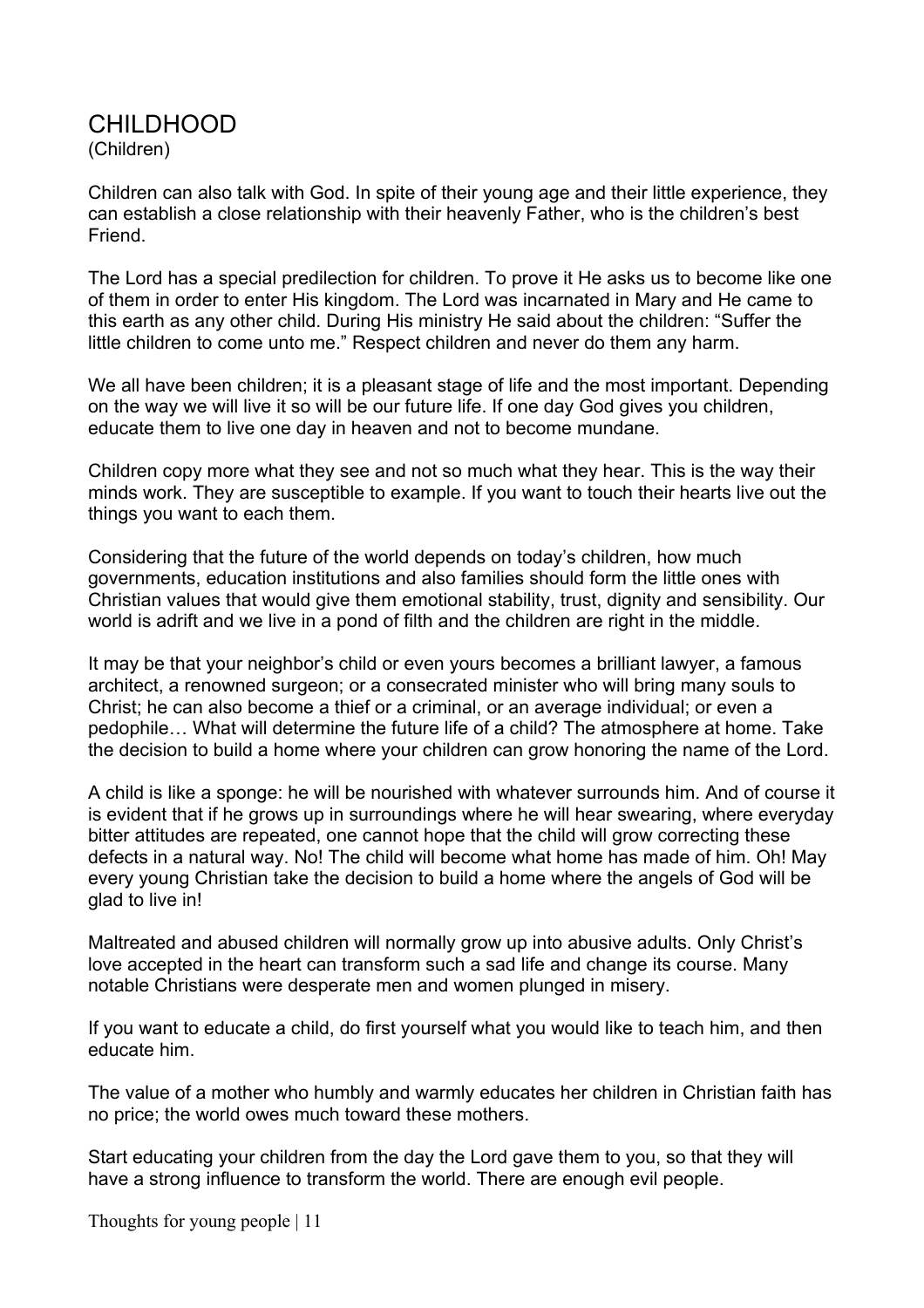# CHRISTIAN STRUGGLE

How many times did you not fall in discouragement? Certainly, many times. But your duty is to overcome every struggle, to reach heights above your limitations with the help of God.

If today, while you are thinking that you have not given what you should have given, that you did not do what you should have done, if spiritual vision, humility or compassion failed you, do not despair. Tomorrow is another day to put things in order. Leave everything in Jesus' hands.

It is never too late to straighten things out. Surrendering to defeat is a kind of suicide. Do not surrender, I beg you, you would lose so much. However if you try again you will have the possibility to reach the goal.

The path is long. Do not despair now, after having walked this far; it will not be long…go on walking.

One surpassed obstacle will give you the right tools to overcome the next.

A person becomes important when he knows how to recognize his errors; but he becomes more important still when he desires and does his best to correct them. Would you be of that class of people?

It is not pleasant to be sad. Sadness steals the energy of the heart. If that sadness is constant, it will convert itself into an obsession that can destroy you. Search for the cause that brought you to such a situation and you will see that it is not worthwhile to be downcast. Arise above your miseries and…go forward toward your noble task!

When someone is sad, all the wonderful things lose their enchantment. Sadness leads us to a fictive world and creates a crust of anxiety and discomfort around the heart. Extract the root of it with the help of God.

The stone on which you stumbled and made you fall is just behind you. Do not turn back to look at it for while you are looking behind you, you will not notice the next stone just in front of you. Look always forward.

If you are a thinking person, do not lose the occasion that the Lord offers you to perfect your Christian life. Grow day by day until the stature of the fullness of Christ.

Each step you take forward is a step less to reach heaven. This was the apostle Paul thought: "…reaching forth unto those things which are before, I press toward the mark." Philippians 3: 13, 14.

Experience is no more nor less the sum of your victories and your defeats. Do all you can so that the pages of your life may be filled more with your victories than with your defeats, virtues more than failures.

It seems that the world has gone mad. Unheard crimes in history, extortion, robbery, rape, armed assault. Each day brings its share of frightful news and how cruel is man toward his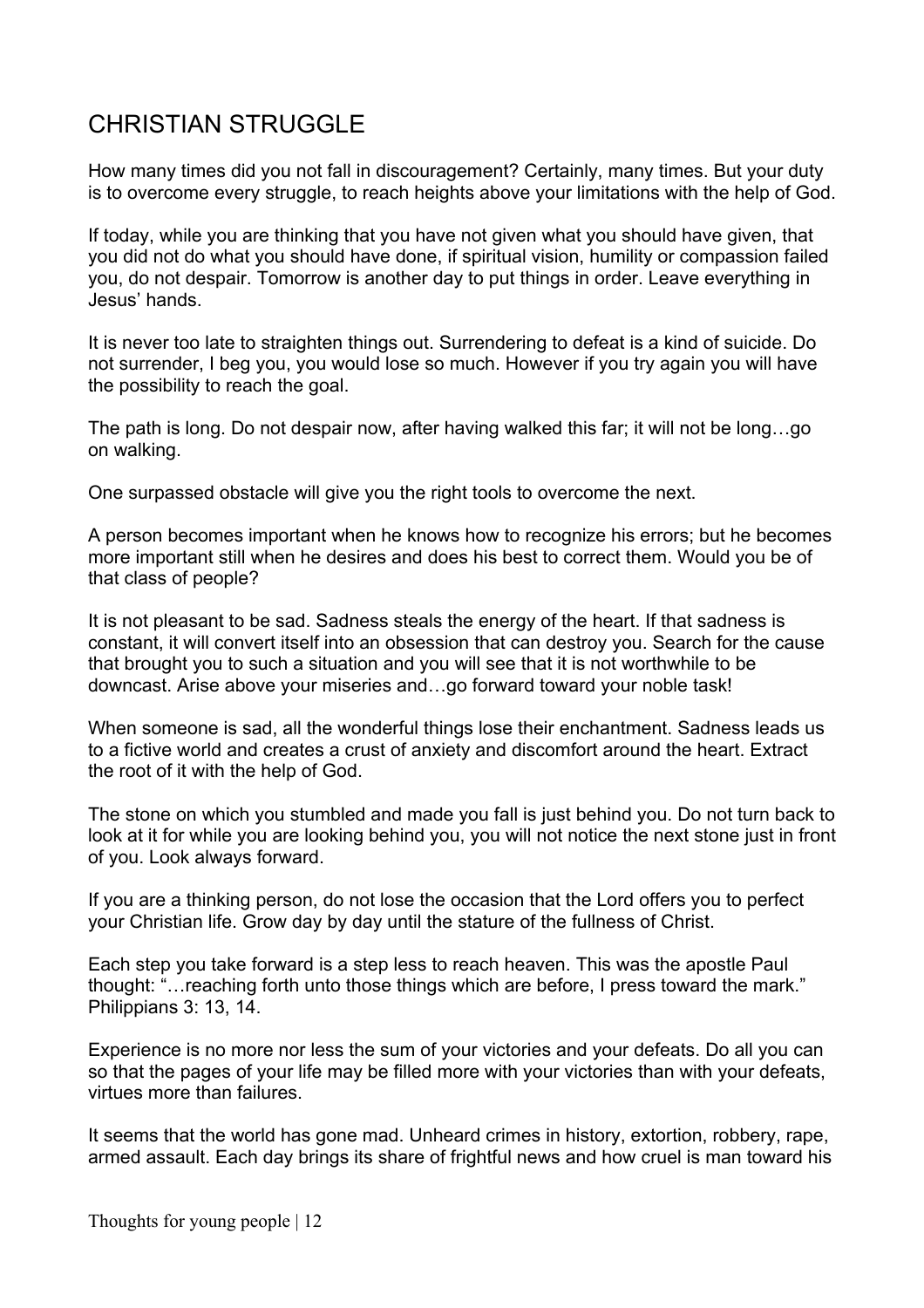neighbor. There is no doubt that Satan is at work. Be on the side of the solutions, of peace, harmony, and joy in this life and not on the side of the problems and difficulties.

Self is man's worst enemy, and paradoxically it is best treated of all. It is exalted, it is proclaimed king on the throne of one's heart, it is ever glorified, one forgives it everything, it is protected from every outside threat, it is corrupted and one day it destroys you. Become right now the enemy of your egoism.

Renouncing self is the key to happiness. "Verily, verily, I say unto you, Except a corn of wheat fall into the ground and die, it abideth alone: but if it die, it bringeth forth much fruit." John 12: 24.

Do not let your bad moments ruin your glorious future. Take Elijah's example. In one instant he became discouraged, but he did not let himself carried away by the flow of his negative emotions, on the contrary he stood up at the Lord's command and followed his way toward duty. Stand up and go on your way! It is worth it!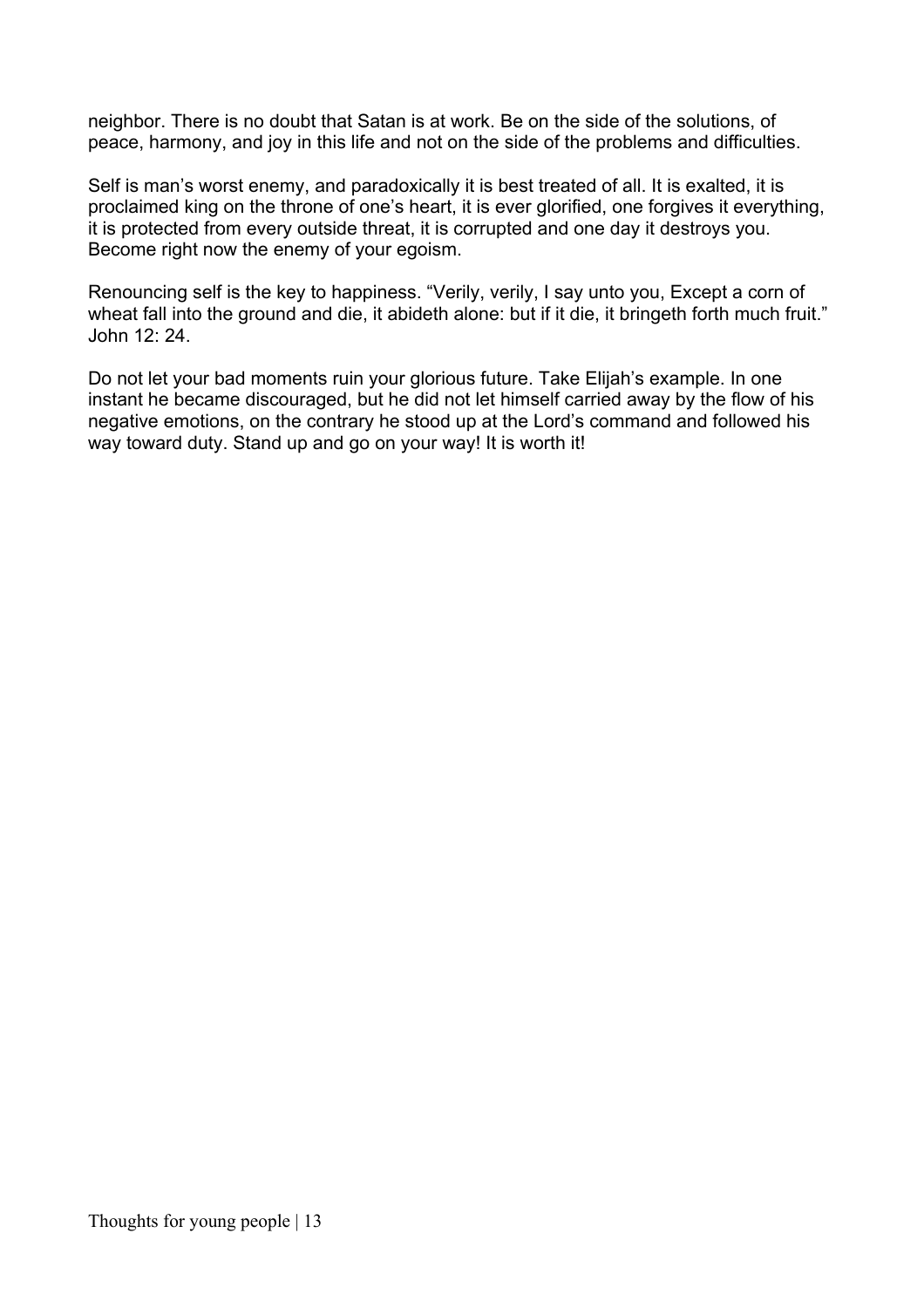#### CONTENTMENT

(Renouncement, sacrifice, abnegation)

Often we enslave ourselves with things we do not need. Learn to live with little and not depend on material things for your happiness. If you live this way you will be filled with gratitude and thankfulness in whatever situation you will find yourself in.

When you learn to renounce, you enrich the field of your blessings: "If any man will come after me, let him deny himself, and take up his cross, and follow me." Matthew 16: 24.

Denying oneself is not synonymous of negligence or abandonment of good habits; it is simply death of self so that Christ can live in your heart.

In Christian life death of self is gain; on the contrary self gratification is death. Take the firm decision not to be slave to self.

The seed of wheat cannot live if first it does not fall into the ground; in the same manner you will bear fruit when self will have been buried in the earth of renouncement. Give glory to Jesus, hiding self in Him.

Corruptible treasures bring you poverty sooner or later and separate the heart from Jesus. Renounce these things before it is too late. "So likewise, whosoever he be of you that forsaketh not all that he hath, he cannot be my disciple." Luke 14: 33.

Satan possesses a long chain by which he keeps his victims prisoners; the only problem is that it is invisible and people do not take notice of it. What is this chain made of? Love for the world. Christ wants to break it if you let Him: renounce to whatever enslaves you.

If Christ lives in you, self must die. "I am crucified with Christ: nevertheless I live; yet not I, but Christ liveth in me: and the life which I now live in the flesh I live by the faith of the Son of God, who loved me, and gave himself for me." Galatians 2: 20.

Only when you renounce everything degrading, you will be able to reach a higher plane. Only when you bury your selfishness will you rise to full liberty.

Jesus' life was free of selfishness and vanity, He has thus opened a way in history through which we have to walk: "But in every nation he that feareth him, and worketh righteousness, is accepted with him." Acts 10: 35.

A person is not important by what he possesses but by what he has become.

Be exacting with your own mistakes and you will discern your errors better; your eyes will be less fixed on the flaws of others. It is a good blow against your selfishness.

Exaltation of self is putting oneself on top of the mountain of pride from which one will surely fall to destruction. This was Saul's case. David preferred to hide his life under the Rock's protection.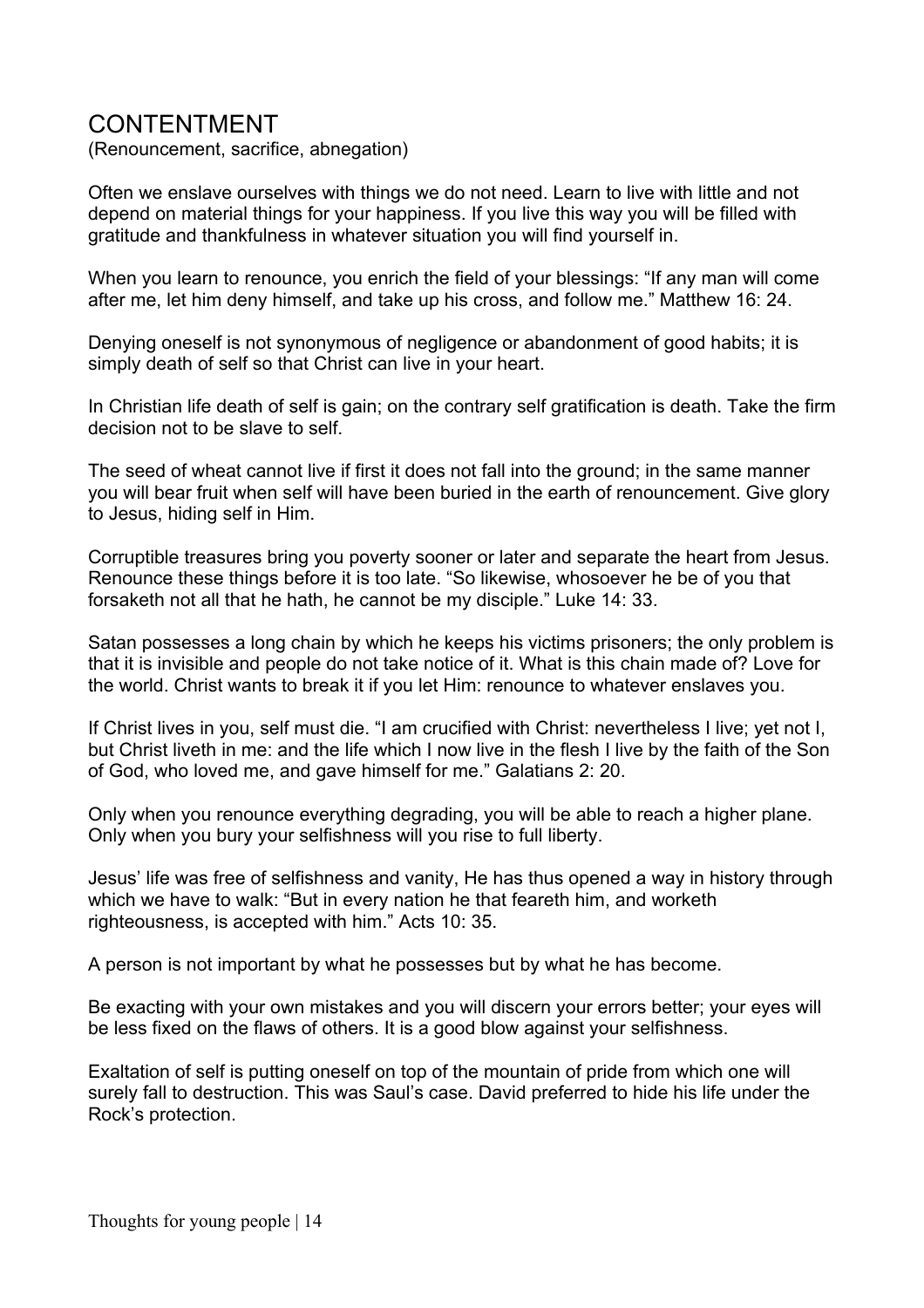Only if self dies can you live and obtain precious spiritual victories: "Verily, verily, I say unto you, except a corn of wheat fall into the ground and die, it abideth alone: but if it die, it bringeth forth much fruit." John 12: 24.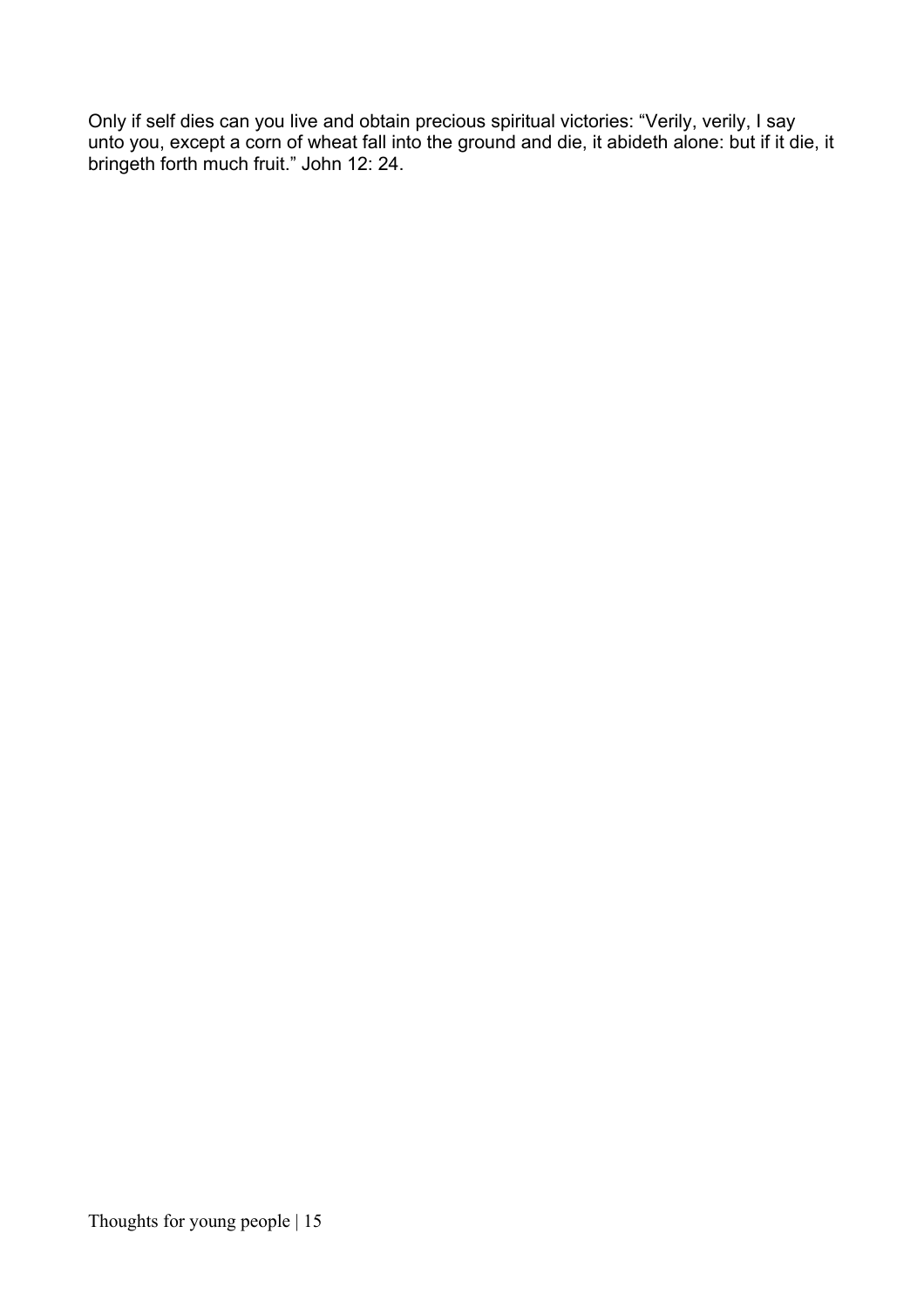## COURAGE

There are many things that need to be supplemented. Will you do them?

The word 'impossible' is only in the dictionary of those who have little courage. If you look for it in the dictionary of the brave, it does not exist. David met Goliath the giant and defeated him in the name of the Lord. The other Hebrews said to themselves: "it is impossible". Delete this word from your dictionary. "All things are possible to him that believeth." Mark 9: 23.

You think a person of little courage, coward and irresolute can accomplish important things in life? Courage is a virtue that maybe you have not inherited but you can cultivate it to undertake great projects and confront extreme situations.

The courage to denounce injustice with the proper spirit is not a gift that everyone possesses; in reality they are few those who dare to expose injustice and more, they are even fewer those who do it with the spirit of Jesus.

Without courage, how humans would have discovered new continents, evangelized hostile and dangerous territories, planted flags on the highest peaks of the earth, pumped oil from the seabed, invented airplanes, walked on the moon, ended slavery and many other things? Each of us decides to stand on one side or the other: the cowardly or the brave. What have you decided?

How would the Lord have asked Joshua to be courageous (Joshua 1: 7), if Joshua could not achieve that target? If the Lord encouraged him it is because He knew that with His help Israel's leader could make it. Today, the Lord offers the same target to every young person. It's yours! Reach out for it!

If men like Daniel, women like Esther decided to have courage in difficult moments of their lives and obtained great success for the cause of God, why would it not be possible for any youngster to do the same today and get the same result? It depends on the degree of dedication. What is your level?

Soldiers are asked to have courage to fight in wars; if one thinks about it, they are asked to kill the enemy with courage, fearlessly, resolutely, and millions of soldiers have died with this determination. If for this earthy cause we give so much importance to courage, how much more should courage be manifested in each youth in the battle against evil.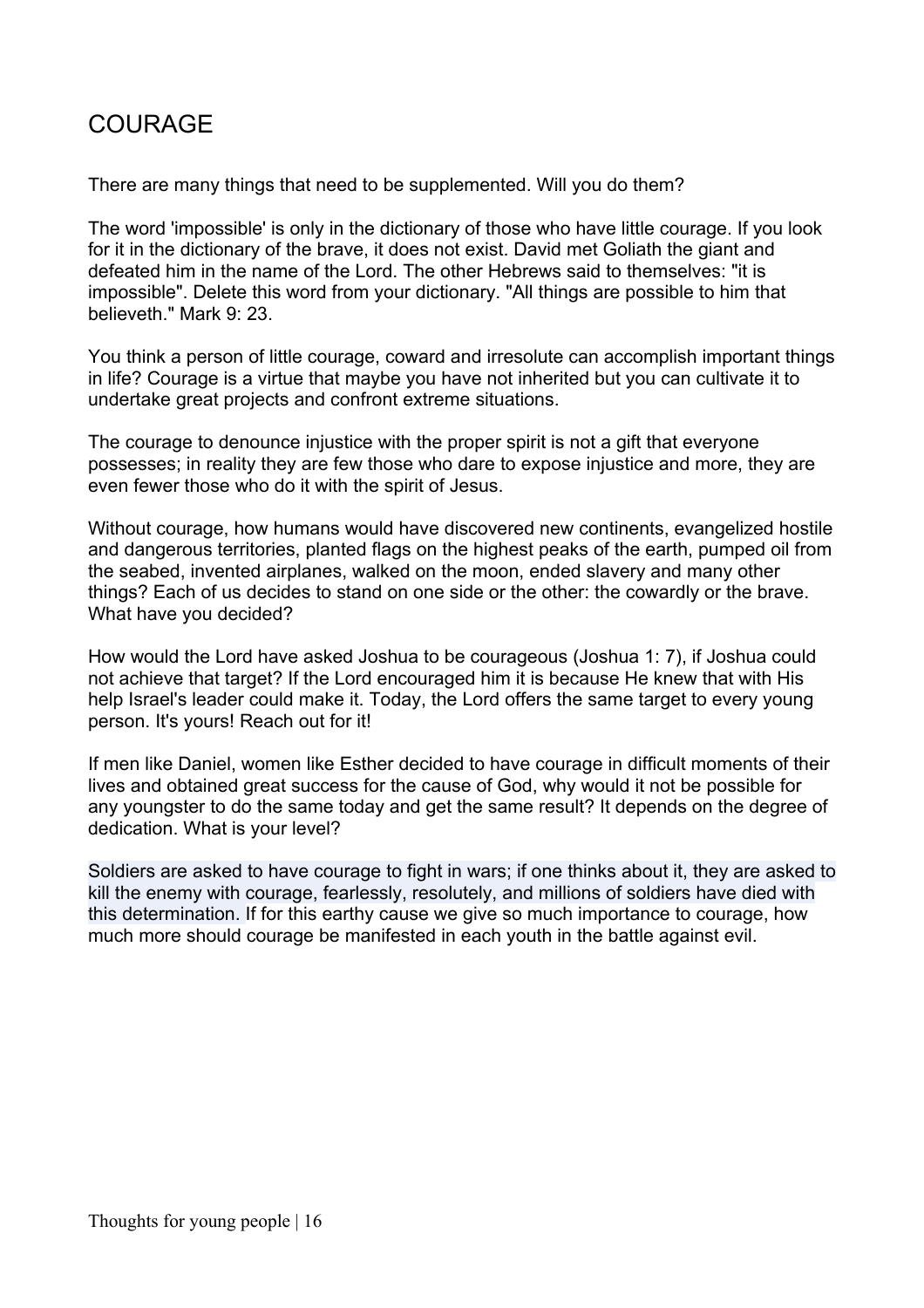## DECISION

We all must face life's adventure. The result will depend on each one of us: your life can be a heroic adventure or on the contrary a disastrous mischance. Paul said: "See then that ye walk circumspectly, not as fools, but as wise." Ephesians 5: 15.

It is sad not to be able to see with one's own eyes, but to have a blind heart is a tragedy. Physical death is an inevitable end, but the human being can spare himself spiritual death if he chooses. It is your decision.

It is most important to know how to face life's transcended situations. A decided and vigorous 'yes', can transform your destiny. Sometimes, on the contrary, a firm and timely 'no' will contribute to your happiness. Ask the Lord to give you the necessary wisdom to know what kind of answer to give.

Take the decision to live the present to the full. We must absolutely live today for the future is in God's hands, and the past…does not exist anymore.

It is not sufficient to understand that you have come to this world to fulfill a mission. You must also put it into practice. So, shake off your passivity and your indolence and get at it! Have zeal for the work Christ has given you! Take the decision to do it with God's help.

You will have to make a decision for what you want to undertake. A meditated decision and taken according to the will of God is success' antechamber.

The Lord desires that you be a decided youth, a faithful and courageous youth; it is worthless to have plans, dreams, purposes and projects if you act without the Lord's help.

Your loyalty to eternal principles asks for exertion of your will in the good direction. When you reach the conviction that you have to take a step in favor of faith, take it! Do not postpone your decision; millions will be lost even if they had the best intentions. "Wherefore as the Holy Ghost saith, today if ye will hear his voice, harden not your hearts." Hebrews 3: 7, 8.

The Lord will not do for you what you can do yourself. Remember, He has given you brains, hands and feet for the good of your neighbor. Take correct decisions and act trusting in divine help. There is so much to do for this poor humanity!

Certainly you have never heard about someone who repented after having taken correct decisions… but too often we hear about those who took wrong decisions and lament about them all their lives.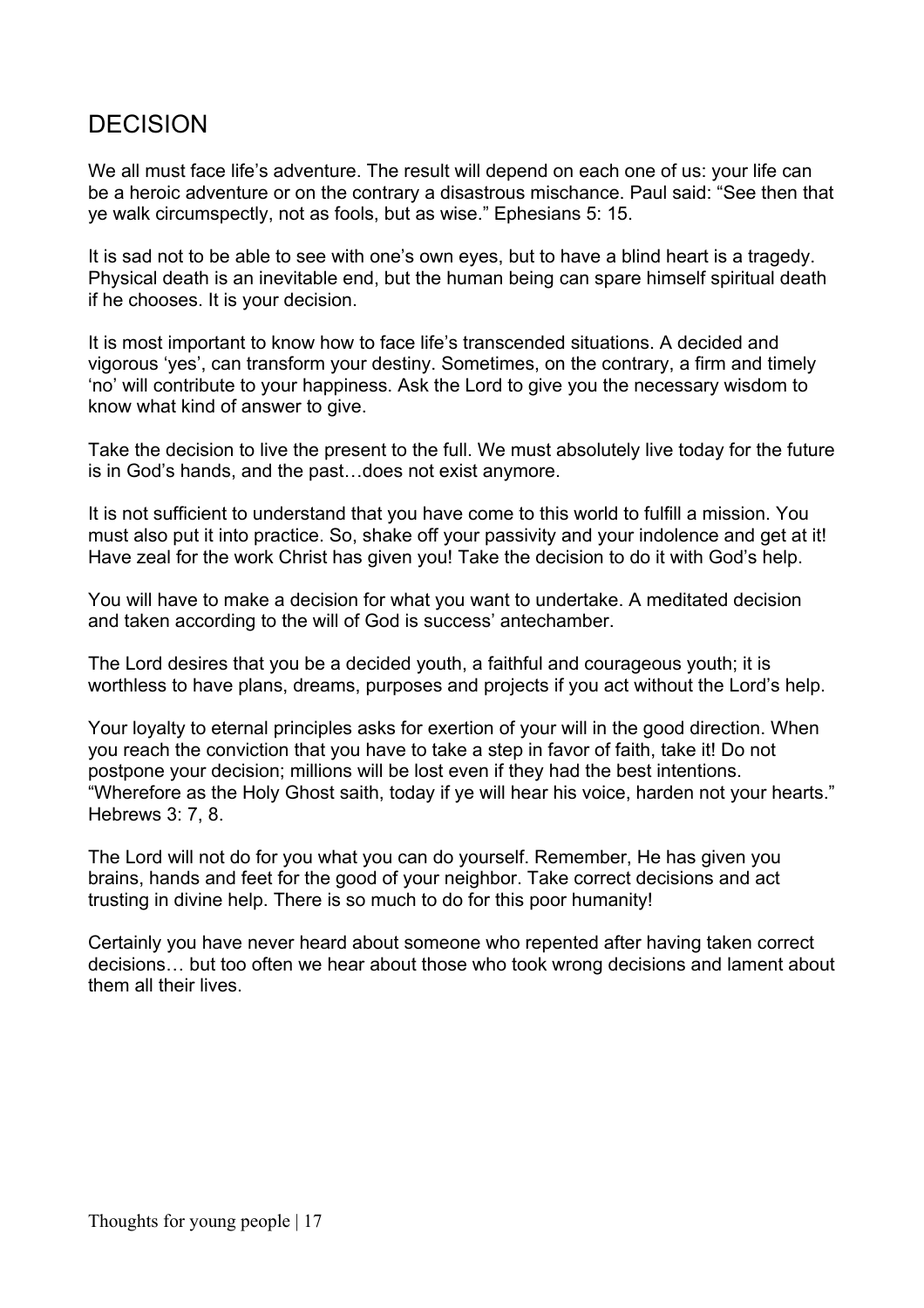# DILIGENCE

(Work, enthusiasm, activity)

Idleness provokes deterioration of the most elevated and pure thoughts. Be diligent.

When you do something while being in a bad mood or unwillingly, the results are mediocre, limited ad disappointing. It is natural! Only enthusiasm is the engine of efficacy. Be fully determined to do your best so that each task can be done well with joy and love.

Work elevates; idleness lowers. It is true that even the most dignifying work does not lead to the happiness and personal satisfaction that perhaps you are seeking. In this case, do your best; do it in love and that activity will not seem so unpleasant.

Work ennobles, idleness belittles. Remember that Adam was created and appointed to live an active life. He did not sloth away his days in Eden. He gave a name to all the animals, flowers, and trees… He studied his surroundings to receive knowledge about nature and its customs. Even after his falling in sin, work continued to be a safeguard against the ills of idleness.

Sometimes people spend their time in idleness with the argument that there is not much to be done. But it is better to do simple little things, than to do nothing. Flee from idleness as from leprosy.

Great performances are the results of small accomplished duties. A grain of sand is insignificant, but all of them united make up a beach!

If you are still a student, do your best. This enterprise is yours today. The professional outcome you will obtain tomorrow will be the result of your actual sacrifices. More you surrender to your duty, more satisfying fruits will you gather. Less renunciation: less fruits and more frustrations.

If you keep your mind occupied with a noble work, with the study of the Bible and the contemplation of beauty; if you are diligent in accomplishing your duties and if you love the Lord above all things… then you have an extraordinary recipe and the right ingredients to elaborate the most succulent dish of your life.

Things that are done diligently for the world can give you satisfaction, but only in a transitory manner; things that are done diligently for the Lord give you happiness on a permanent basis.

When God created the human being, He gave him work to do; this proves that idleness was not in God's plan.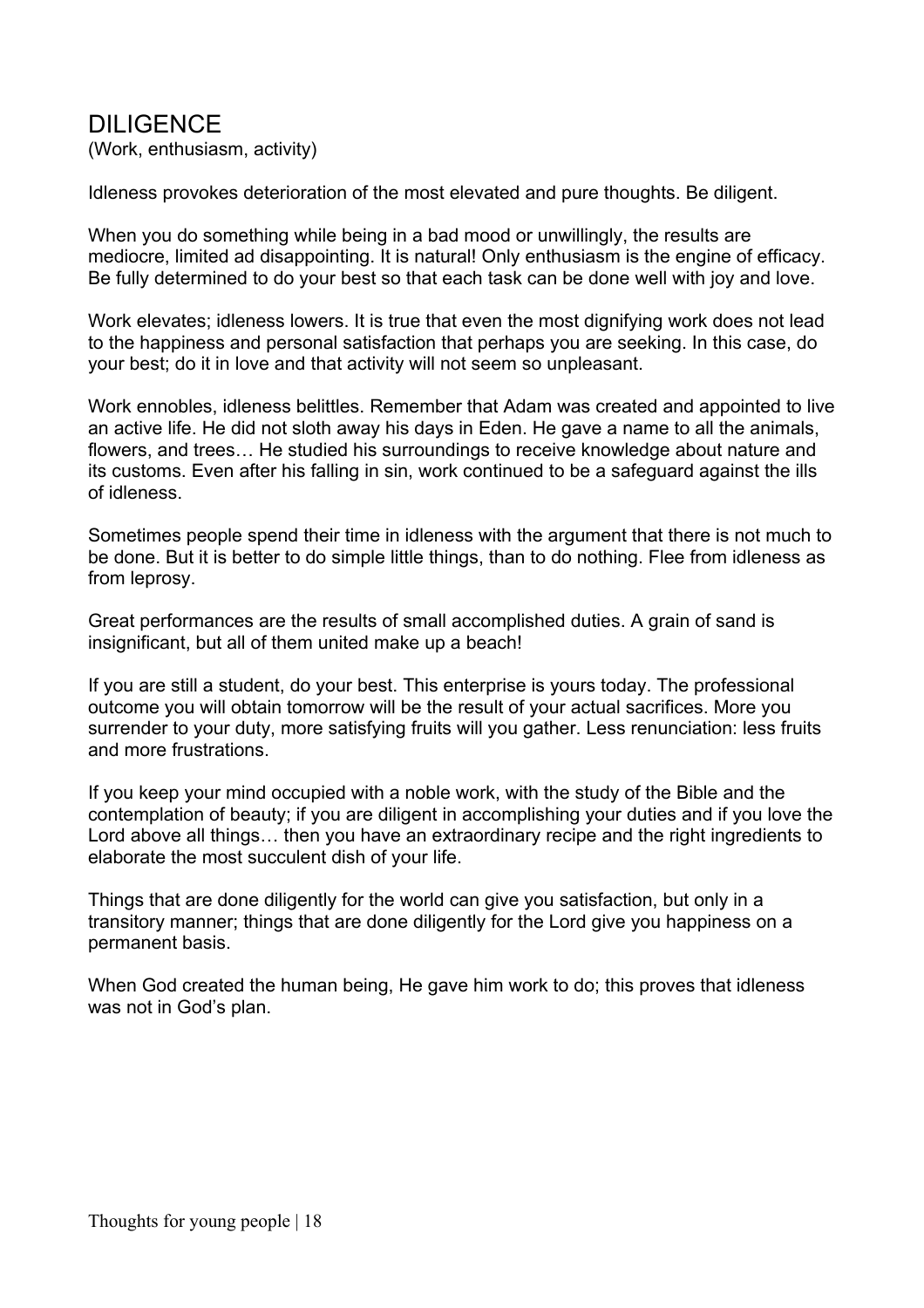## **EQUALITY**

Kings and rich people suffer and cry also, this proves without mistake that all human beings are the branches and leaves of the same tree. You do no need to feel inferior to anyone.

There is not one race better than the other: we were all created by God. To feel superior to others is a sign of inferiority. Accept yourself as you are and do your best to change the evil traits that are in you with the help of the Lord. But never feel superior to others.

Black, white and half-caste can live peacefully together with the gospel as reference. Your skin is no better than another, it is simply different.

Many people feel inferior to others because of their race, their social position, their nationality, their education. May this not be your case. You are the child of the heavenly King with capacities that can be developed; your place of birth does not matter, the Lord is ready to reproduce in you the traits of His character. Do not feel inferior if Christ lives in you!

While facing human laws a man or a woman may feel discriminated because of his or her race, his or her financial situation, his or her education, etc. but before God's law we are all equal, we enjoy the same rights, the same opportunities, privileges and responsibilities: "God is no respecter of persons." Acts 10: 34.

Do not mount the horse of racial discrimination, it will surely throw you down.

In spite of the fact the men and women have the same rights, we are not equal; God created us with biological and psychological differences we have to know and learn to respect.

Feminist or machos discussion will find no echo's in Christ's church: "For ye are all the children of God by faith in Christ Jesus… There is neither Jew nor Greek, there is neither bond nor free, there is neither male nor female: for ye are all one in Christ Jesus." Galatians 3: 26, 28.

If equal opportunities are given to people, they can all attain their goals. The problem is that not all of them make use the opportunities given to them. If you want to have success, make use every opportunity coming your way.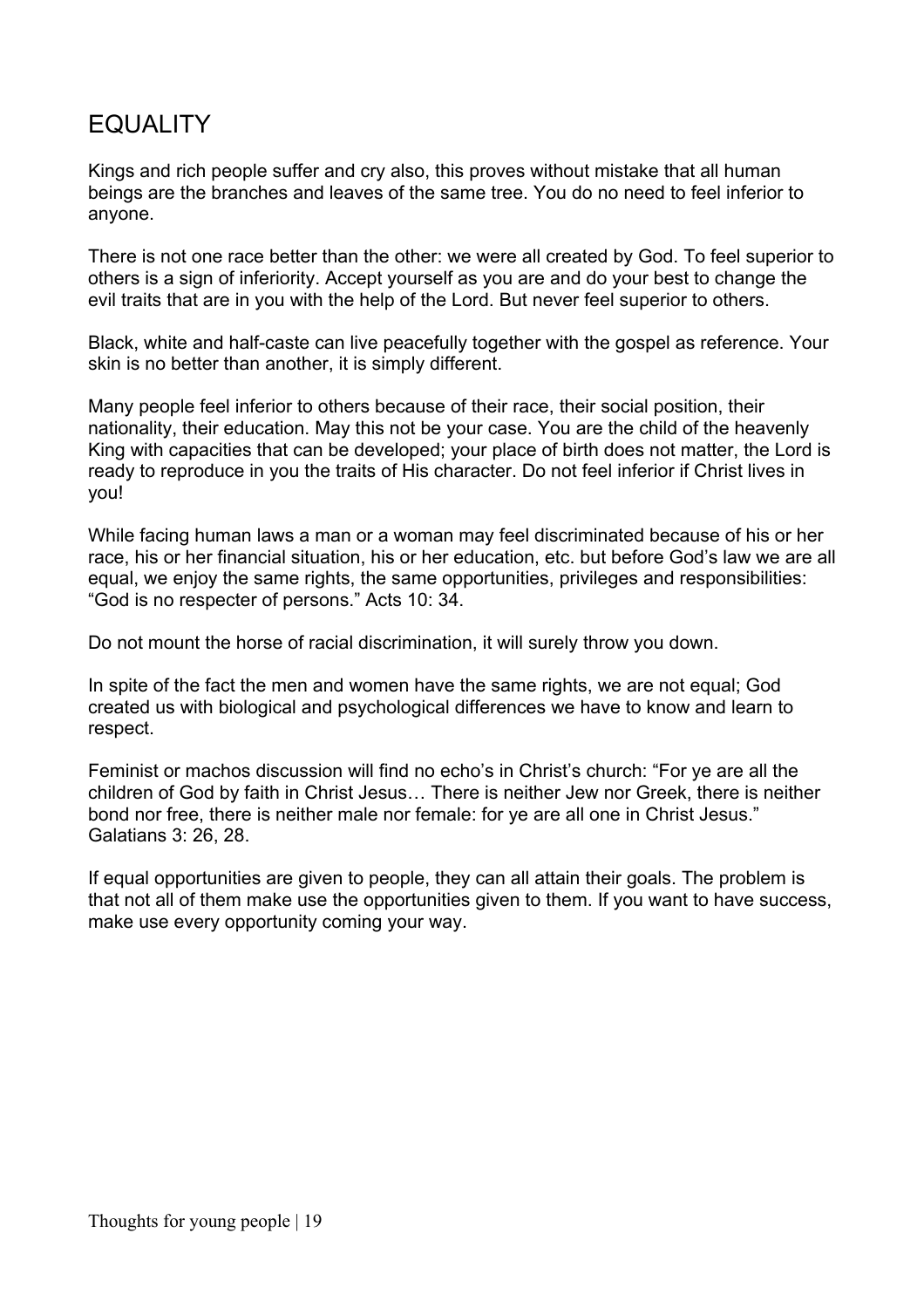## FAITH

"Faith moves mountains", said Jesus. This is why so many people have moved mountains of difficulties in their lives. May faith be your life's most prized treasure. Pray for faith, live for faith, cultivate faith. Remember how the disciples asked Jesus to increase their faith. (Luke 17: 5).

The difference between one who has faith and one who has not got any is very clear. On one hand there is one who believes and hopes, and on the other… one who tends to concentrate his thoughts on the impossible and mourns his insipid life. What great joy can you not obtain if you only have faith!

Faith without works is as dead as fire without oxygen. Reconsider your faith and your works.

One glance toward Calvary can silence many doubts, heal many pains, resurrect hope, give courage, dry tears. One glimpse of faith can redeem your soul.

Blessed is he who believes in the Lord, for even when contrary winds blow his house will remain standing. Faith must be accompanied by effort and every effort must be accompanied by divine power. Without the Lord, it is not possible to overcome.

Many are capable to die for an idea, that after a certain time do not believe nor embrace it anymore and reject it; thus they spend days and years of their life defending ideas for a while and changing again. Some call this 'faith's evolution' but generally it is a turning back or a loss of their spiritual way.

Paul teaches us that we must not be "children, tossed to and fro, and carried about with every wind of doctrine, by the sleight of men, and cunning craftiness." Ephesians 4: 14. Be firm in faith, hold on to the Lord and do not let yourself be tossed to and fro.

Many say they have faith but they have been destroying it little by little. Do you know how to destroy faith? By saying you love God but not loving you neighbor; praying in church and getting angry with a member of your family; singing in church and cursing someone in the street. Little by little, the power of the gospel dies and what remains is just a label on your lapel.

A bell that does not resound does not give its sound; a path, even beautiful, if not followed does not lead anywhere. A music instrument, if not played upon will not produce melodious sounds. If you do not live up to your faith, you are not transforming your character.

You can have your spirit doubt about everything but this will ruin your spiritual life. It is good to cultivate a critical spirit when you are doing research; it becomes a problem when one indulges in questioning the irrefutable.

If you concentrate reading any book coming your way or read books presenting errors, it is as if you pretended to manipulate radioactive matter without being contaminated.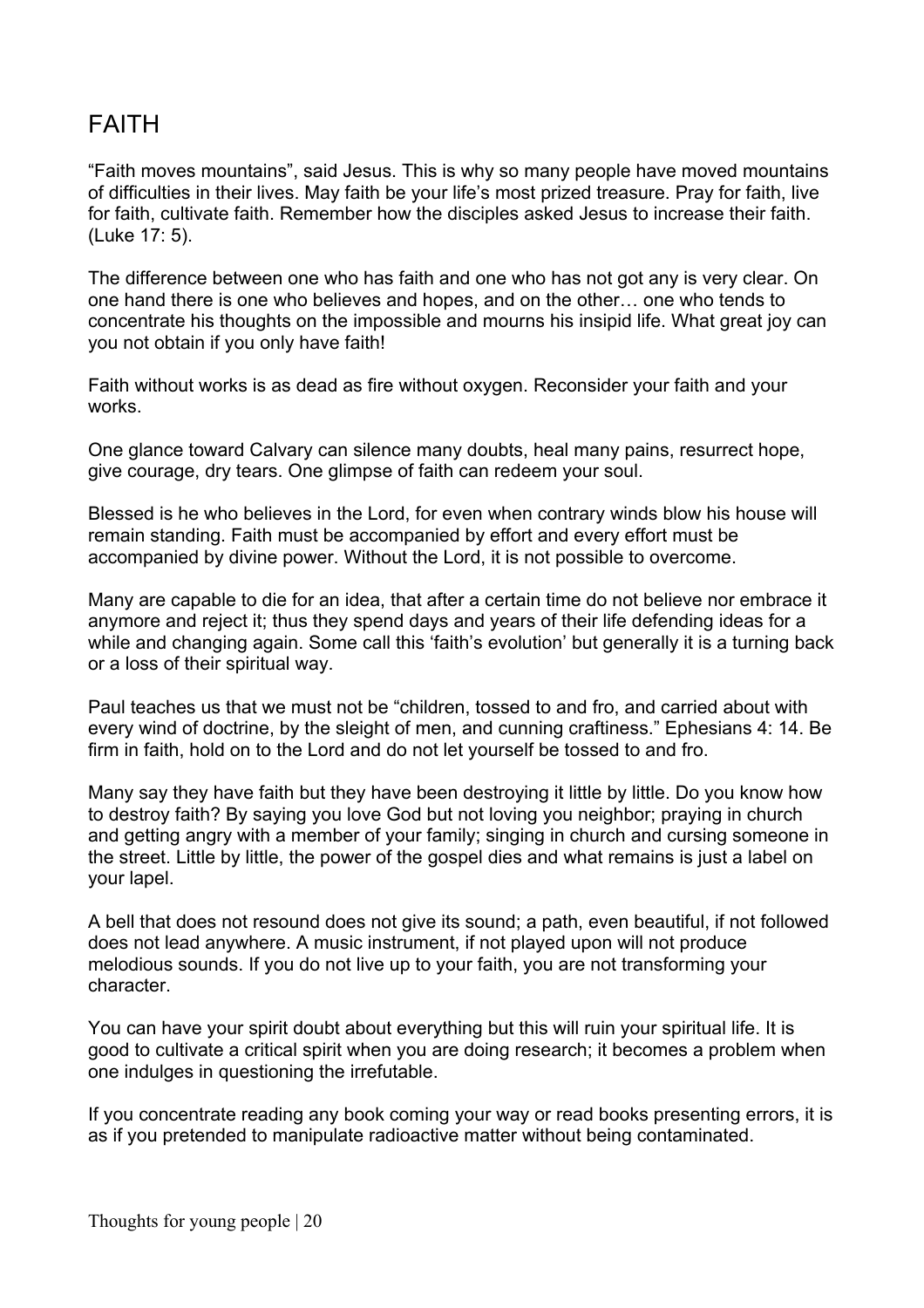Doubt is evil if you host it in your heart and feed it. It is like taking a half dead snake and warming it up in your bosom. Well…you know what you are risking! Once doubt sowed into the spirit will develop slowly until it will infest with insidious weeds the whole field of authentic faith.

There is enough evidence to believe in God. Collect these evidences as one collects lovely flowers. You will have a garden full of proofs of the Creator's existence, making you happy, giving you satisfaction, stimulating you and confirming your faith daily.

Faith, motivated by feelings, will easily die. On the contrary, faith propelled by biblical principles will develop and produce unnumbered blessings. What kind of faith are you developing?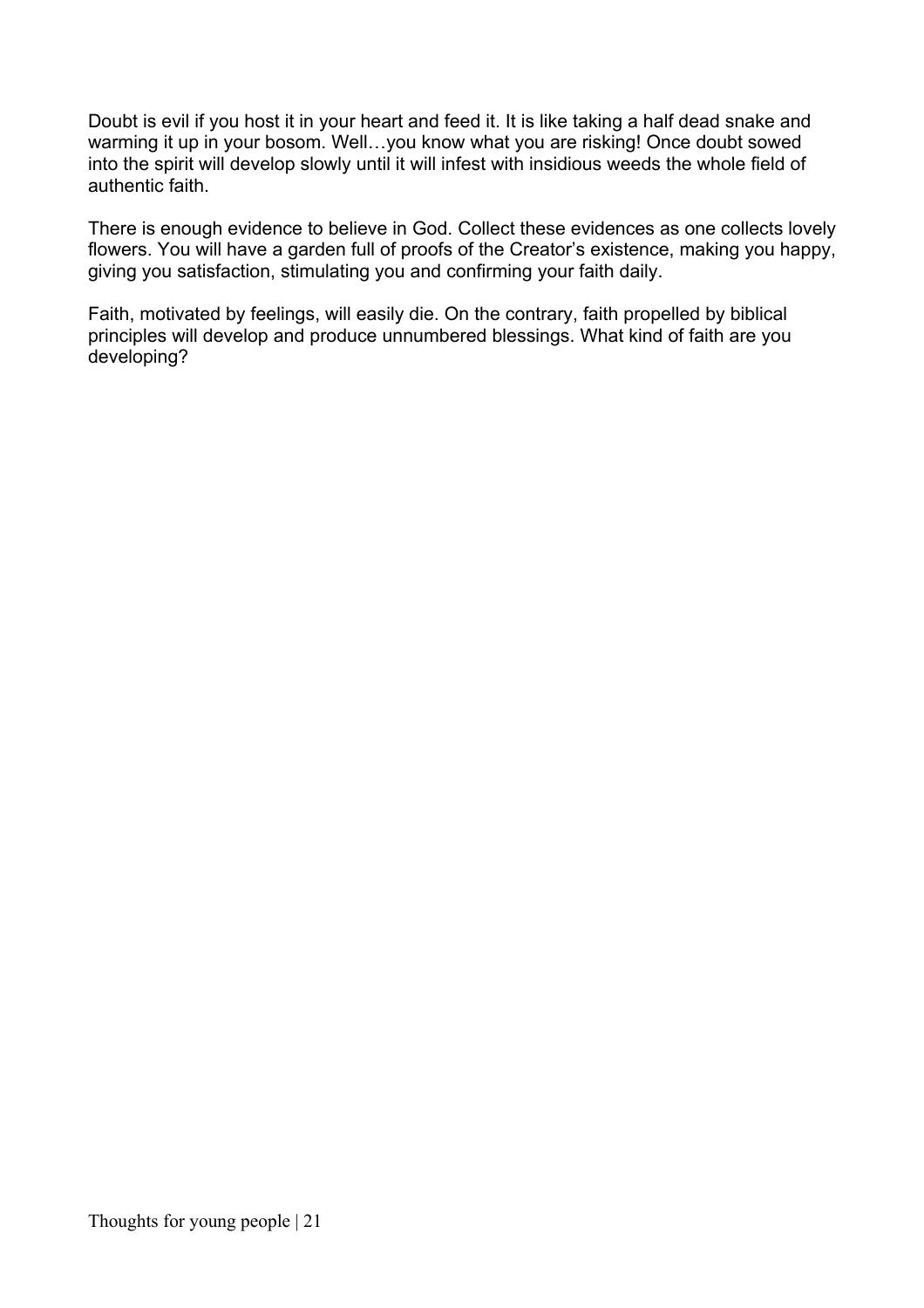#### FAITHFULNESS (Obedience)

Everything passes away in this world; only God is eternal. If you hold on to this life, you will only pass through it, if you hold on to the Lord through obedience you will live forever.

The laws that the Lord has established are laws of immutable character. To transgress them is like knocking your head on the wall. What is the result when someone does not breathe? Death. What happens when you do not eat properly? You get sick. What is your reaction when one mistreats you? It grieves you and it is normal. Your life's duty is to know the divine laws and with the help of the Lord to respect them.

Abraham was asked to go through a fiery trial: to sacrifice the son of the promise. When he lifted up the knife obeying the Lord's order, an angel stopped him, it was enough. Abraham would have offered Isaac as a burnt offering out of love toward Him who had given him a son in his old age. This is perfect faith: faith that submits its will unconditionally to the will of God through love.

Today's society throws human beings and especially young people into a deep pit full of vices and blocks it up with the heavy stone of slavery. This suffocates faith, love and purity and the vital breath of the soul. Dare to say 'no', confront this destructive stream by Jesus' grace, who said: "I will never leave thee, nor forsake thee." Hebrews 13: 5.

The three young Hebrews decided to obey God rather than king Nebuchadnezzar. The death sentence by cremation was not able to separate them from their strict faithfulness. This is the work of the Holy Spirit in the human heart. Today this same power is at your disposal so you may be more than conquerors in your battles of faith.

Remain faithful to the duty shown in the word of God, and leave the rest in the wise hands of the Lord. Did He not close the lions' mouth so they would not hurt Daniel? Did He not open the Red sea to offer a dry path for Israel? Did He not make water come out of the rock to quench His people? Did He not free Peter from prison in spite of the heavy chains, the guards and the high walls? Did He not multiply the Zarephath widow's oil and flour? Did He not multiply the bread and the fishes so that twelve baskets remained? Did He not raise Lazarus? Your part consists in obedience and trust. The Lord will know what to do.

Obedience is a pleasant perfume going up to God's throne. It is true that it is not your obedience that will open heaven for you, but if you do not obey, you thus show that the work of grace is not operating in you. Jesus not only died to give you the right to be in heaven but also to give you the same power that enabled Him to obey His Father's commandments.

Joseph, the son of Jacob took the decision to remain faithful in any kind of situation; and even if it is true that without God's help nothing is possible, it is also true that without the willingness of each one of us, the Holy Spirit cannot do anything.

Joseph took his decision and concentrated all his interest and his energy to accomplish what he believed; the Lord worked in him and that is why he was able to say to the perverse woman: "I cannot give you what you are asking for, because for me it is more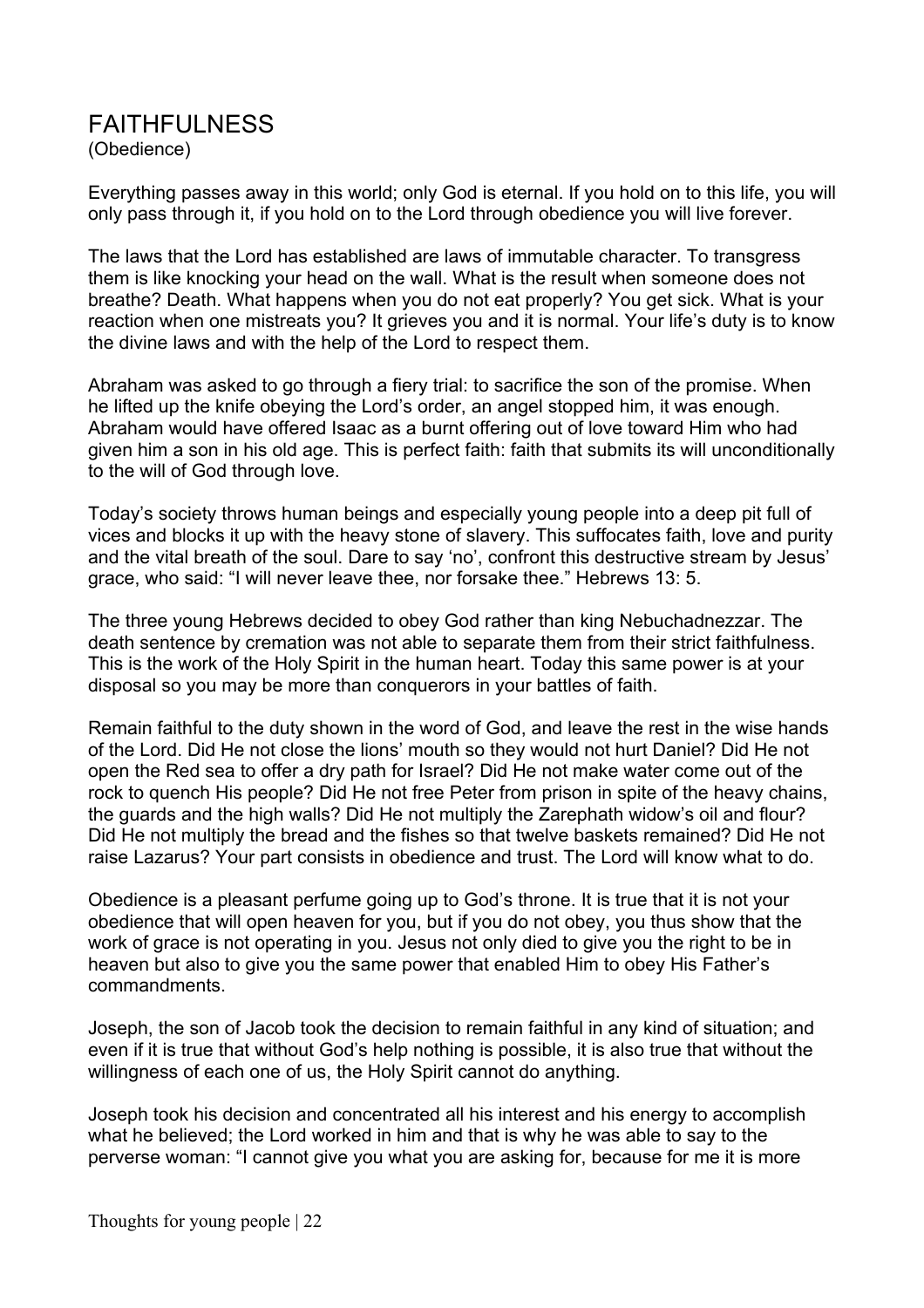important to obey God; I do not want to sin". This is an example to follow. You can be faithful if you want to.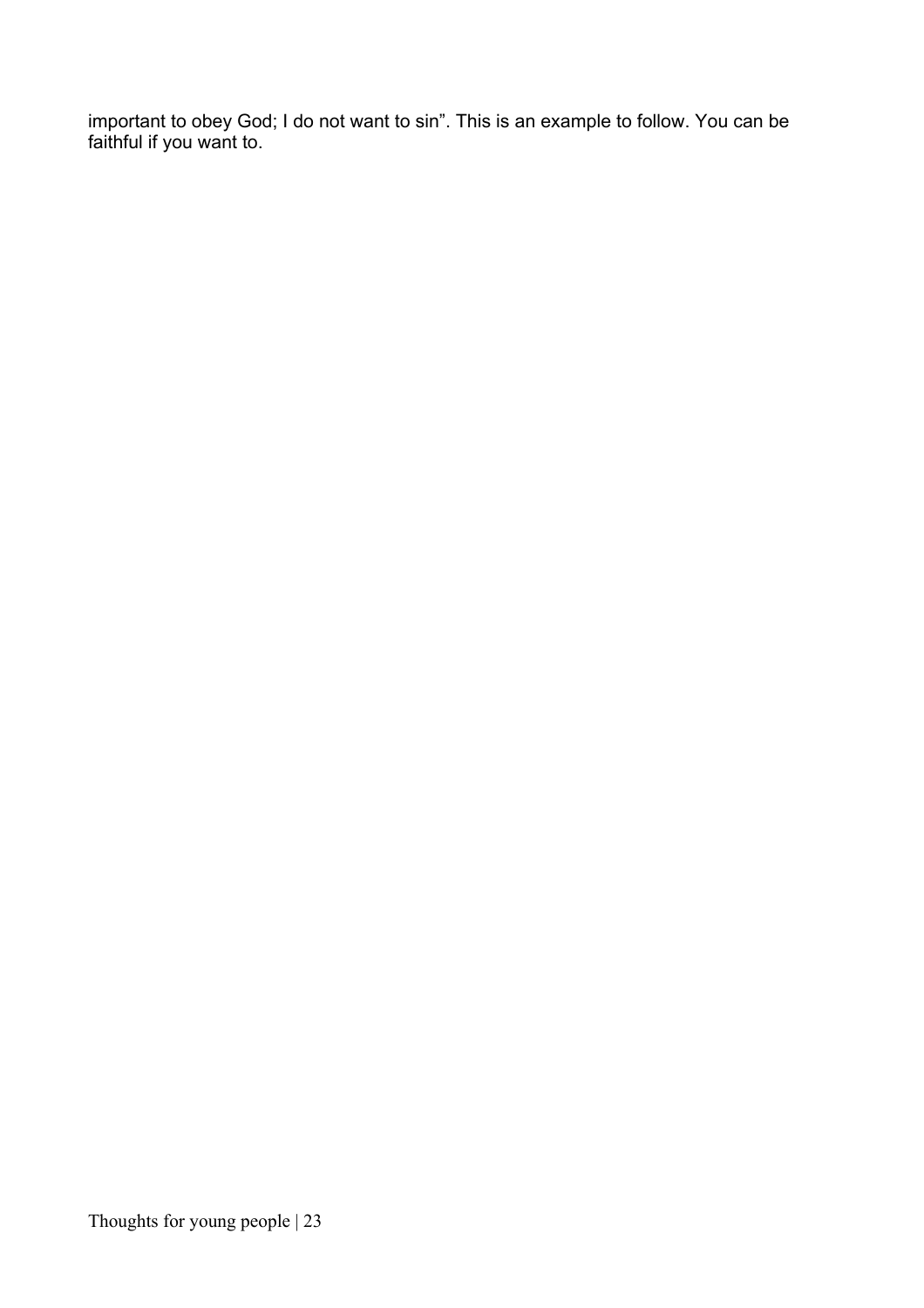#### FORGIVENESS

(Reconciliation, repentance, justification, mercy)

Can you say in your prayer: "Forgive my trespasses as I forgive those who have offended me?" If your answer is negative it is better not to ask God for forgiveness. God can only forgive you in the measure you are willing to forgive your neighbour. First ask the Lord to give you a heart willing to forgive and forget. You will experience great relief in your life. Bitterness only obstructs the arteries of your heart.

There is a word that you must enjoy a lot, "Mercy." If all human beings tried to put themselves in their neighbour's shoes, they would not judge others so lightly. Who alone can know the true motives of the heart? Only God.

If Jesus stood between you and your brother when you accuse and disqualify each other, He would say: "Whoever among you is without sin cast the first stone", which of the two would throw it first? Would your hand keep on clinging to the stone of hatred?

You lose nothing in giving others another chance. Christ, the Redeemer of the world, taught that we must forgive our neighbour when he asks forgiveness: "I say not unto thee, until seven times: but, until seventy times seven." Matthew 18: 22.

Stirring the garbage causes stench to pervade everything. Spending the entire life stirring up old dissentions, causes the bad smell of suspicion, mistrust, jealousy, discouragement, discussion. What you could do effectively turns into a morbid and fruitless toil. Leave the past in the hands of the Lord.

God's forgiveness is absolute and complete. It ensures absolute oblivion of your sins if you repent, "I will not remember thy sins." Isaiah 43: 25. So there is no sense spending hours thinking if you have been forgiven or not. You dishonour God by this attitude.

People have the ability to forget with extraordinary ease all the good you have done them. However they have an excellent memory to remember all the injuries received. It is to possess great wisdom when not forgetting the good that others have provided to you and ignoring the insults; forgetting evil strengthens you to do good.

Vengeance can give intense satisfaction to one who practices it, but it will always be momentary. On the contrary pardon and oblivion of the offense gives eternal satisfaction. Do not retaliate, leave your cause to God: "To me belongeth vengeance, and recompense." Deuteronomy 32: 35.

Kindling a fire with wood from a fallen tree can pervert the very essence of the gospel. With the parable of the prodigal son Christ taught a very thorough lesson: The Father is waiting with great interest the return of the son who has abandoned home. You have no right to denigrate he who has fallen. Instead you have a duty to help him recover.

What you have done in the past marks you as the chisel engraves wood or metal. But there is no mark so deep that Christ cannot repair with His perfect justice.

The difference between Peter and Judas was not so much in the nature of their sin, for what both did was very serious. It was rather the manner of their subsequent reaction. One

Thoughts for young people | 24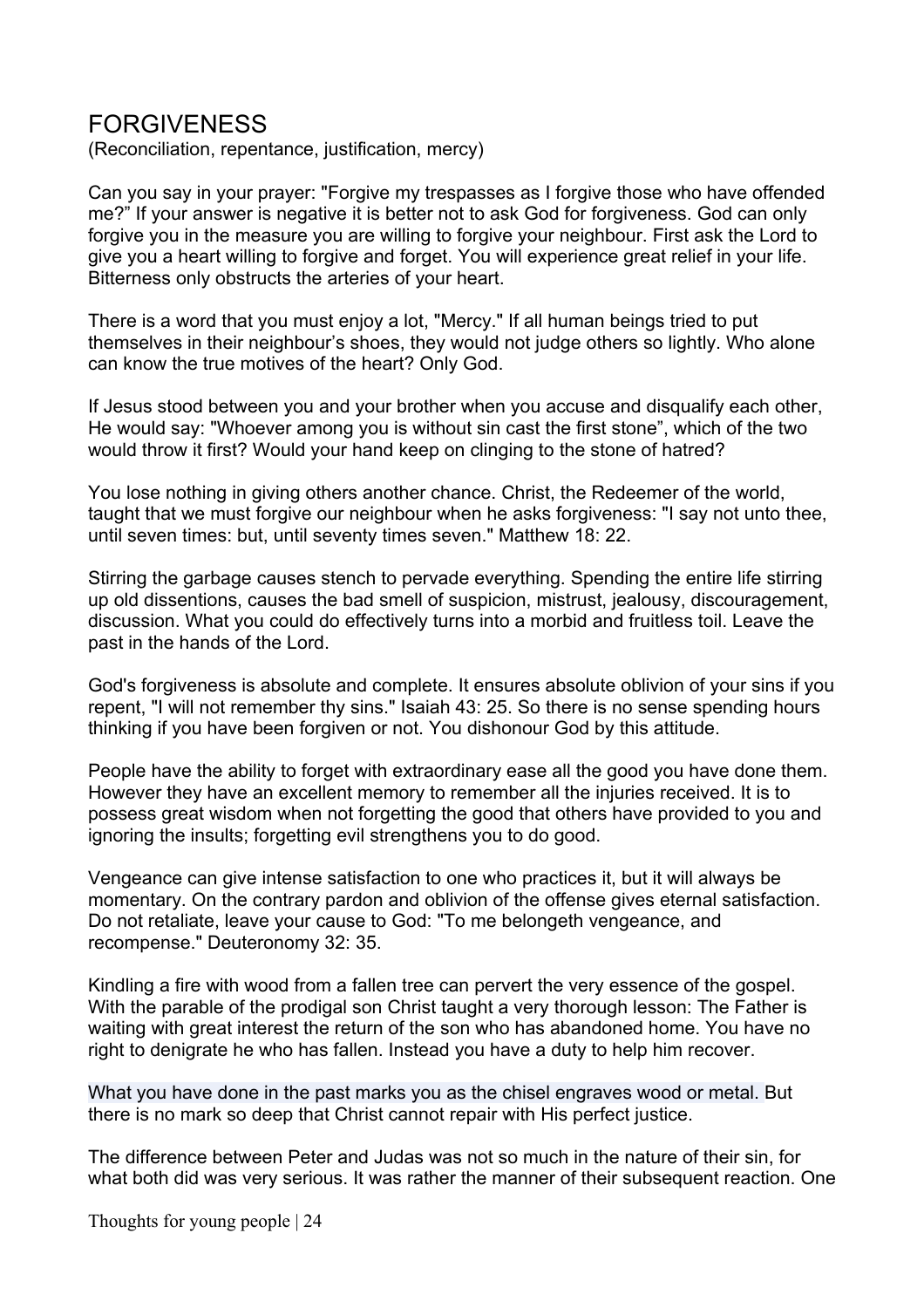was afraid of the consequences of his act; he despaired and finally took his own life, a precious gift that belongs only to God. The other, wept bitterly and felt deep repentance and Jesus forgave him.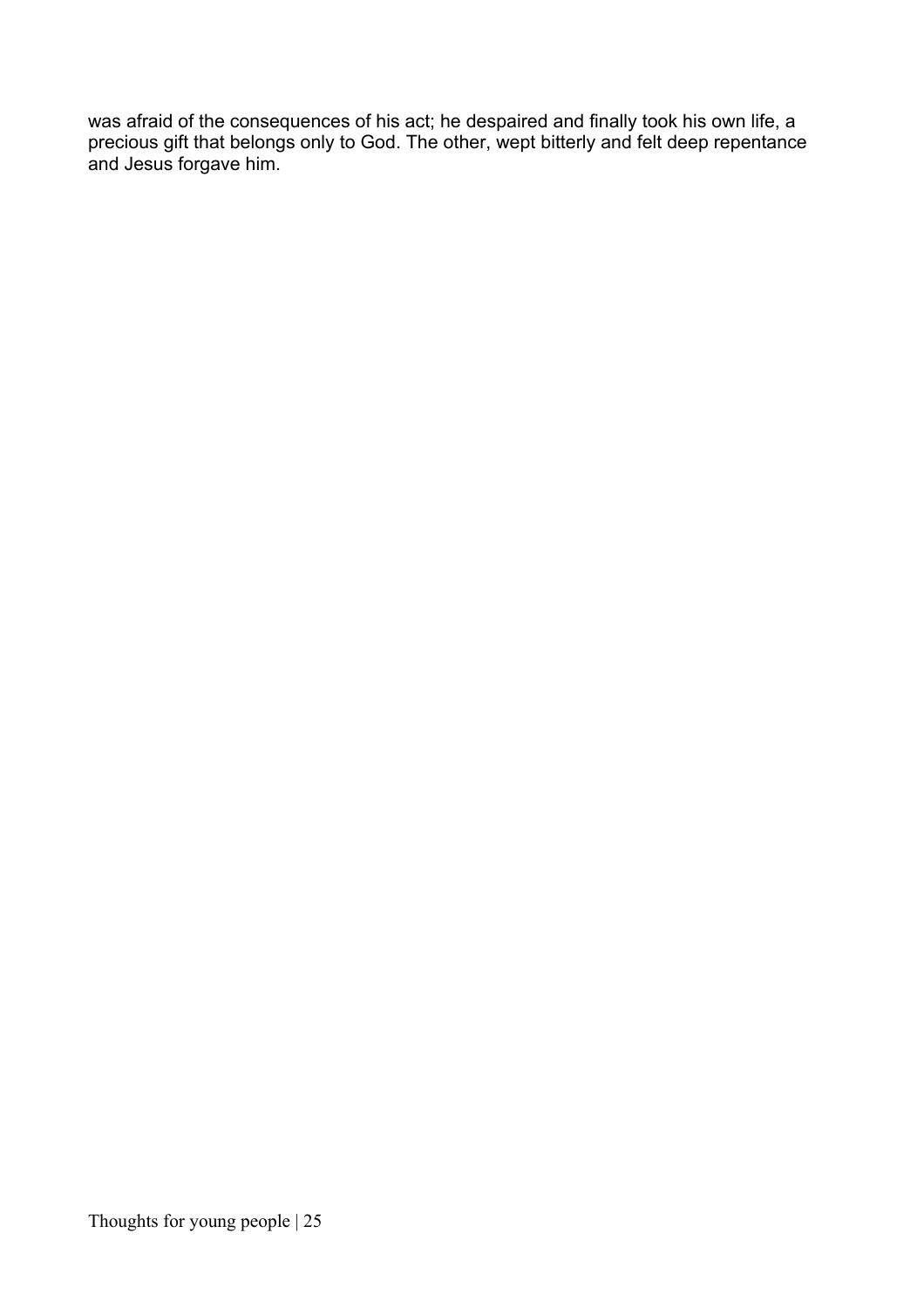## FORESIGHT

Before doing anything, however insignificant it may seem, you must ponder the how and the why of what you want to accomplish.

When you decide to do a work, your first step is to give a spiritual projection of your intentions, because anything that has no spiritual projection will vanish. Interlace all the material with the spiritual.

Always think before you do something. It is better doing so to avoid having to think how to solve problems that might arise as the consequence of not having thought beforehand.

Foresight is not a sin, on the contrary it is important and a vital virtue. Anticipating future contingencies, without lapsing into anxiety, will give you many future joys.

By observing ants you can get a useful lesson. They show the extraordinary results of patient and constant toil. They tell us of the tenacity we need to overcome obstacles, they teach us how important it is to plan for tomorrow.

The Lord is farsighted and we as His children must also be. We see an example of this from the fact that God had foreseen the terrible appearance of sin. Will you not also be prudent in your life?

You must be circumspect in all areas of your life: spiritual, social, family and work.

Think carefully before doing something, because when it is done you must face the result. It is better to anticipate the results and plan your decisions based on this prediction: "For which of you, intending to build a tower, sitteth not down first, and counteth the cost. whether he have sufficient to finish it?" Luke 14: 28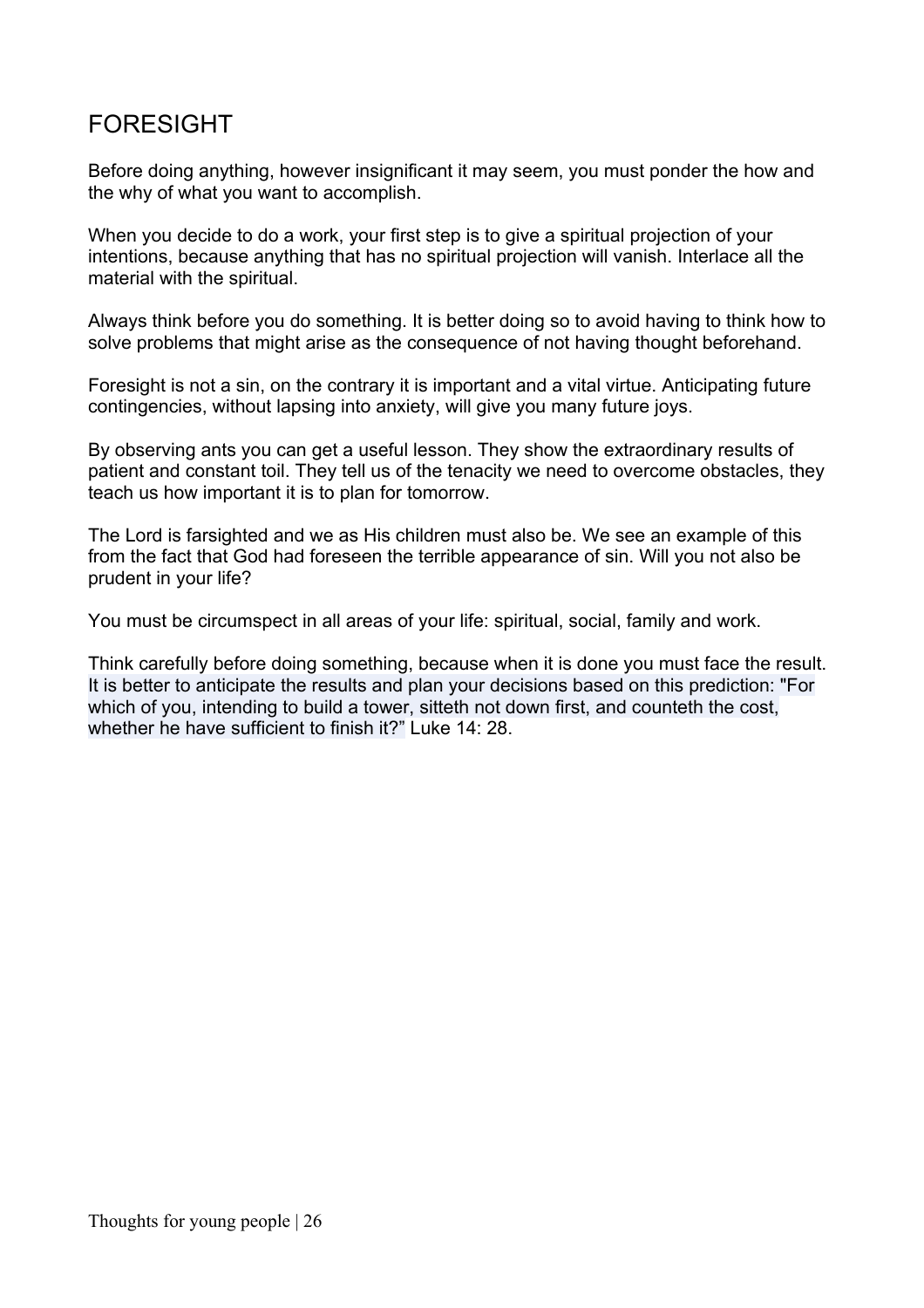#### FRIENDSHIP

(Fellowship, loyalty, brotherhood)

A real friend is the one who is at your side in good moments as well as when everything goes wrong. Those who abandon you when you are going through difficult times, where not friends.

Real friends will respect you always; surround yourself with such persons who can understand this.

Sometimes one speaks of friends, but are they really true friends or just acquaintances? A true friend is a treasure to be highly appreciated.

A foul apple in the basket will foul all the others. It has never been seen that healthy apples have turned the foul one into a healthy one; it is a natural law. Surround yourself with good friends. The devil will take charge to bring you the corrupted ones, but do not tie yourself up with them.

The real friend is at you side at any moment. False friends disappear when misfortune assails you.

You have a work to do with your friends who do not know the Lord Jesus. Speak of the love of God, who gave His Son to save them and is waiting for them to go to Him as they are. Here is a special work to be done and with results.

If your friends separate you from God, separate from that kind of friends; it is better to live without them and one day enter heaven than to live with them and lose yourself in this world.

It is better to fall in difficulties or to lose your friends than to stain your life with sin. Because sin destroys, degenerates, ruins life forever. However with the help of the Lord problems can find solutions, and friends? …do not worry, others will come.

Special circumstances can separate you from your good friends, but nothing and no one can separate you from the Holy Spirit who is always by your side to comfort you, to help you, to sustain you wherever you are.

A good friend is worth more than gold. It is truly an invaluable treasure, but remember: true friends love God with all their heart and their neighbor as themselves.

As cold water puts out a fire, selfishness puts out friendships. Now you know…uproot everything susceptible to be selfishness.

The message of Jesus is a message of peace. If you receive this message in your heart and put it into practice, you will see happiness and harmony poured out into your life, for Jesus' religion unites closely all those who love God.

The gospel must help you progress in your social relationships, helping you become a better person, teaching you to be humble, natural, considerate and taking care of others: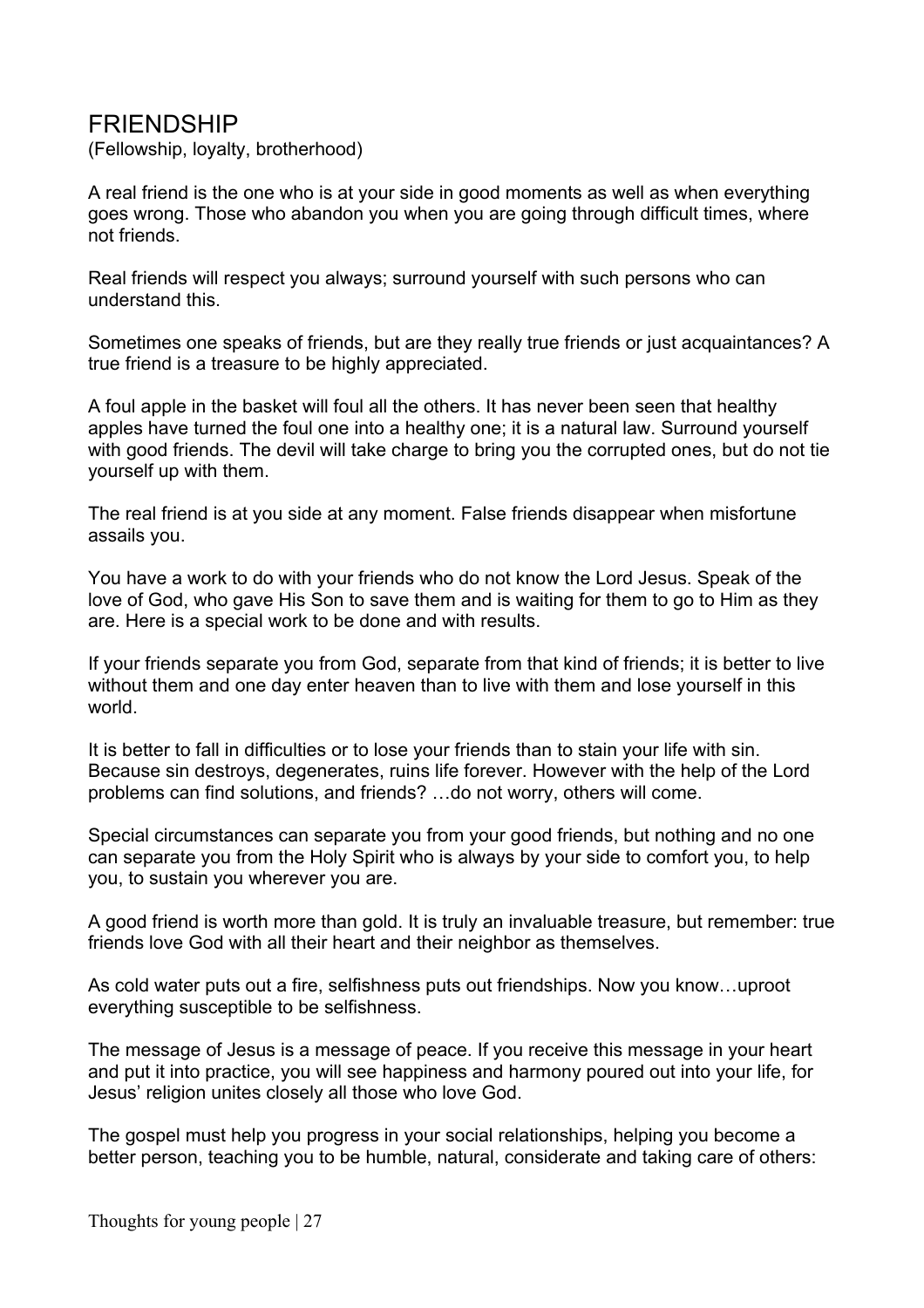"And beside this, giving all diligence, add to… godliness brotherly kindness; and to brotherly kindness charity." 2 Peter 1: 5, 7.

Your character and your experience must be impressed by the working of the Holy Spirit if you want to be able to influence your friends positively and be a savor of life unto life.

To convince others of Christ's transforming power, you must know this power in your life by experience.

Do not speak of insignificant and superficial things, life is full of that. Be yourself, someone special; do not be influenced by the banality of those with whom you cannot help coming into contact with.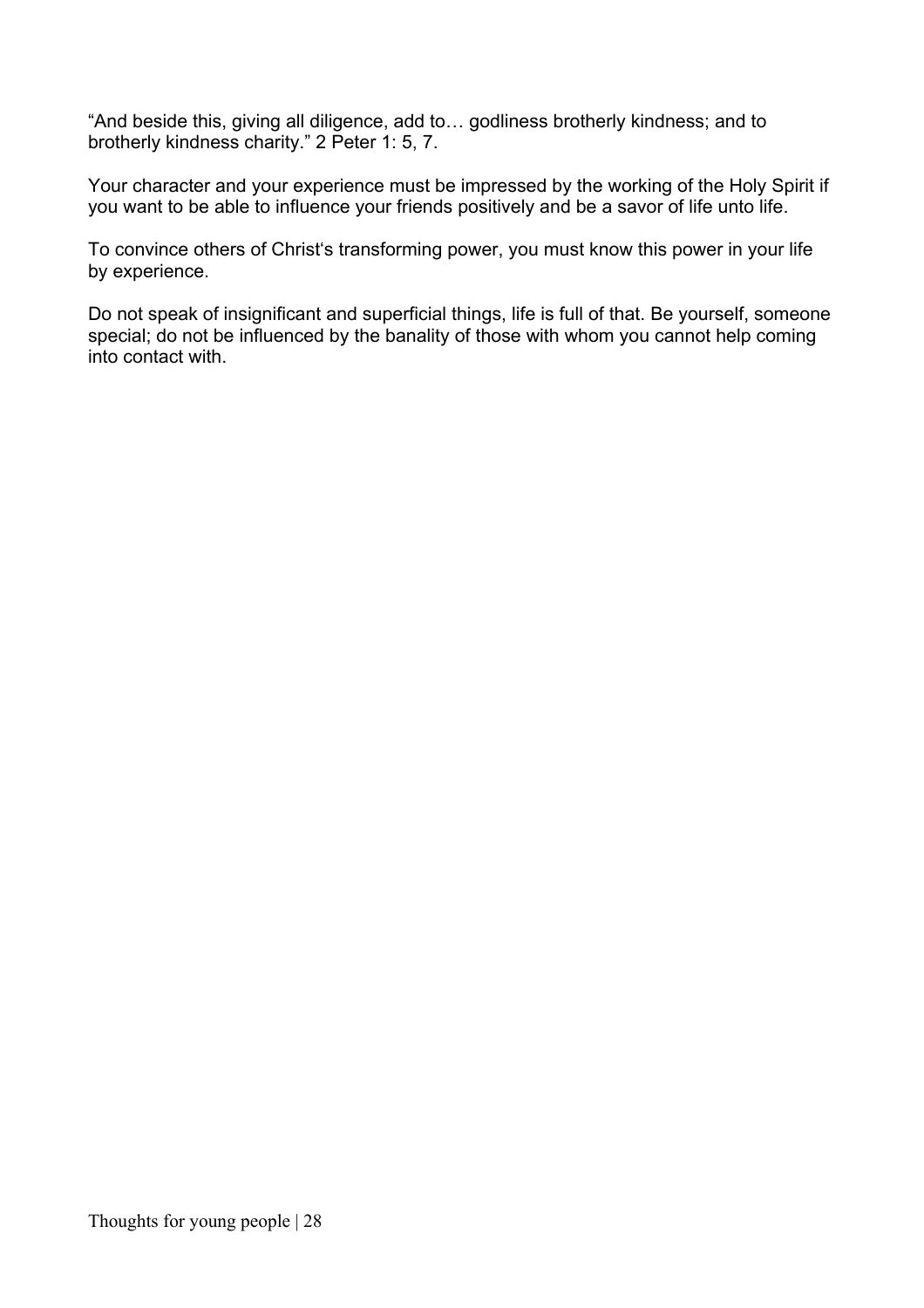#### FUTURE

(Fruits, expectative, tomorrows)

If you respect life, life will respect you. Each of your actions has a repercussion. If you sow cabbages, you will gather cabbages; if you were harsh with someone, someone will be harsh with you. If you give love, you will receive love.

If you plant roses along the path, you will soon have a lovely rose garden.

The best preparation you can do for the future is to make good use of today.

What would you like to gather tomorrow? You will gather what you have sown today. Do not forget that the law from the cause to effect has an inevitable character. Work your field in such a manner that the seeds you sow are from the kind you would like to gather. This is what the apostle Paul taught: "Be not deceived; God is not mocked: for whatsoever a man soweth, that shall he also reap." Galatians 6: 7.

Sow the seeds of respect, love, faith, comprehension, forgiveness. The efforts you will need to sow this kind of seed are the same as if you sowed the seeds of lack of respect, lack of love, unfaithfulness, incomprehension, and resentment. The difference is seen in the fruits you reap. And what a difference!

You will meet a great number of people who are hoping for happiness in the future, who think they will obtain it when they will have done such and such a thing. This is a trap and they will never find happiness in such a way. Live today, the present moment concentrating all your energy in enjoying life. Tomorrow is as uncertain as the next minute.

Beware young people! As the future is uncertain and you should not worry about it because it is in the hands of God, so the past should not condition you. What has been has been. Start building your present on a firm foundation, learn from your mistakes and use then as valuable lessons in order to grow.

Make an investment in God's bank when you will have decided to obey and love Him, you will assure yourself a happy future: "...But be thou in the fear of the Lord all the day long. For surely there is an end; and thine expectation shall not be cut off." Proverbs 23: 17, 18.

Many people fear the future. They fear sickness, losing their job, to be unable to finish their studies, unable to reimburse a loan, not meeting their ideal partner…fear comes into the mind like swarms of birds. This is what you have felt maybe in many occasions. But do not fear the future for the future belongs to God. He will scare away the fears of your life.

Take hold of God's promises like the shipwrecked holds on to a trunk he has found in the middle of the high sea as his only hope. You can only have a happy future when you live by faith, trust, and remaining faithful to the Lord. "Mark the perfect man, and behold the upright: for the end of that man is peace. But the transgressors shall be destroyed together: the end of the wicked shall be cut off." Psalm 37: 37, 38.

You can tell yourself: "I have a good future". Trust that the Lord will help you and sustain you in moments of crisis or difficult situations. Repeat and repeat again: "With Jesus I have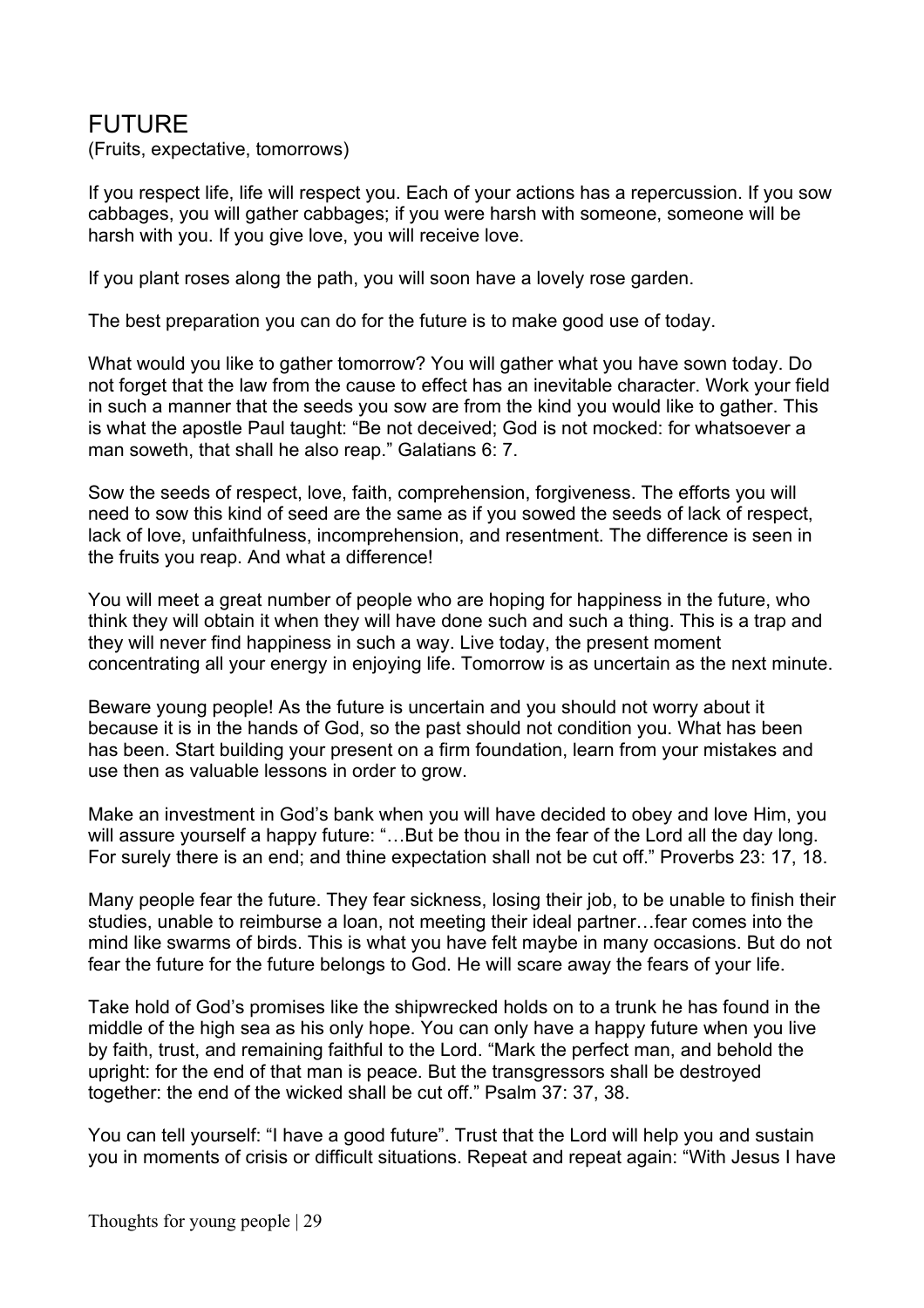a good future". It will be so, keep in mind that Jesus will not let you down nor abandon you. Joshua 1: 5.

If you behave badly now, you are preparing for yourself a difficult future in which it will not be easy to be happy. But if on the contrary you behave well in the present time, you will assume tomorrow's problems successfully.

What you have or what you will be in the future depends on what you are deciding to be today. If your past was bad, take the firm decision today to be a better person; it might be that you cannot forget the evil you have done but if today you decide to do things well with the help of the Lord, the past will not overcome you to destroy you, and you will head forward stronger in the respect of yourself, in dignity, in faith and in love.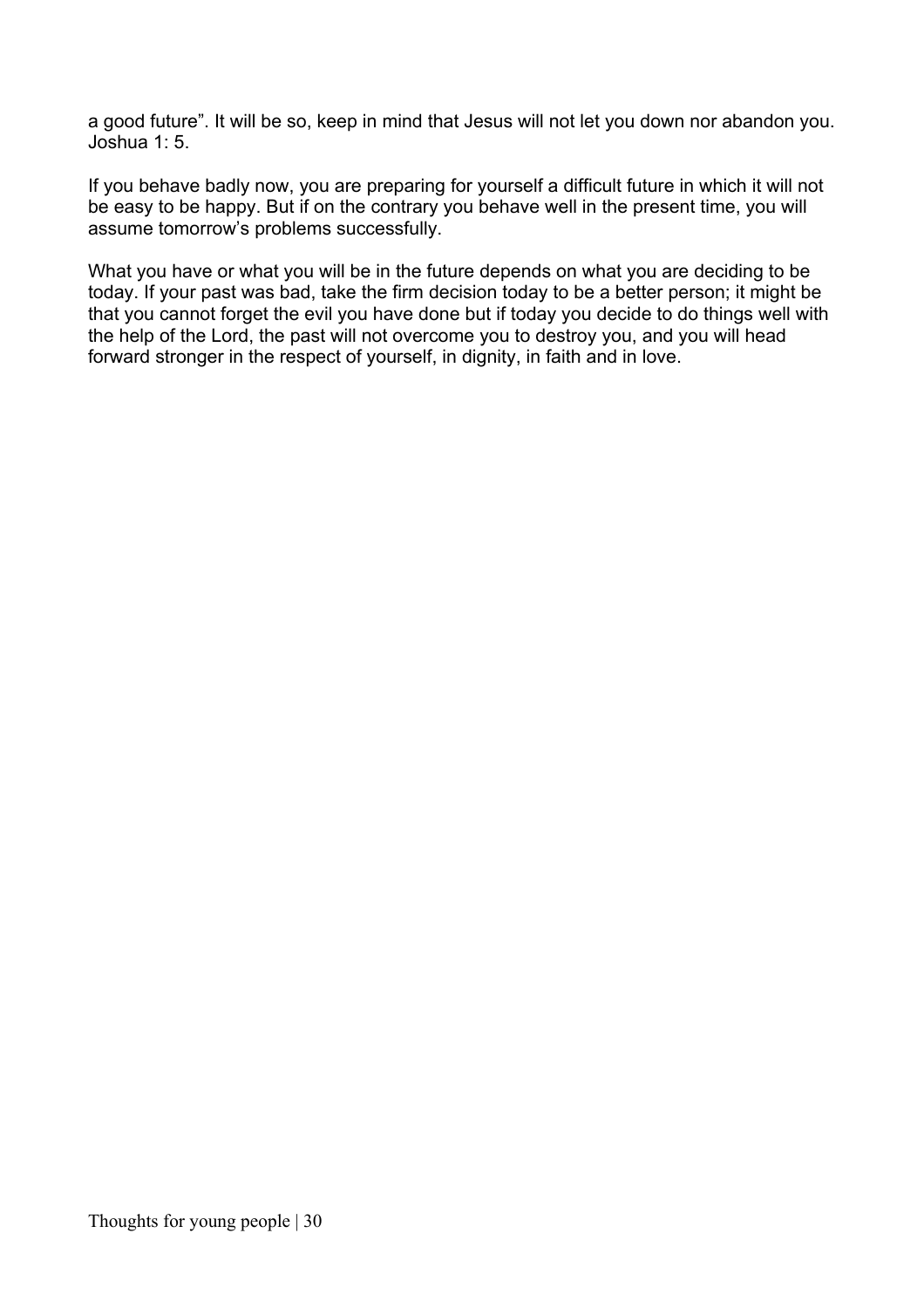## **GRATITUDE**

Could you imagine your own father, that person you love so much, who gave you life, who has worked so much so that you would not die of hunger, carrying a cross on his shoulder, bleeding, suffering, ragged and stigmatized, passing in front of people who spit in his face, insult him unjustly and depreciate him? And then in some place, see how a cross is elevated and he being nailed on it, dying, speaking his last words. And all this because he is your father, who loves you and does not want to abandon you? This is what happened in reality to Jesus. Do you love Him for what He did for you?

Gratitude which is reflected only by words and does not touch the facts of life is the sister of faith without works. Be grateful in a more practical manner and not so theoretically.

Did you know that frustrations, internal conflicts, sicknesses and tears could be avoided if people would cultivate a thankful and praiseful spirit toward Him who gave us all? If you want to enjoy life, be thankful toward God and praise Him for everything He gives you.

The sun of envy burns the little coherence you could have and leads you to suffer the sunstroke of discontent. On the contrary, gratitude develops contentment and you enjoy the shade and the fruits from the tree of wisdom.

Sincere and constant gratitude is to the soul what exercise is to the body. More you are grateful more you will have reasons to be happy.

Thanking the Lord for everything is a demonstration of submission, of acknowledgment of His authority: "And let the peace of God rule in your hearts, to which also ye are called in one body; and be ye thankful." Colossians 3: 15.

The fact you have received the promise of God's kingdom should induce you to be constantly thankful; you will thus show that you appreciate the greatest of all gifts: "Wherefore we receiving a kingdom which cannot be moved, let us have grace, whereby we may serve God acceptably with reverence and godly fear." Hebrews 12: 28.

What would you think of that person who after having received from you many presents would never express gratitude? It is even worse not to thank the Lord after having received so many things of Him.

Make the habit of thanking sincerely and with kindness all those who do you a favor. Your good Christian conduct will be your visit card.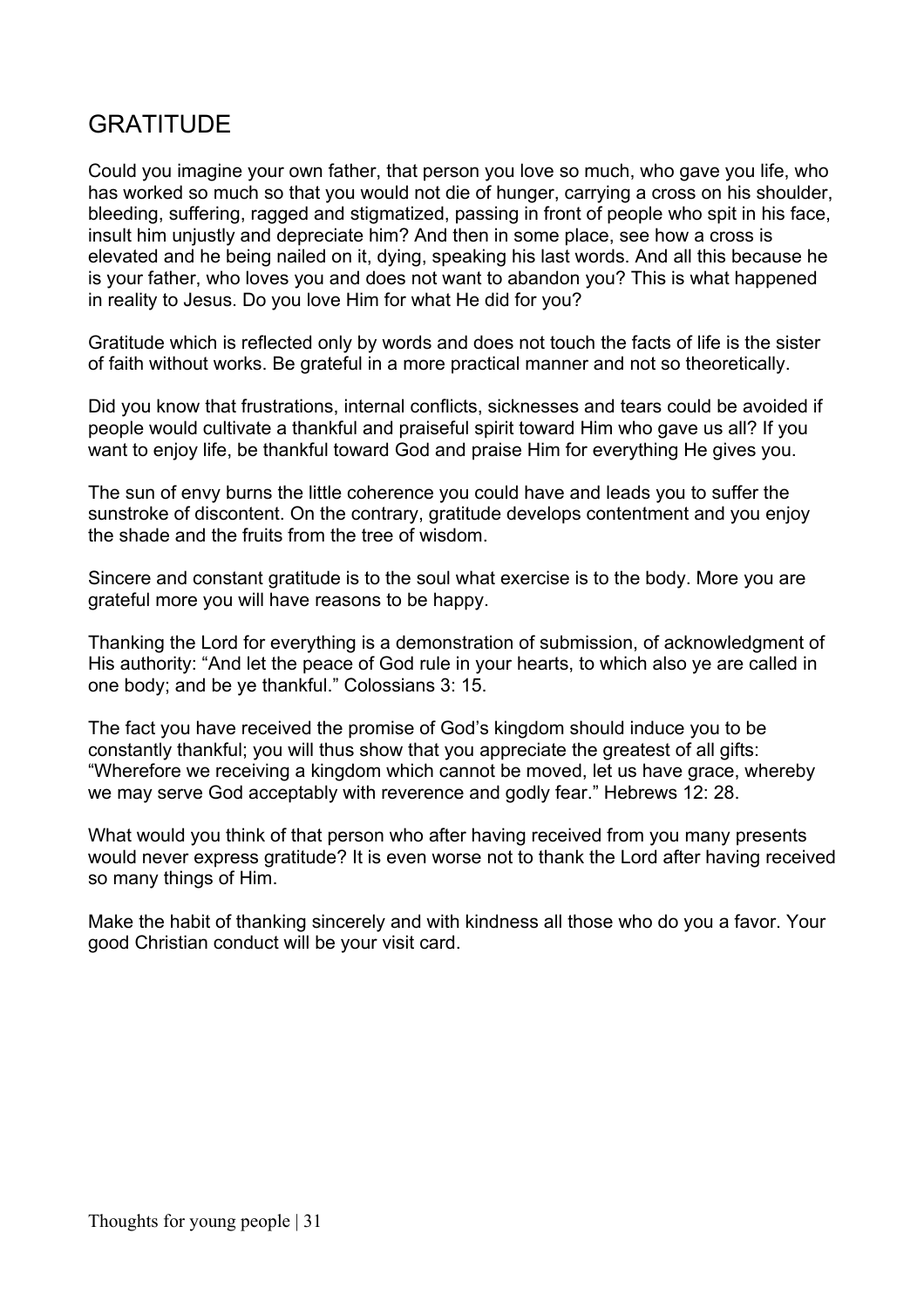# **HAPPINESS**

One cannot find happiness on sale at a newspaper stand; it is not a product that can pass from hand to hand. Who possesses it knows well that it cannot be bought neither sold; one receives it in a natural way as a consequence of thoughts and attitudes. Reflect each day on your thoughts and your attitudes to be sure that they do not drag you out of the way and impede you to reach true happiness.

You are living in a world that rejects sacrifices and creates attractive slogans inviting you to live an easy life. True happiness is not found in this manner, it could only be deceptive. True happiness is of great value. Are you ready to pay the price?

Jesus has the keys of death (Revelation 1: 17, 18). He has also the keys of your life, of your success, of every problem that comes your way, of every situation without issue; He possesses the keys to your happiness. Why should you fear?

Perfect happiness does not exist in this world. The Lord Jesus said: "In the world ye shall have tribulation." John 16: 33. This does not mean that you will not have inner peace and well being that nobody will be able to take away from you. This is the Christian's happiness. Before saying these words, Jesus said: "These things I have spoken unto you, that in me ye might have peace…" His sentence ended with a promise: "but be of good cheer; I have overcome the world."

On the contrary, circumstances in your life can tire you out, upset you and even hurt you, but they can never take away the joy of your faith, for it is safely guarded by the Lord in the safe-box in heaven.

Many go in search of happiness thinking to find it in money and perhaps in this world's vanities, in a certain person or a certain philosophy. But true happiness is near us: to be in harmony with God and with men and faithfully accomplish your work.

When does the scale dips toward happiness? When one possesses faith and hope. Faith is like a rope you climb mountains of difficulties with or summits of painful problems. Hope is the air that gives you life in those heights where oxygen is rare. Believe and hope this is the key to your happiness.

Turn towards good: do works of mercy, uphold the oppressed, comfort the afflicted, give what is needed, be kind with everyone…there will you find much joy, for "It is more blessed to give than to receive." Acts 20: 35.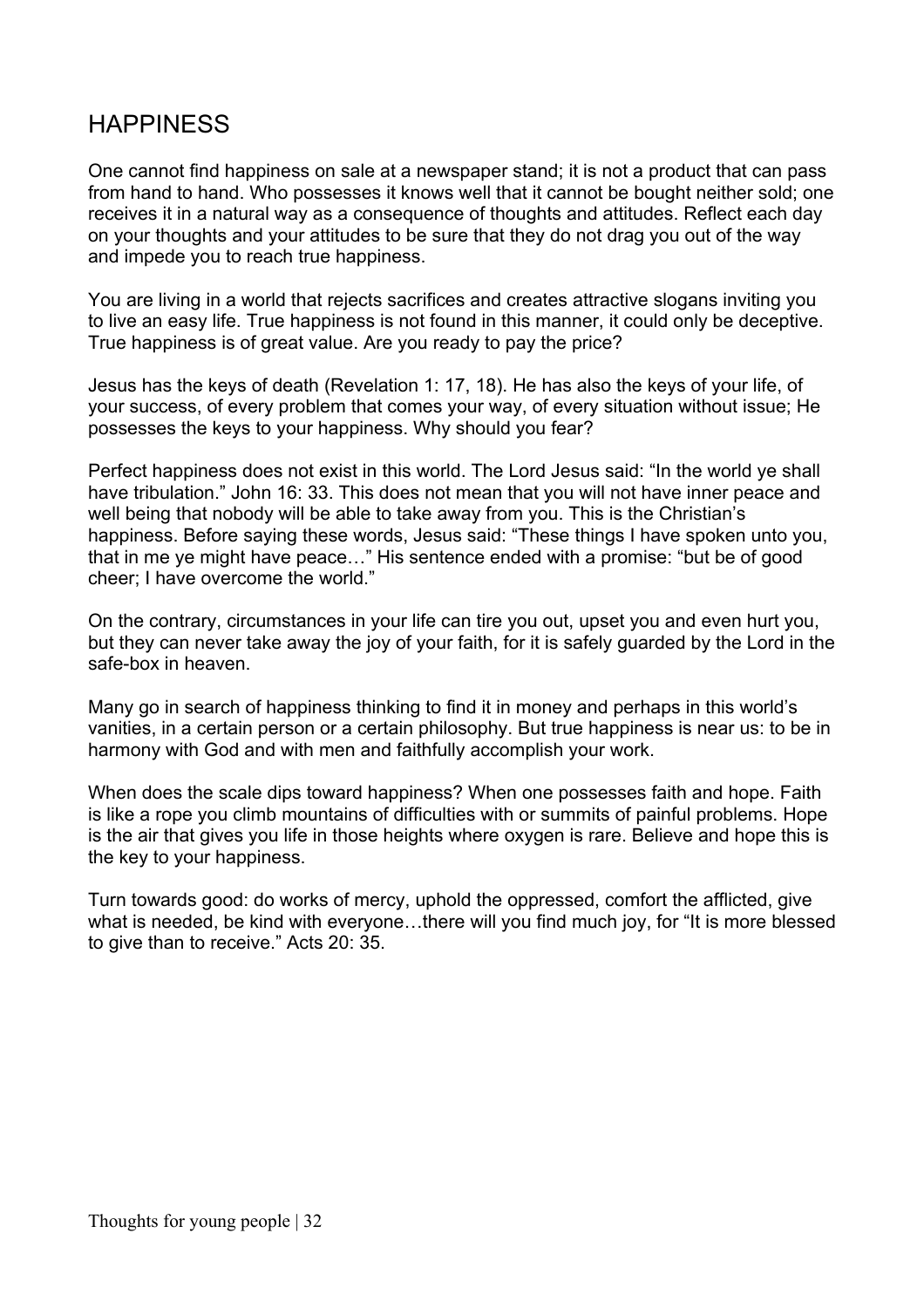### HEALTH

A disorderly life leads only to destruction. Worldly pleasures, vices, bad habits, lead man on the precipice from which he will undoubtedly fall into the abyss of disease. Be correct in your lifestyle.

Youth is full of vitality, but as old age approaches, the body decrepit, youthful vigour vanishes, one loses one's sight, hands shakes, bones become brittle, and strength weakens. Get ready today, so that when the autumn of your life arrives you will have learned to accept this with gratitude and simplicity of heart. You will enjoy the whole experience of the past and live with dignity, joy and profit. Not many old people do that. Ah! And be careful now that you are young, so you will not have to suffer the problems of old age, which can be avoided by living a healthy lifestyle.

Temperance is the best preventive measure against disease. If you want to live many years with good quality of life, observe the natural laws established by God.

The best prevention that exists in the world against the weakening of human energy, health included, is to cultivate the fruit of the Holy Spirit: "But the fruit of the Spirit is love, joy, peace, longsuffering, gentleness, goodness, faith, meekness, temperance." Galatians 5: 22, 23.

When you love life it smiles at you. The only thing to clarify is how you should love life. The answer is clear: doing nothing that is contrary to natural and spiritual laws: "Whether therefore ye eat, or drink, or whatsoever ye do, do all to the glory of God." 1 Corinthians 10: 31.

The Holy Spirit is the best medicine against disease. If you let Him work in you, He will boost your health positively.

A spirit tilled by the plough of faith in which the seed of the gospel is planted and watered by the water of the Spirit and illuminated by the sun of Christ's righteousness, is the ideal place for growing the fruits of physical and spiritual health.

Depending of what you eat and drink you can improve your health or weaken your physical strength to the point of losing it completely. The Bible teaches that the body is the temple of the Holy Spirit (1 Corinthians 6: 19) and that we do not belong to ourselves because we have been redeemed by the blood of Christ; this is the reason why we must keep in good health, "For ye are bought with a price: therefore glorify God in your body, and in your spirit, which are God's." 1 Corinthians 6: 20.

We can all do something to maintain health and strengthen it. It is a mistake to think that because we are Christians we are protected against disease and that our habits do not matter. Habits in drinking, eating, sleeping, thinking, dressing, etc., affect your physical and spiritual health because the condition of your body affects your soul.

Your physical and spiritual strength depends on educating your appetite. Be faithful to the principles of health, you will be strong during your youth and gradually as you grow you will

Thoughts for young people | 33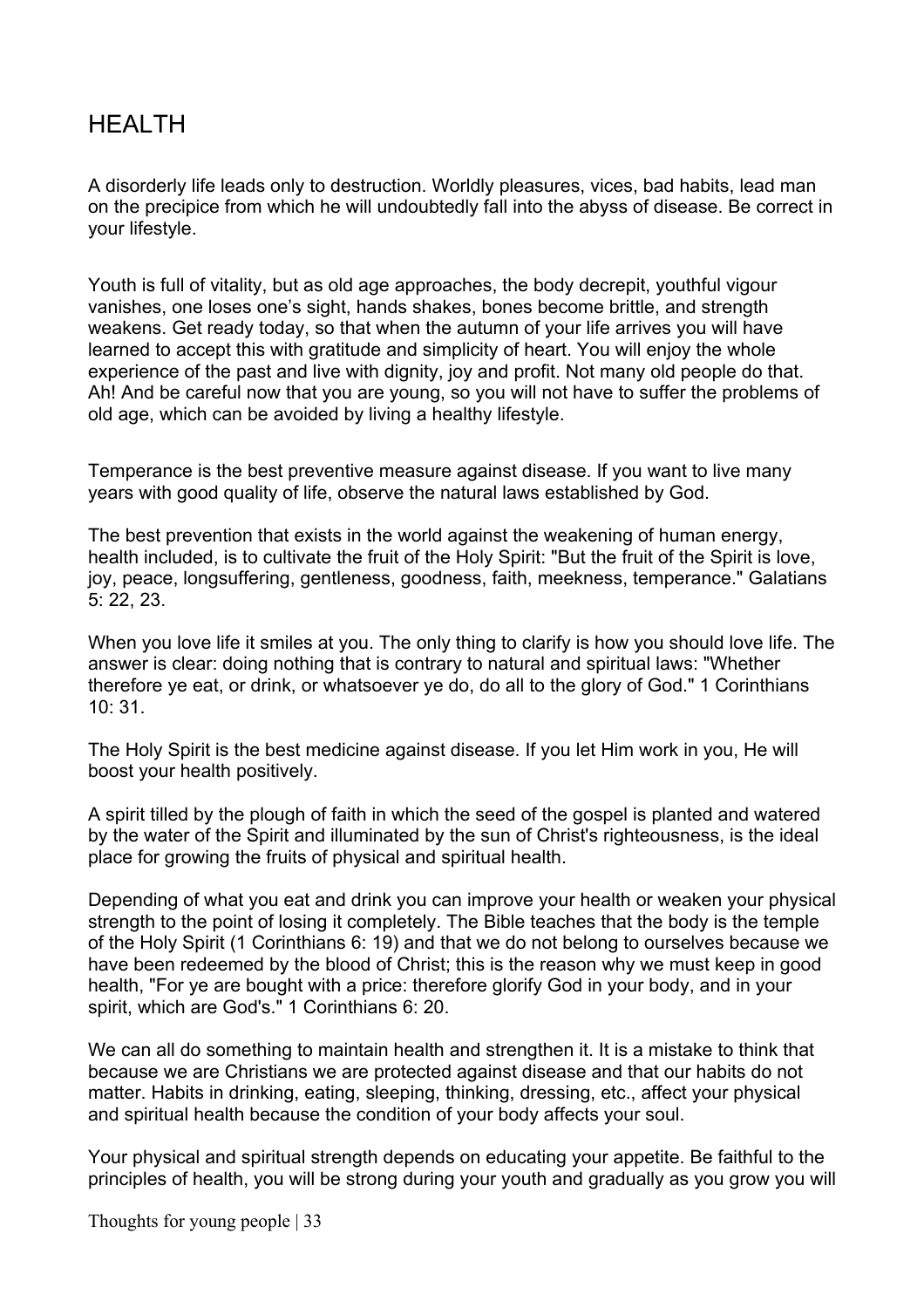avoid many ills plaguing humanity.

Sharing with gladness the burdens of home with your parents will be like a balm for your soul and give you physical health.

Some fashions that youth follow in clothing, food, beverages, recreation ... are harmful to physical and spiritual health. Do not let yourself be attracted to them because they have in them the seeds of destruction.

A conscience enlightened by the word of God, living in peace and harmony with God's laws, is the best prevention against disease and the best medicine to regain health. Be careful not to violate your conscience: "O that thou hadst hearkened to my commandments! Then had thy peace been as a river, and thy righteousness as the waves of the sea." Isaiah 48: 18.

Your state of mind influences the state of your body more than you can imagine. That is why there are millions of people today who are sick, because in our society depression, melancholy, discontent, anger, anxiety, fear, etc., are the fashion trends among the world.

If there is no communion with heaven, health deteriorates very quickly. Cultivate a godly life, keep your conscience pure of sin, imitate Jesus and gladness will be your companion: "A merry heart doeth good like a medicine: but a broken spirit drieth the bones." Proverbs  $17:22.$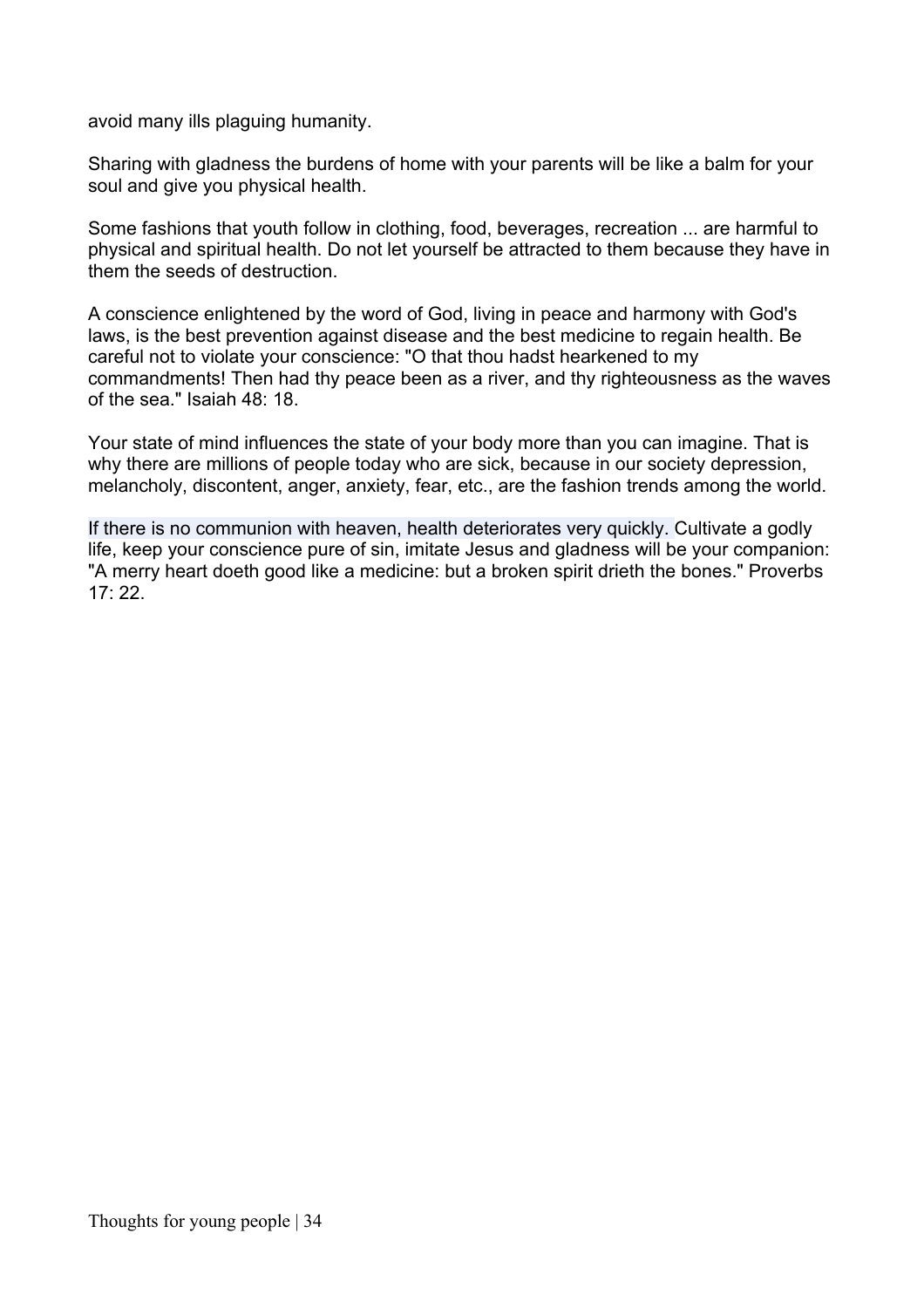#### HOLINESS (Character)

It is necessary to say no to degradation, vulgarity, and say yes to what can make you perfect and sanctify you.

Learning to retain anger has much more value than building a cathedral. If you can dominate your bad mood you have taken a big step on the path of holiness.

"But the path of the just is as the shining light, that shineth more and more unto the perfect day." Proverbs 4: 18. Gradually you will learn more and more things about the Lord. Your duty is to practice these skills in your daily life.

Those who reach the summit of a mountain do not do it without terrible efforts. They struggle against the elements of nature without surrendering to difficulties. In their attempt many die, but they die while climbing, they say, not crawling on the ground of the valley like most men.

Oh! Could you have this spirit in your life of faith! Do not linger in sin, climb higher each day to the height of holiness. Do not think of the cost but about the satisfaction of doing something special in this life and the final reward, just as the climber.

In your climb toward the summit of holiness you are not alone. The Spirit of the Lord is with you and urges you. Every step towards the goal is one less in the direction of heaven.

Thousands of people are able to achieve great deeds, conquer empires, build monuments and impressive buildings, regaining land from the sea, write great works, but they are not able to conquer their heart, subdue their bad mood, control their anger, soften their conduct, dominate their evil thoughts. Focus on forming a character similar to Christ, everything else is secondary.

The Lord can give you the desire to serve and love Him. Transformation of character is a divine work. But the Lord will do nothing without your consent. He cannot force you to obey Him. Tell Him to take your heart and may He shape it according to His will. Have no doubts, this is the best.

Life is short and you must learn to enjoy it. I am not talking about what might satisfy your senses for a moment, but the perfection of character, the only thing you will take with you into the grave.

Work, work arduously in the garden of your soul. Work the soil, extirpate the weeds. Water and take care of the flowers of virtue, so that one day you will not have to complain of having failed in your life, and you will enjoy holiness.

The Lord does not select you to do His work because you are perfect, but despite your imperfections, in order to capacitate you for the work He called you to do. Let yourself be shaped by His divine hand: "Behold, as the clay is in the potter's hand, so are ye in mine hand, O house of Israel." Jeremiah 18: 6.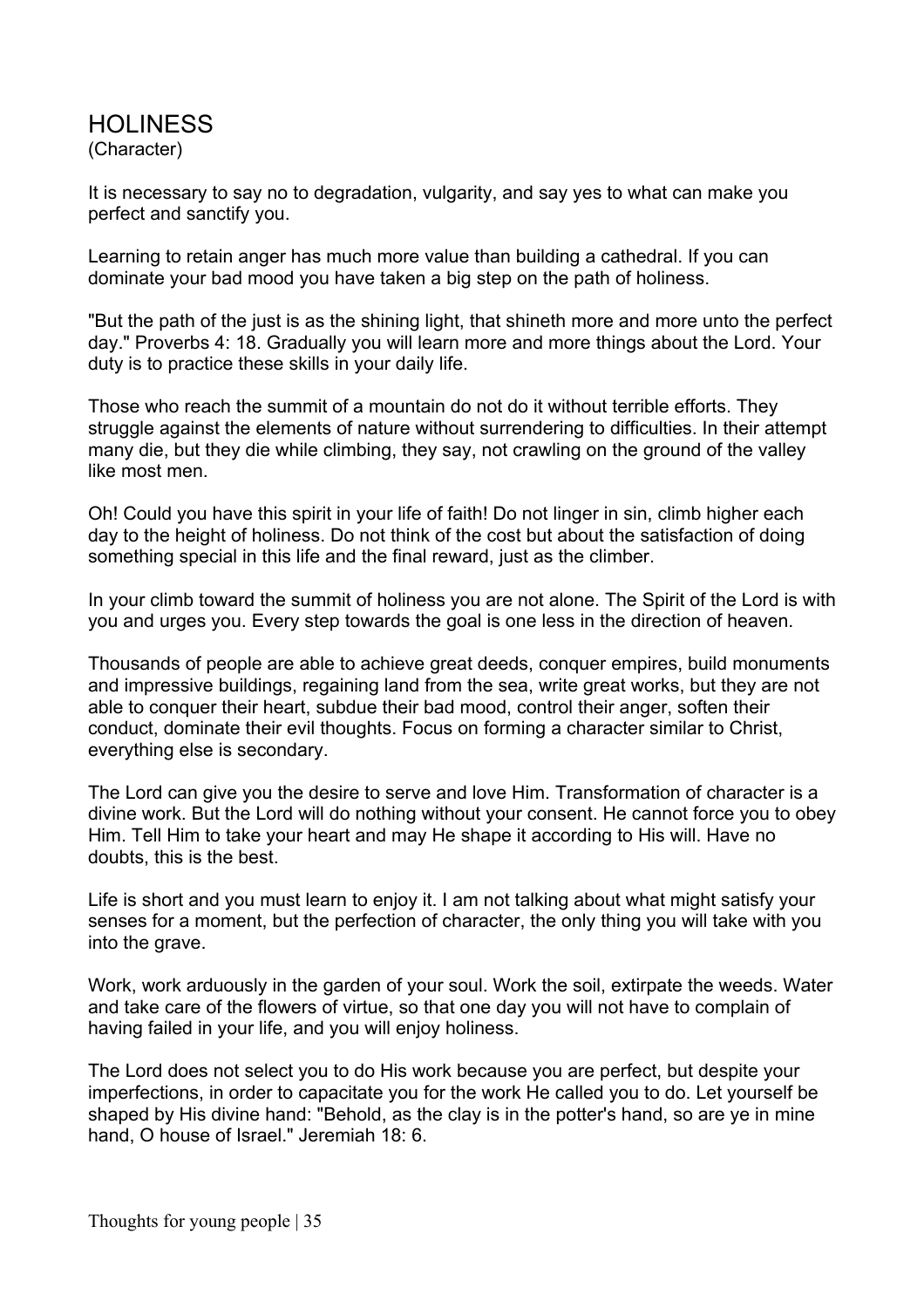Do not be led by people who say that youth must enjoy amusements and have fun without having to think about what can be done and what not. Do not believe that there is no need to complicate one's life and there is no need to be so narrow minded and so shut up to new experiences; thousands of young people have done just that and today they testify about their bitter life wishing they have lived a different past.

Searching the holiness of the Lord will never debase you, never disappoint you, your life will never be bitter, on the contrary the search for holiness will make you happy and help you thrive in this world, many people can testify about it who have experienced it.

When a young person seeks the holiness of God, his life will become pleasant, satisfying, happy, full of hope ... nothing will frighten you, nothing will surprise you if you live in full communion with God, for from Him emanates peace and light that will give you serenity and guide you on the path of life.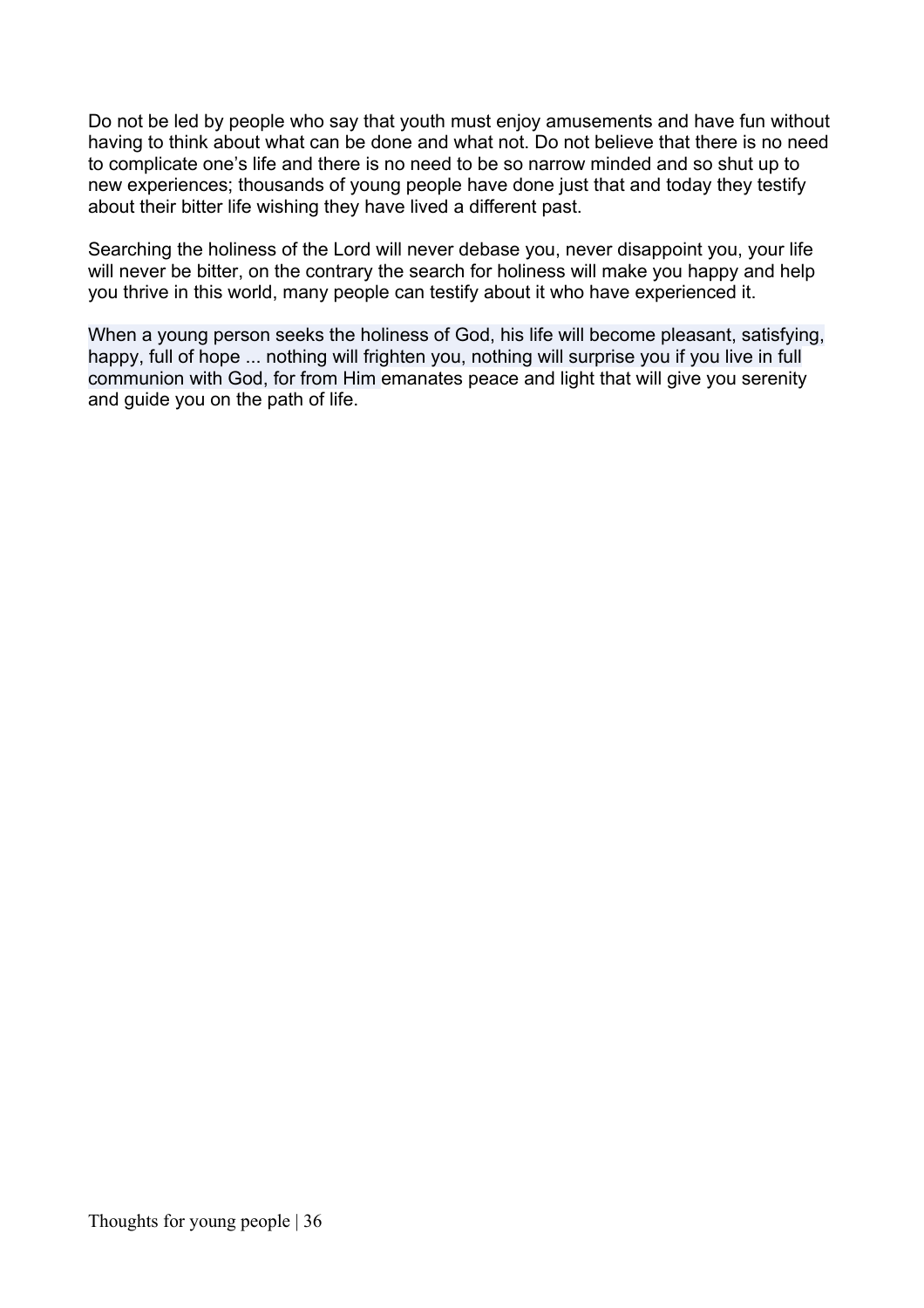## **HOPF**

Only if you look into the night with spiritual eyes will you discern that a new day is breaking, with its intense and blinding light, fertile fields, singing brooks… and even if night goes on, if you look afar, if you can wait because you believe, you can be sure that after the storm tranquility will set in. Everything will happen in its own time.

Life without hope is a useless life, without projects, without trace or effect; it is void and dead inside, even if on the outside it seems exuberant. You need hope to be glad and face the hardships of life. Job said: "All the days of my appointed time will I wait, till my change come." Job 14: 14.

Paths never end, they continue; one can see the vastness of the sea, the lofty mountains, walk through valleys, listen to rivers, all this means that as long as there is life there is hope.

When bad moments come up, remember the good days when you enjoyed the Lord's blessings. Dark clouds will often pass over your head. But… they will pass and the sun will shine again. Believe it! This will help you.

The 'falls' of life rob you of your smile; but hope's mission is to restore your joy.

What is the name of this mystery that beclouds you in terror and anguish? Is it not called despair?

You are carrying negative memories in your backpack: that terrible day, that frustration, that hardship… they are so heavy on your life's shoulders! Take a deep breath of hope's fresh air, you will regain your lost strength and you will walk again with sure steps toward the new earth

If you are to turn your back to evil and if you have decided to do what is just with the help of Jesus, these words are for you: "And thine age shall be clearer than the noonday; thou shalt shine forth, thou shalt be as the morning. And thou shalt be secure, because there is hope; yea, thou shalt dig about thee, and thou shalt take thy rest in safety." Job 11: 17, 18.

Knowing how to hope is more important than to lose hope. With hope you have more opportunities to receive what you desire. If you lose hope you lose everything.

Accustom yourself to see only the good side of life so to accumulate much hope; take the firm decision to do good works and to offer Jesus' love to those around you. There is no better method to remain healthy and attract happiness.

Those who put their hope in their bank account, in their acquaintances, in their friends, or in any other thing that is not the Lord, do they not build on unstable ground such as sand? David knew this quite well so he exclaimed: "My soul, wait thou only upon God; for my expectation is from him." Psalm 62: 5.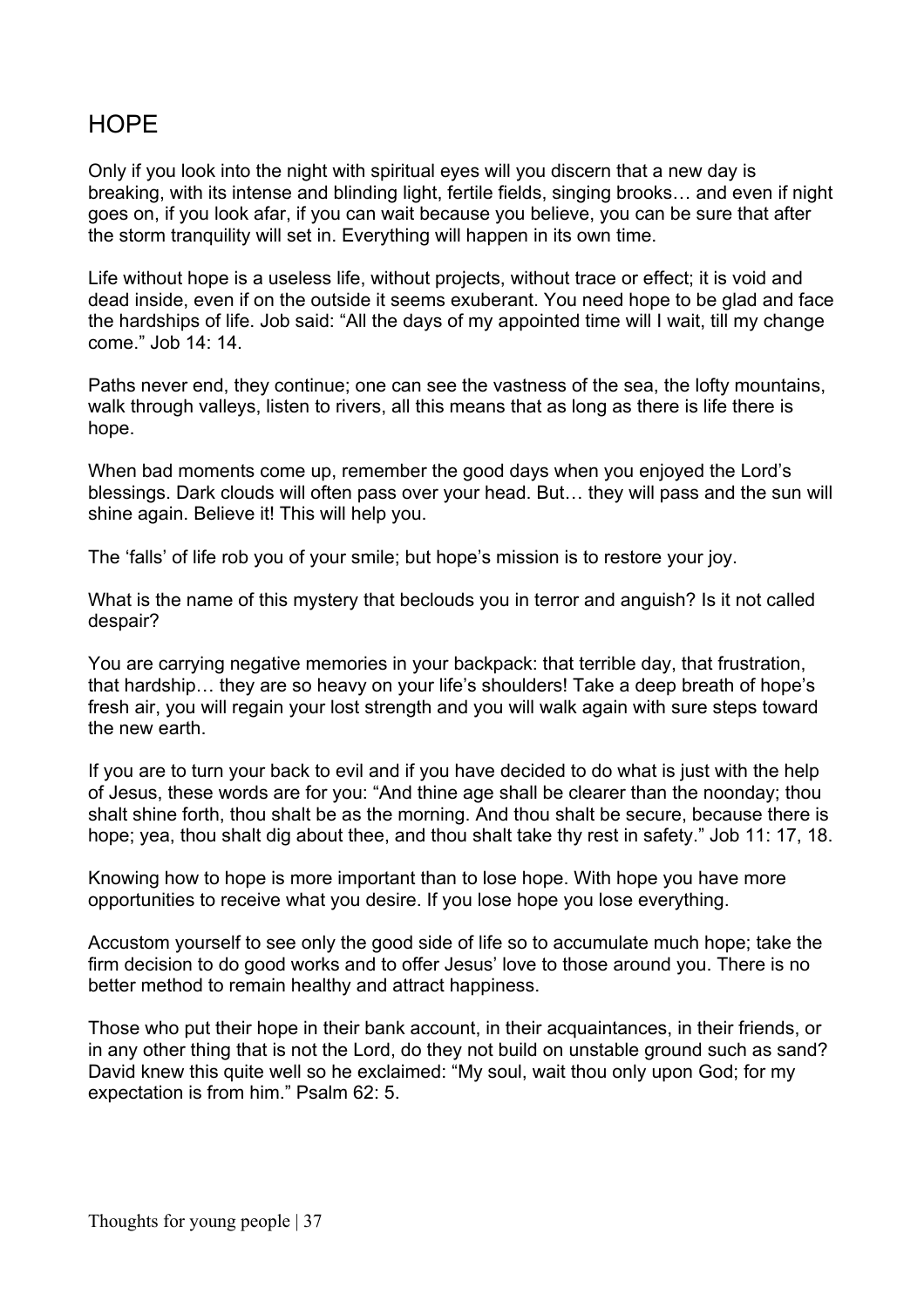Hope is that soft and quiet wind caressing our face, which waves the wheat fields and purifies the atmosphere surrounding us; without hope there is no life. Build your nest high up where the wind of hope is the purest.

In the struggles of life that you have to face, put your hope in the Lord as David did: "I will say of the Lord, He is my refuge and my fortress: my God; in Him will I trust." Psalm 91: 2.

Hope helps you face the impact caused by the death of your loved ones and renders you capable to face yours: "For I know that my redeemer liveth, and that he shall stand at the latter day upon the earth: And though after my skin worms destroy this body, yet in my flesh shall I see God." Job 19: 25, 26.

Hope helps you to understand and to believe that when the tree is cut down a new shoot can come to life and grow; after the dark clouds, the sun appears again; after the storm calm is restored.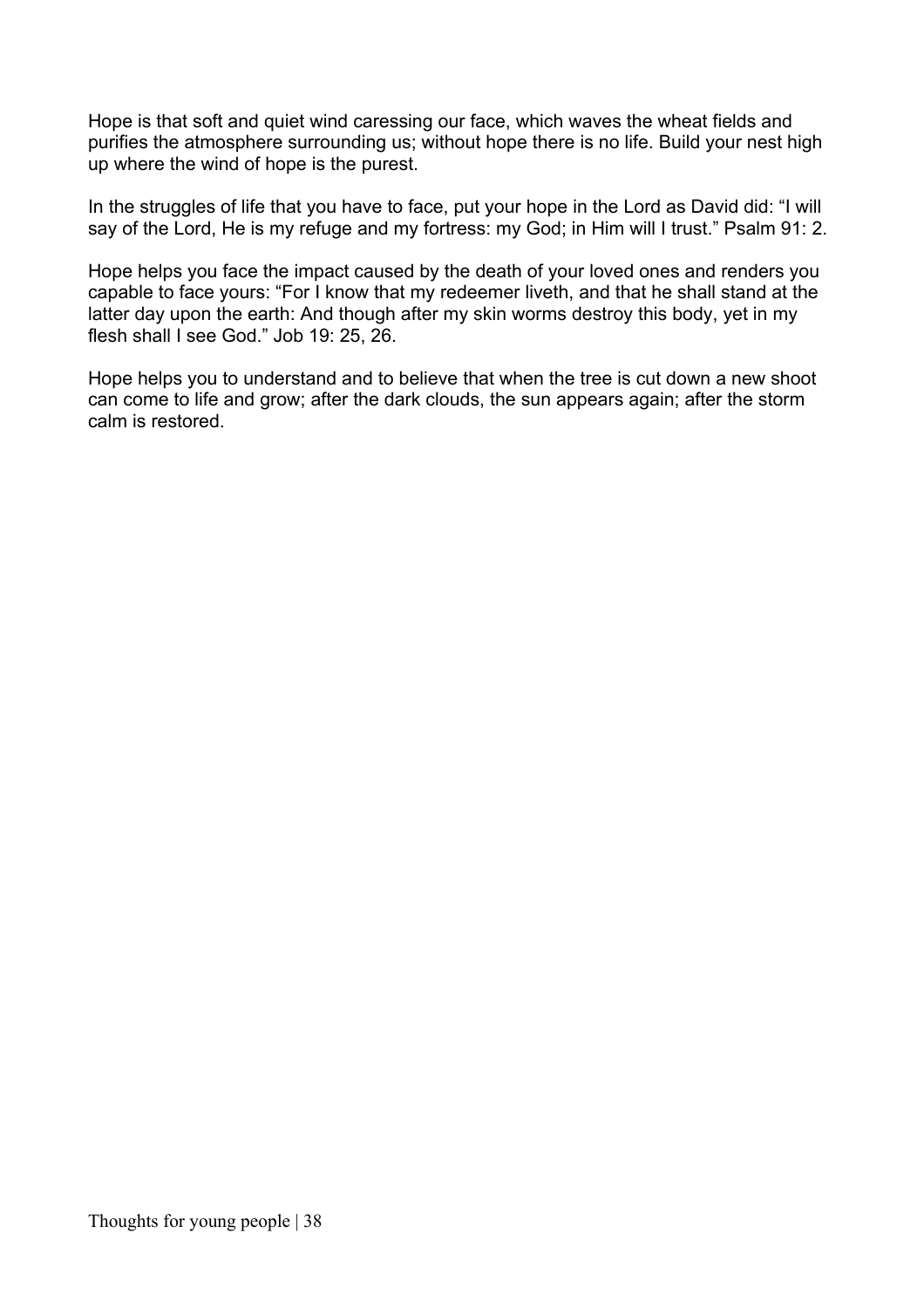#### HUMBLENESS (Simplicity)

A wise man once said that he only knew that he knew nothing. And he was right. What is our understanding compared to God's knowledge! Be careful, do not conclude that you know many things! This will protect you and keep you humble.

Would you like to see a man falling in the abyss of pride? Let his pride engulf all his being, let him be intolerant towards others; let him abandon prayer and the study of the word of God, let him search for personal glory and let him feel superior to others. More he will remove himself from humility more will he promote his self justice and deeper will he fall. Do you want to be one of that kind?

If you have to choose a virtue to develop it in your life, chose humbleness. The humble poor is rich; the proud rich is poor. The humble ignorant is wise, the proud wise is ignorant. "And whosoever shall exalt himself shall be abased; and he that shall humble himself shall be exalted." Matthew 23: 12.

Christ is the most humble being in the universe and however He is God. Where can you find such deeper mystery than this? Is this not the example of humbleness to follow?

Would you like to see a defeated man? Let him drink from the fountain of pride, let him eat from the fruit of egoism, let him breathe vices and fall asleep on the grass of indolence. Be humble and temperate with the help of the Lord; He will help you keep your balance in your life of faith.

Neglect in dress, sloppiness, lack of personal hygiene, poverty… are not in any way exponents of humility. A rich man or woman can be humble, while a poor man or woman may be proud.

Humility is a grace and comes from the heart; it can be cultivated and developed. Moses became the humblest and meekest of beings, meaning that before he was not so. Do you not desire that precious fruit of the Spirit?

If you see a man caressing pride, know that his ruin is near. On the contrary if you see humility in someone, this will attract honor and success in his life.

In Jesus you have the perfect example of humility: being God He became man; being rich He became poor; being king of the universe He became a servant; being the Creator He became a creature; being pure He became sin for all of us. Will you not love Him for all this?

Do you want to wear always your very best clothes? Then, wear the humility garment. It is made by God in heaven; no stores on earth sell it; order it directly from the Lord. "Be clothed with humility: for God resisteth the proud, and giveth grace to the humble." 1 Peter 5: 5.

People who without knowledge about something speak about it show that they lack one of the most important virtues: knowing when to keep silent, for "Even a fool, when he holdeth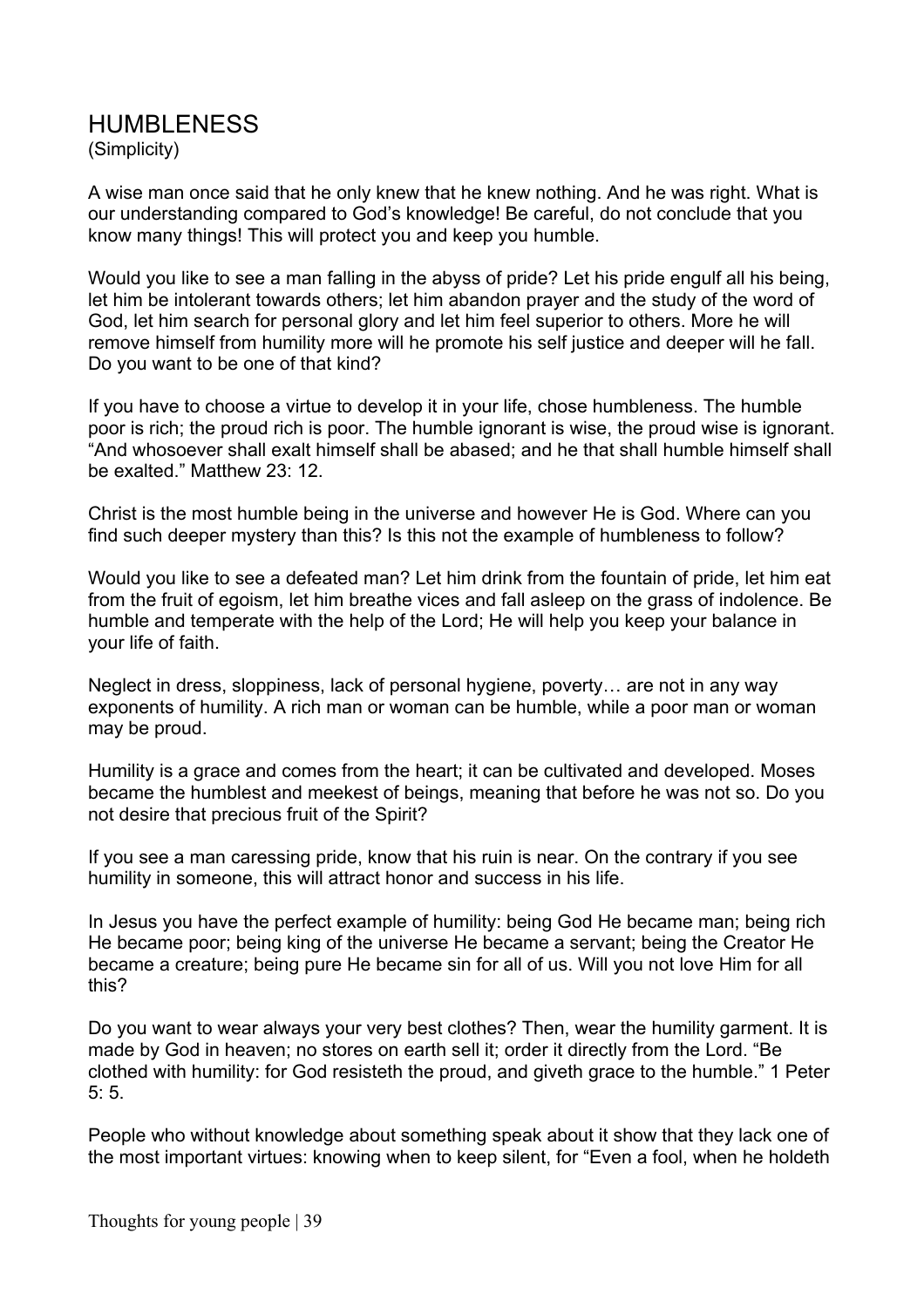his peace, is counted wise." Proverbs 17: 28. On the other hand, they are declaring in a loud voice that they have no knowledge of what is humbleness.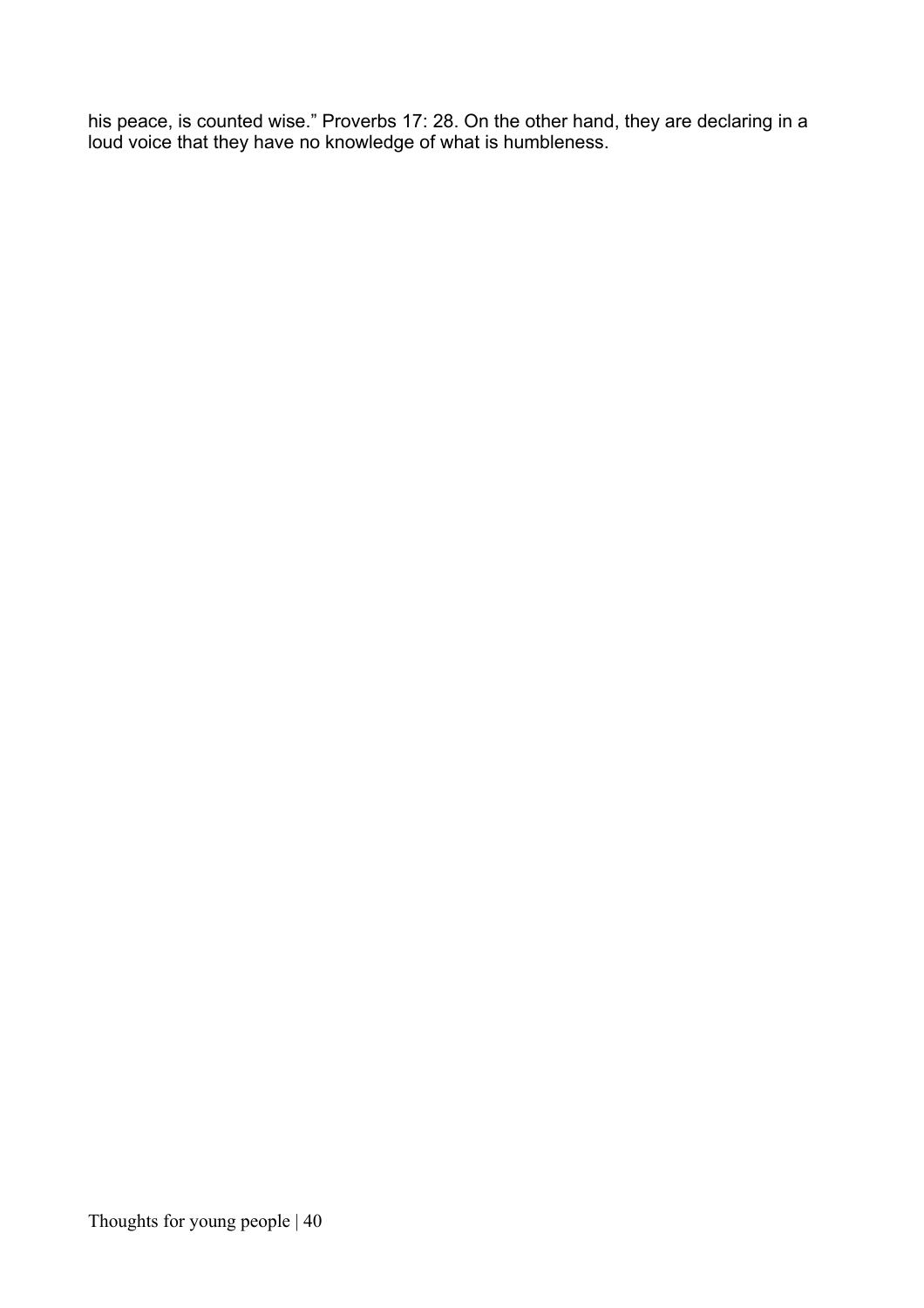# JESUS

"Then spake Jesus again unto them, saying, I am the light of the world: he that followeth me shall not walk in darkness, but shall have the light of life." John 8: 12. This is how Jesus spoke to His disciples. Jesus' words have a sense that most people do not see. They are full of wisdom and at the same time so simple in their form. Man's awkwardness can be converted into wisdom if he believes and obeys the word that transforms him and guides him on the path of truth. Do not forget, Christ is the light of your life.

Christ teaches you to follow Him, for He is the true way. He teaches you to obey His commandments for He is the only truth. He invites you to go to Him for He possesses eternal life. Think about it; what does Jesus mean to you?

You are not a failure or a rare human being or someone too special to live in this world… shout it out loud to yourself! Can it be that you want others to accept you without ever contradicting you and treat you as if you were a god? Jesus who is the author of the universe and was not understood by most people was even rejected and crucified. In spite of this He did not feel that He had failed or felt frustrated in His life; He went through with His mission without being bothered by opposed opinions. Think about it!

If you observe around you, you will see that each man and woman have left a trace in their lives. Some traces are to be rejected but others can inspire us. Jesus has left a trace in the history of mankind, but in a particularly way, He has left His trace in human hearts. His example has inspired millions of people and still does in our days. So go through life leaving a trace so that others can follow it as a reference for good.

Jesus is full of love He wants to give. It does not matter who you are, or who you have been, if you go to Him as you are He will not push you away: "All that the Father giveth me shall come to me; and him that cometh to me I will in no wise cast out." John 6: 37. To know Jesus, to love Him, to follow Him will give you inner peace, keeping you serene in the midst of turmoil; it will help you overcome whatever struggle of the soul, whatever temptation.

Jesus is the source of life, of health, of faith and hope. With Him you have nothing to fear. He removes every doubt, gets rid of your worries, comforts, straightens up, encourages, forgives. What are you waiting to go to Him? "Come unto me, all ye that labor and are heavy laden, and I will give you rest." Matthew 11: 28.

Some young people are so wounded by sin to the depth of their soul; they do not know what to do. Jesus is the solution! He has paid the price of redemption for each youth with His precious blood. Probably few young people understand Jesus' love but maybe from now on some youth will abandon himself in Jesus' arms and experience this special love.

What would Jesus not do to conquer you! He left His royal crown, the adoration of the angels; He incarnated Himself, the author of life became a little child in love for each human being. He lived as a man to come close to you, He suffered the inexpressible, they wounded His forehead, His hands, His whole body; they humiliated Him to the utmost and in the end they crucified Him as a vile criminal and still He was God made man. What would Jesus not do to conquer your love!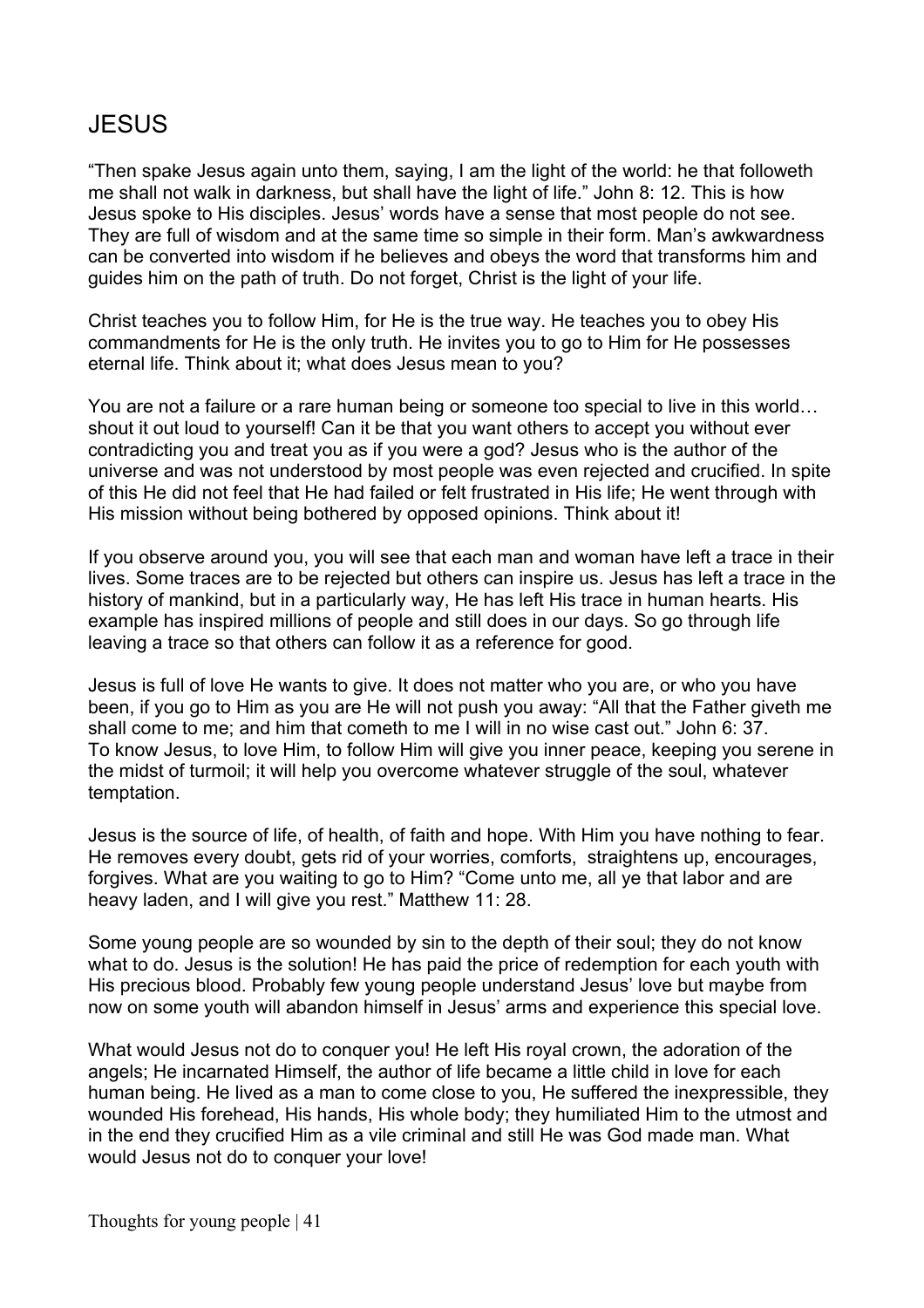The Lord Jesus did not live as God in human flesh; but it was God made man, living as a man without losing His divinity; but without using His divinity to help His humanity. When you think of Him, see Him as one similar to you; He overcame sin as you can overcome: holding fast on God's hand.

The Lord Jesus is your friend. He desires that you understand how much He loves you. His love for you is greater than your inclination and desire to sin.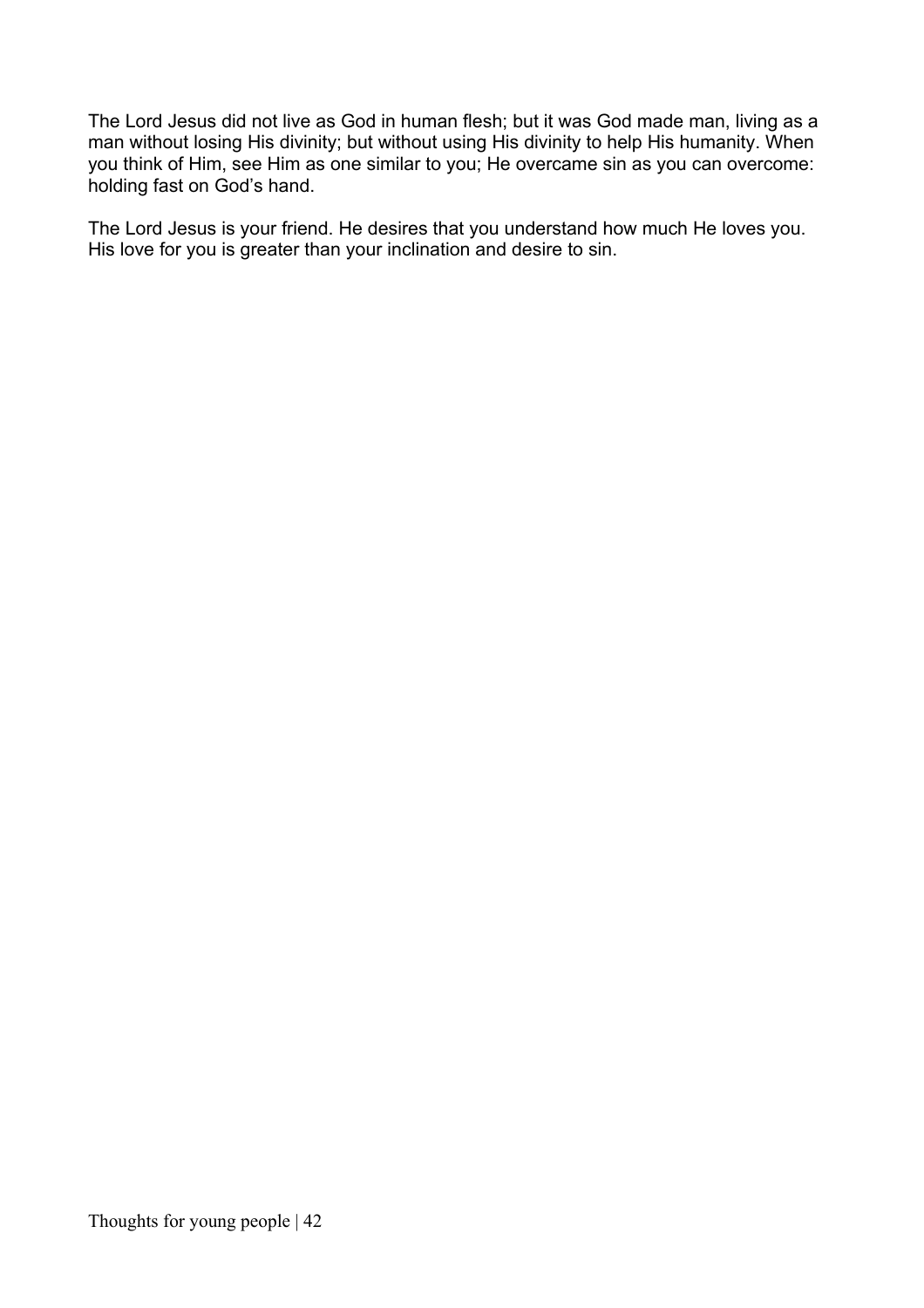#### JOY (Gladness)

A good man once said: "Those who think that in the world evil abounds more than good, see life through a windowpane hazy with their pessimism". Decide to be an optimist, to be always happy.

Do not let sadness take possession of you. Fight against it, for sadness empties the heart, grows old. Joy will give it life.

Your health will be far better if you decide to be a happy person, not only in moments of prosperity but also when the sea of your life is in turmoil. "A merry heart doeth good like a medicine: but a broken spirit drieth the bones." Proverbs 17: 22.

It is hard to hide joy and hate. Ask the Lord to help you have only joy in your heart, then your face will shine with happiness so contagious that it will transform those around you. Happiness lifts up the soul and prolongs life. The only thing hate will do is to destroy you and others.

Your heart must jump with joy, with sympathy, with sincerity, with love. Such a heart lives long years.

Make it your objective to be optimistic and happy. Look at the good side of life, to the good side of things. This is part of the true gospel.

As in nature there are fixed laws, there are laws in the spiritual life. If you sow corn, you will gather corn. If you stand on the Lord's side you will gather the gladness of faith: "Light is sown for the righteous, and gladness for the upright in heart." Psalm 97: 11.

There are still reasons to smile and be happy. You are alive, you still can see the light of a new day… you breathe, you move, you jump as a young calf and you have faith. Can there be anything better in life? How important it is then to thank the Lord for all this!

Your sadness is the tear of your heart. The handkerchief that will wipe it is the deep love of Jesus. Do not resist Him. Be glad in His promises:"Rejoice in the Lord always: and again I say, rejoice." Philippians 4: 4.

Sing to life, if you want life to smile at you. When you sing, the gloom of your mountain will go away and the beautiful landscape of your existence will be seen with more clearness.

It is not easy to smile in the midst of pain. A tear has never harmed anybody; the problem arises when we decide to lengthen our sadness through time, then joy disappears and the good things that could have come out of that bad experience transform it in chains robbing you of your freedom. Oblige your spirit to be happy.

Look at sadness as a wayfarer passing in front of your door. Greet him and let him go until you do not see him anymore. Your sadness will leave you, be patient with yourself and do not let it plunge you in hopelessness. "Weeping may endure for a night, but joy cometh in the morning." Psalm 30: 5.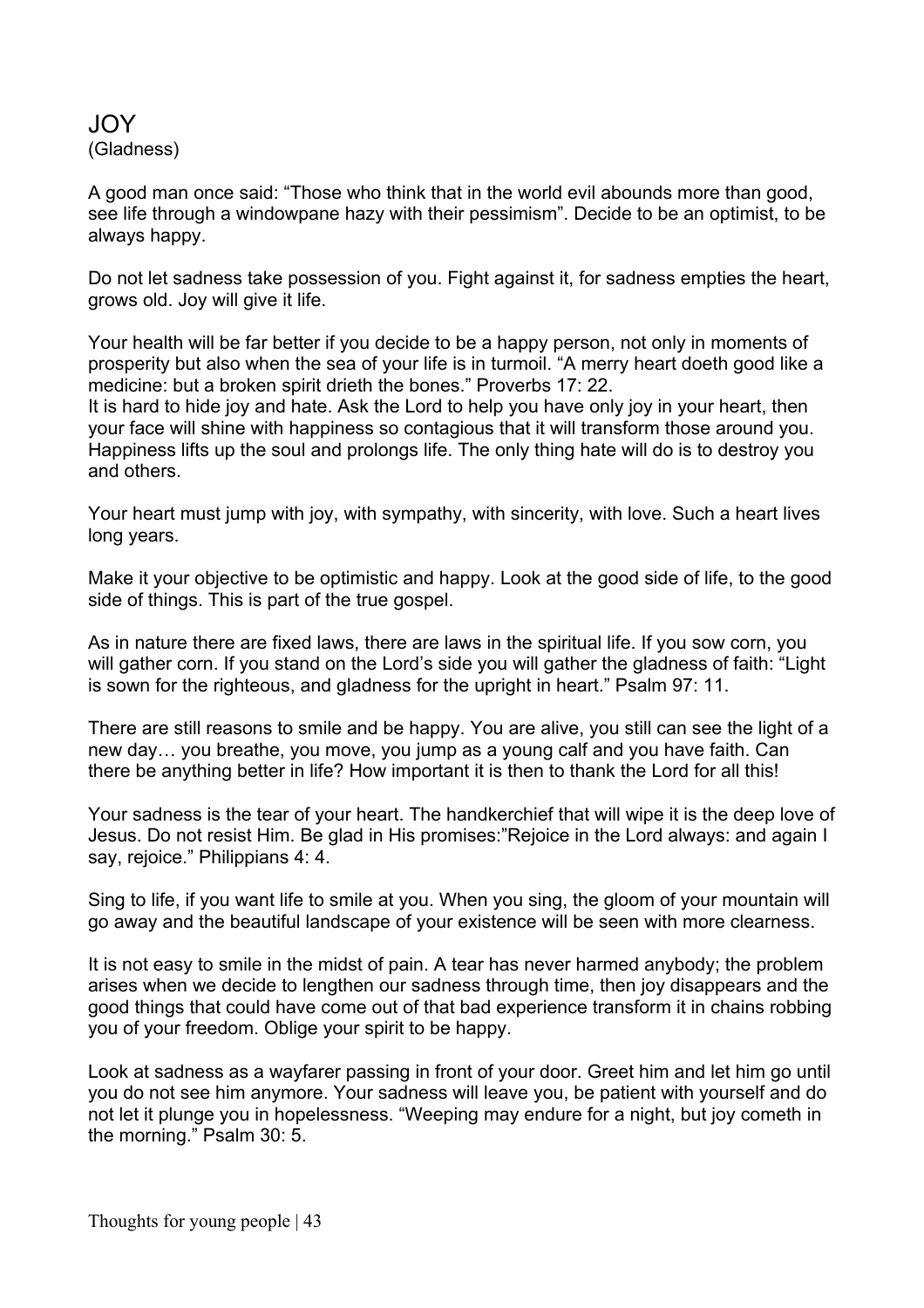Feelings and emotions will invade you constantly but do not let them fill your spirit with clouds. Decide what kind of feelings and emotions you want to have, pray God and ask Him to help you dominate your sadness. You can have the same experience as David had: "Thou hast turned for me my mourning into dancing: thou hast put off my sackcloth, and girded me with gladness." Psalm 30: 11.

So many wonderful things lose their charm when you are sad. Sadness places you in a fictitious world, and creates a crust of worries and frustration around your heart. Pull out your sadness, the Lord desires you to be happy: "Be glad then, ye children of Zion, and rejoice in the Lord your God." Joel 2: 23.

Your spirit will be influenced by your external attitude. If you have a good mental disposition this will influence your attitude positively.

Beware of feelings and emotions! If today you feel sad and low in spirit, take the decision with the help of the Lord to let go of those feelings, to oblige your spirit to be happy; otherwise this sadness will make you pass for a sad and depressed person. In your hands lies the faculty to tinge your spirit the color you want.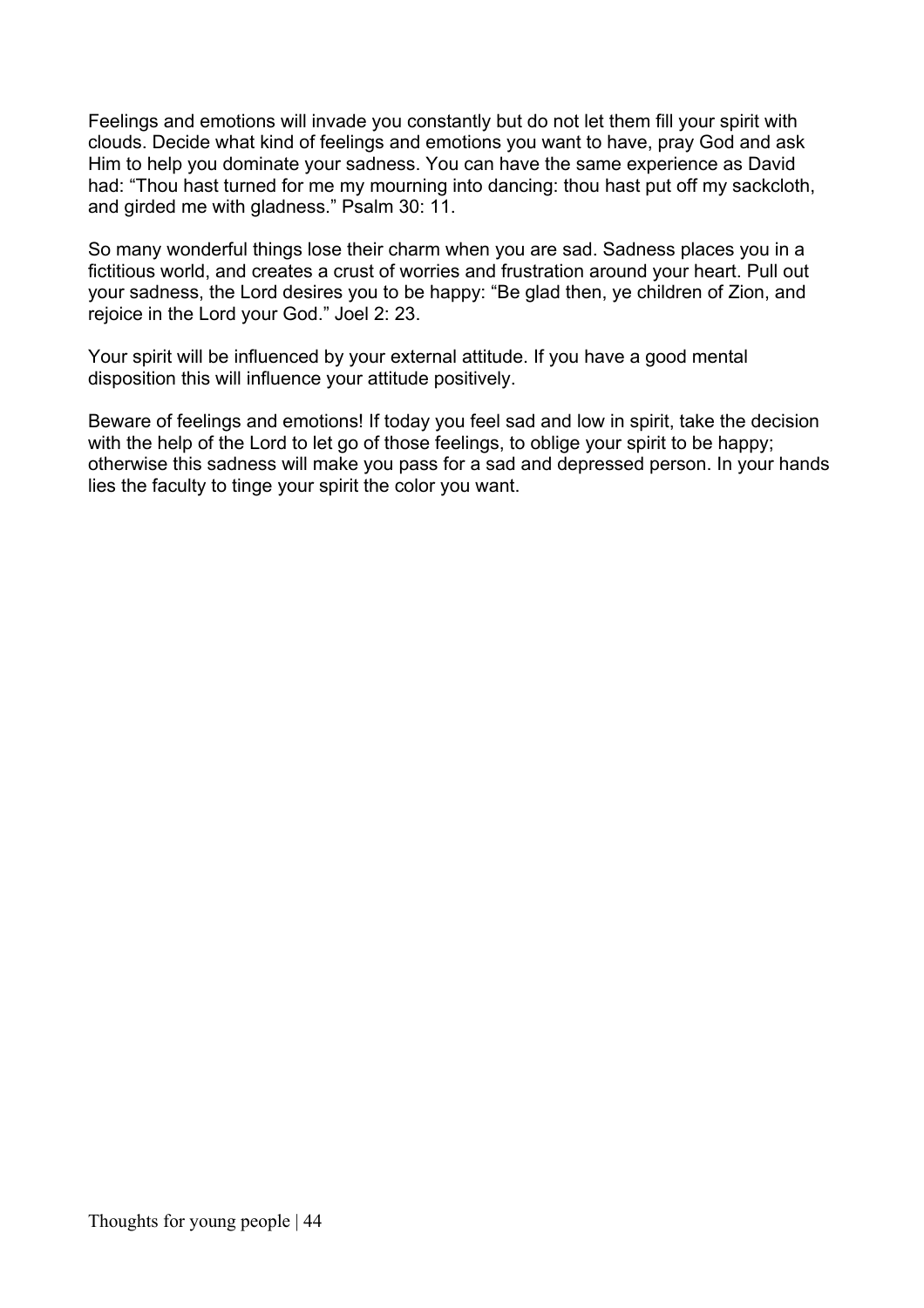#### LIBERALITY (Devotion, generosity)

What is difficult to obtain, is harder to offer. It is hard to separate from what we most dearly possess, to give it to someone for whom it has not cost nothing, but it is the most wonderful and sublime act that exists.

The spirit of generosity causes love, sympathy and sensibility for the needs of souls. If you are generous, you will never lose what you offer, for you receive it back with dividends. In Christian accounting the more you give, the more you have.

You can test nearly everybody with money. For most people money is a source of conflicts. That is why you have to learn to give money just the right importance that it merits; no more, no less.

When you center your interest around money in detriments of other things: family, church, faith, etc., money will cease to be a commodity and becomes a mean of destruction: "For the love of money is the root of all evil: which while some coveted after, they have erred from the faith, and pierced themselves through with many sorrows." 1 Timothy 6: 10.

It is normal that you need money to live, we all need it. But money will become a source of blessing if you dedicate part of it to relieve suffering and needy humanity.

The gospel's cause needs your efforts, your economical resources, and your time. Only in the measure you respond affirmatively to the Lord's call will you feel fulfilled as a person.

If you want to grow in faith, you have to cultivate liberality for it is only while encouraging and strengthening others that you strengthen and encourage yourself: "The liberal soul shall be made fat: and he that watereth shall be watered also himself." Proverbs 11: 25.

As in the natural realm there are immutable laws, so there are laws in the spiritual realm that are also immutable and one of these is charity. If you give, this same river of beneficence that came out of your heart will return to you.

Your liberality is important to advance God's cause in all areas. The widow's mite did not have great value, however it was an offering of great value in heaven, for she gave everything she had, even if it was little.

Remember you are responsible of the resources you possess; more intimate your communion with the Lord will be, sharper will your conscience realize how much is spent every day for vanity, pride, appetite and worldly entertainments.

Please, do the following exercise: when you are spending money for superfluous things, visualize in your mind all those men, women, and children living in deep misery, in poverty and who did not have the chance like you to be born in a place when abundance exists. Share what you have and do not squander it.

The church prospers in the measure that her members decide to be generous and to sustain Jesus' cause with their resources: "Bring ye all the tithes into the storehouse, that there may be meat in mine house, and prove me now herewith, saith the Lord of hosts, if I

Thoughts for young people | 45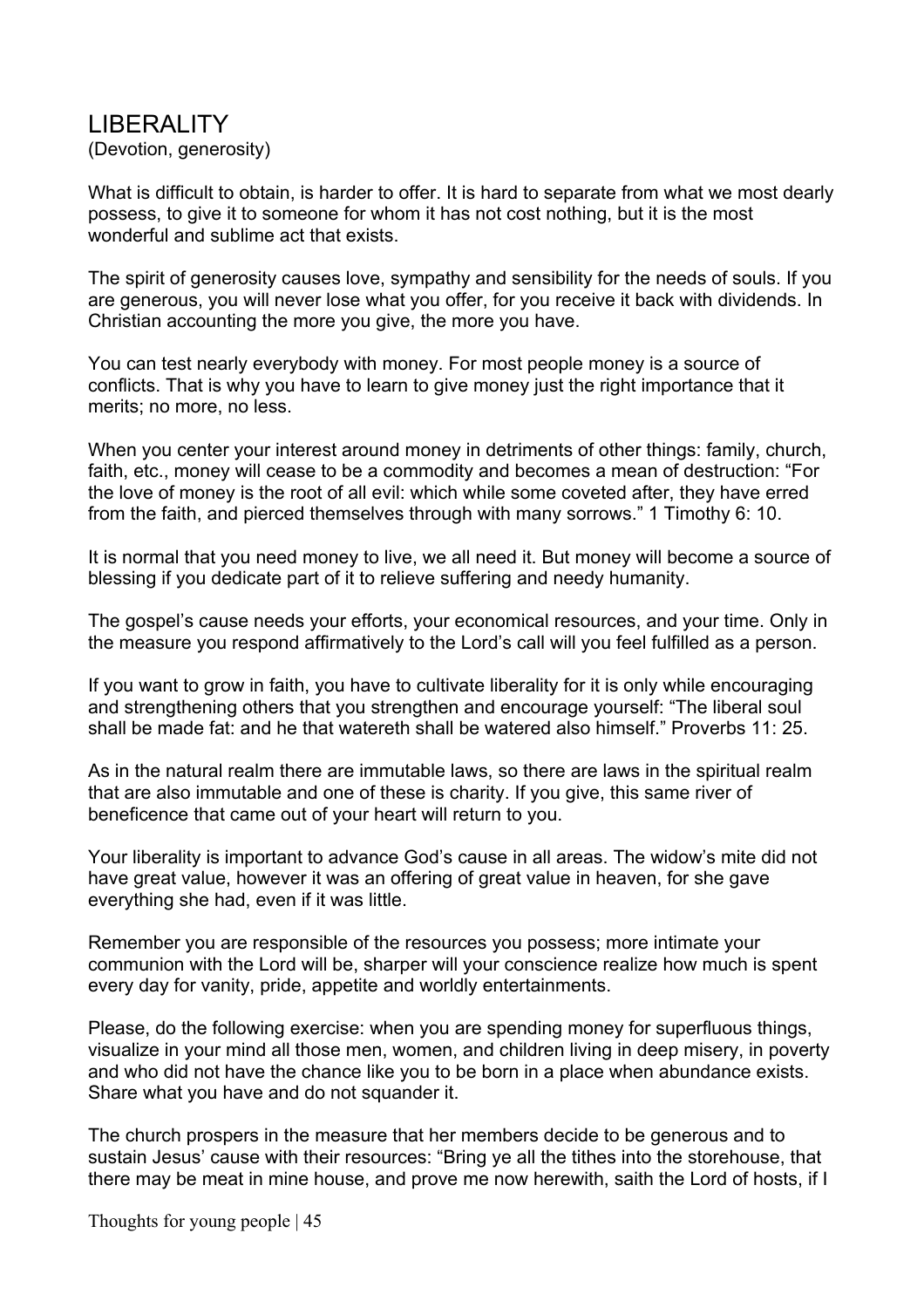will not open you the windows of heaven, and pour you out a blessing, that there shall not be room enough to receive it. Malachi 3: 10. Would you not like to receive these rich blessings?

Many young people do not have their own money, they depend on their parents because they are still studying and have not started to work yet. But whatever your situation, you can still put something aside to collaborate in the saving of souls.

God will not ask you more than you can give, that is why you must give Him what He asks: "Every man shall give as he is able, according to the blessing of the Lord thy God which he hath given thee." Deuteronomy 16: 17.

If you think about it, it is certain that you have received many good things from the Lord. Will you not thank God for them? "Freely ye have received, freely give." Matthew 10: 8.

When the wise men from the east learnt about Jesus' birth, they loaded their animals with gifts and travelled long distances to render homage to the Savior of the world. When they found Him, they set their offerings at His feet with love and gratitude. Do you not think that we, who love Jesus, should not do the same?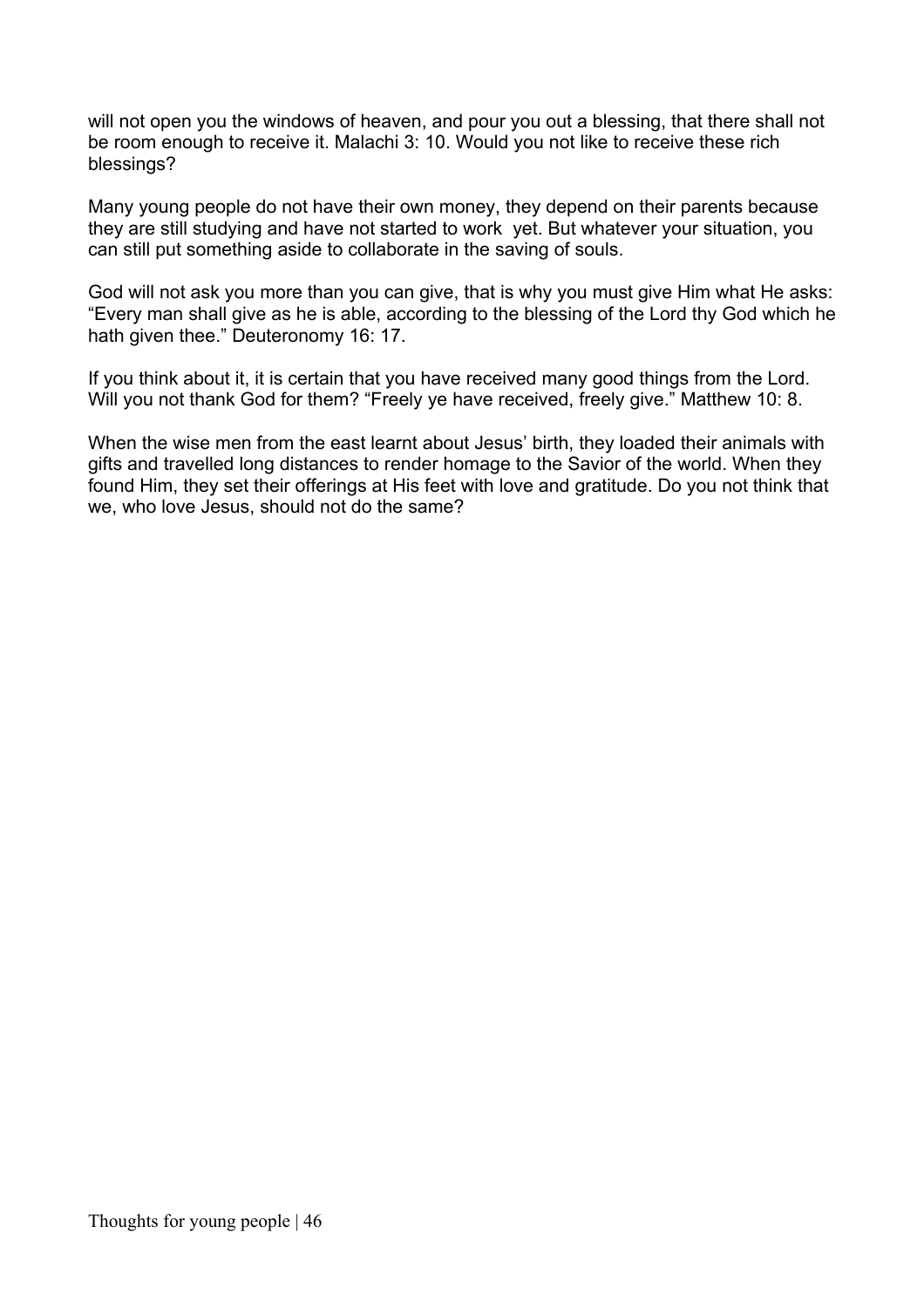# LIFE

As a committed Christian you must advertise and build hope that celebrates life.

Life is beautiful. We are robbing it of its beauty with our hatred, our bitterness, our quarrels and our often destructive falsehoods just like weapons of war. Look! Even if man invented filigree work, it will never match the beauty of a simple flower. Flowers do us no harm; they only offer us their fragrance and their beauty.

Life is beautiful if you know how to live it. To live, it is not just to breathe, to do things, to eat and sleep. To live is to discover the essence of things and learn to see beyond what is apparent. To live is to fulfil the purpose of why you came to this earth and to live for it. Anything else would be wrong living.

Life waits for you to live it intensely. Every moment that passes without having breathed it, is a petal less on the flower of life. Enjoy every minute of your life to leave behind a pleasant influence of your time on earth.

Whenever a new life is born, the miracle of life begins again, thus claiming the existence of the Creator.

Life is a gift from God; it does not belong to you. As God has given you life He may take it back. There is an abysmal difference in the fact that a man takes the life of another man or his own and the fact that God reclaims someone's life. Remember that you do not belong to yourself.

When we take someone's life we take God's place, we act as if life were ours; it is usurping what belongs to our Creator and it is a great sin. Therefore respect life.

Life is like a walk on the world stage. Learn to take a stroll on it and enjoy your experience.

To watch, pray and work will help you face Satan's attacks successfully. To know how to live life on earth is essential to live one day the heavenly life. Be vigilant, pray unceasingly and work, work mainly in your training and to be able to support yourself financially and to lead souls to Christ.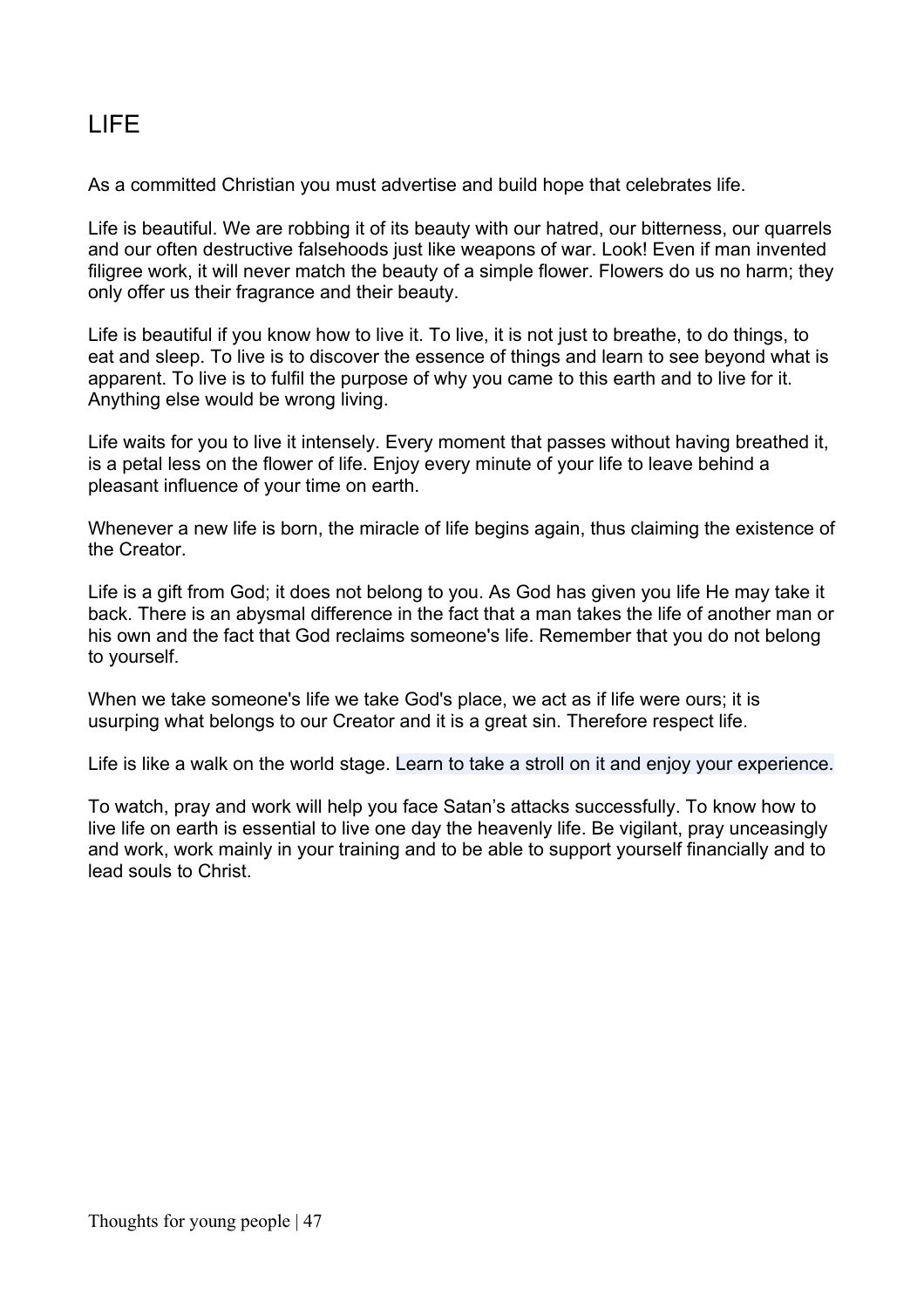### LOVE (Sympathy, esteem)

He who has experienced God's love cannot do anything else but spread this love abroad. As a spring offers its water to the thirsty pilgrim, offer your love to the weary pilgrims of life, for: "It is more blessed to give than to receive." Acts 20: 35.

Love has also its maturation process. It cannot mature in one day, it needs time. Protect it, give it life, water it, prune it, take care of it…and so little by little it will take form and will reach perfection.

There are situations in which a caress, a hand shake, a tap on the shoulder, an embrace, a glance of compassion or other form of affection will comfort more than all the words in the world. If you are able to transmit Christ's love you can win many battles and many hearts.

Blessed are those who smile for they give courage to the brokenhearted. Blessed are those who forgive, for they will be forgiven when they offend. Blessed are those who love for they will be loved. Blessed are those who help for they will be helped when in need. Blessed those who believe for they will receive God's promised inheritance. Be that kind of people.

Everything that is born needs protection. When the flower appears, the gardener waters it. When the child is born, the mother embraces it with all her care so it can grow in health and happiness. In same manner when true love is born, it needs protection like a tender plant, pruning its branches, pulling out the weeds surrounding it, watering it…whatever needs to be done so it can receive sunlight and living water.

What power had just one glance! It can be for good or evil. Go about doing good and not evil.

A word can hurt as much as it can comfort. The hand can strike as it can caress. A glance can inspire pain but also joy. A kiss can be given out of obligation as in love. Is it not easier to build up joy than to destroy it? Is it not better to love than to hate? Is it not better to straighten your ways than to persist in error?

Many people go through live in rhythm with their state of mind. One could say they are puppets in the hands of circumstances. Do not let circumstances take hold of the helm; let the principles that originate from the Bible guide your ship through the crossing of the sea of your existence.

Hate is the most potent drug that exists. It is cancer gnawing from the inside and destroying all good intentions, the bud of love, and the peace of the soul. When one accommodates with it, it contaminates the whole being. It brings dimness over intellect, and renders the spirit incapable of discerning between right and wrong. If you have decided to hate then you will destroy yourself, on the contrary if you love you will renew yourself.

Strife among brothers dishonors God and His church. Take care not to be at the origin of such matters neither favors them. It is better to be part of the solution than part of the

Thoughts for young people | 48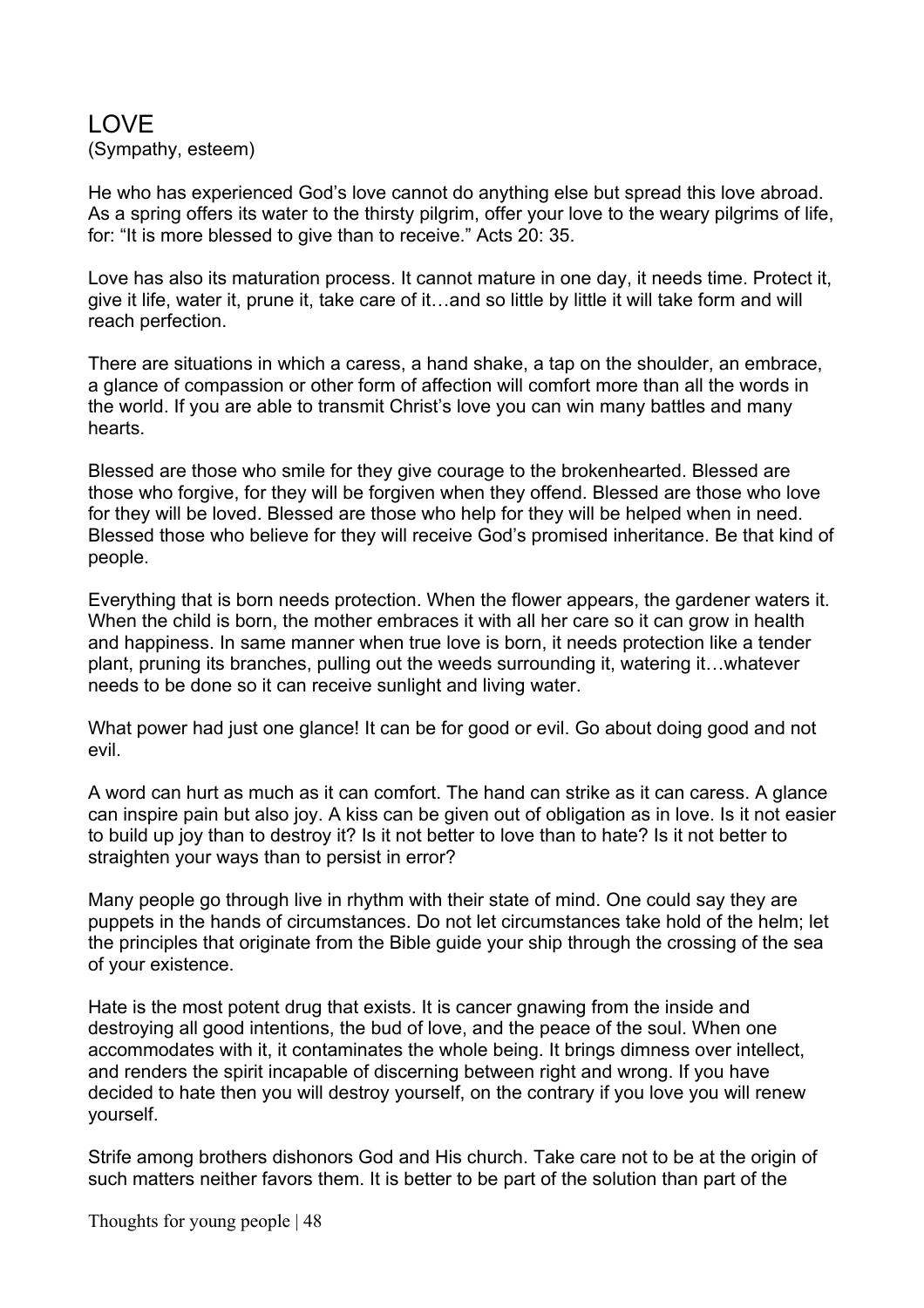problem. There is great blessing for peacemakers; enroll in Christ's team and reveal His character to the world.

You cannot go to any shop to buy love. "Give me one pound of love", or "I need three ounces of love." No. Love cannot be bought by a simple desire neither by human effort. Whatever you would do to acquire it without God would be useless. It is divine work in your heart. The only thing you can do is to humbly ask God for this love: "because the love of God is shed abroad in our hearts by the Holy Ghost which is given unto us." Romans 5: 5.

The ocean vastness is composed by numberless and insignificant drops of water. Attractive shores are made up of innumerable sand particles. Clouds are formed by accumulated droplets. Light is the result of the union of photons energy particles. True love is vast as the ocean, but composed by daily little acts.

The length of the path to reach love is equal to the length to reach hate. Take the path to love for the path of hate destroys your happiness.

Remember, love unites when it is expressed; forgiveness restores if repentance is sincere; friendship edifies when it is mutual and healthy.

Christians connected to the vine give fruit and one of these fruits is love. Your work consists to do your part to remain united with the vine, to produce the delicious fruit of love: "I am the vine, ye are the branches: he that abideth in me, and I in him, the same bringeth forth much fruit: for without me ye can do nothing." John 15: 5.

A person can show his faith by his acts. Words are easy to speak, but they are not a life's example. What we do to our brothers and sisters in faith show what kind of relationship we have with God. You must truly love your brothers and sisters in faith: "Beloved, if God so loved us, we ought also to love one another." 1 John 4: 11.

If God's love is in you, share it with others, do not keep it for yourself. It will grow strong and reach the height of the American sequoias.

Love contains a great dose of engagement; love that manifests itself once in a while is not love. Renew your love each day; confirm it, manifest it… do not let your love go foul! For true love "never faileth" 1 Corinthians 13: 8.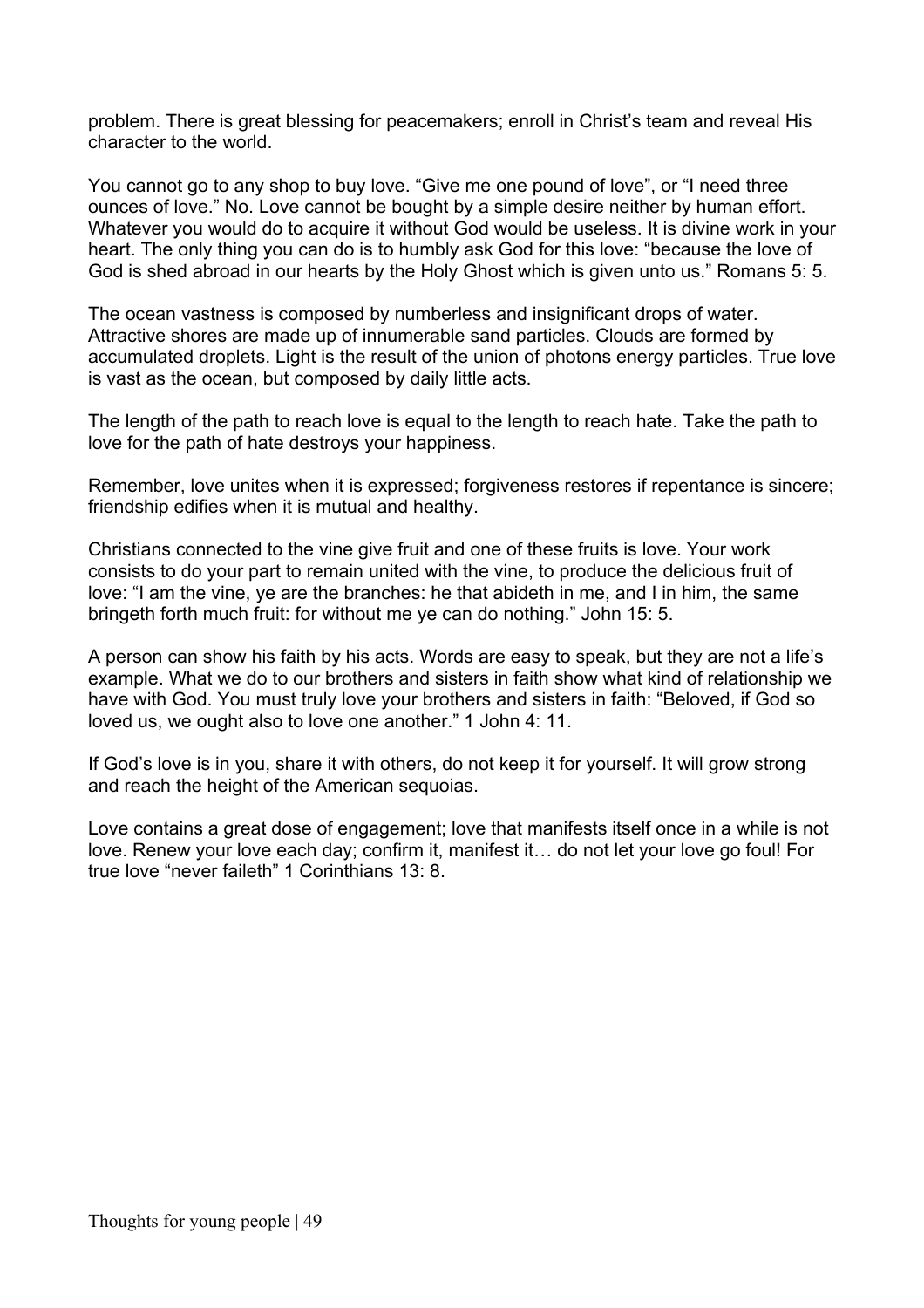### MIND

(Thought, reflection, meditation)

You must find time to meditate and reflect. The mind has been created to think and reason from cause to effect and the more you exercise it the more advantage you will gain.

Every thought is a seed that germinates when you act. The quality of your harvest depends on what you have decided to hold in your mind.

Without thought there is no reflection, without reflection there are no correct decisions; without the right decisions attitudes are not positively affected.

Our mind has been designed by God to think, reflect, meditate. There are no limits to what you can achieve if you put your mind to the Lord's disposition.

The spirit should be guarded so that nothing may enter that would damaged it. Protect your spirit from sin. Do not watch, read and hear anything that may affect the delicate moral sensibilities.

We know that salvation is a gift from God, but to overcome sin is your struggle and this fight begins in your mind. With your spirit you have to decide whom to serve: God or the enemy.

The mind, like the body can be impaired by the food you eat both physically and spiritually. Improper diet affects the functions of brain cells; the neurotransmitters can also be affected; thoughts are affected; the faculty of thinking is dazed. Diet has a lot to do with the kind of thoughts the brain produces. What you see, hear or read influence your thoughts too. Decide to place barriers in the eating and living to keep your mind in perfect condition.

Whatever you decide to watch and hear is what will set the tone of your thoughts. Therefore, the Lord pronounces a blessing on those who decide to control the avenues of his soul: "He that …shutteth his eyes from seeing evil; he shall dwell on high…bread shall be given him; his waters shall be sure." (Isaiah 33:15-16).

God is willing to give their power so that you overcome bad thoughts, but you must avoid doing, saying or thinking anything that interferes with the sensibilities of your mind and clouds your powers of perception.

A weak and vacillating character can be changed by the power of God. It can become strong and stable by the action of the Spirit, but always, always you will have to take the decision in your mind to let God do it and do your part so this work will be made easier and not hindered.

Your moral and spiritual powers can be strengthened through the advantages and opportunities that God puts within your reach. Your mission is to put all your attention to discern and take advantage of them. Great men and women did this. An idea came into their mind, they nourished it, they developed it and carried it out.

Every failure and success is forged beforehand in the mind. The choices you make have a lot to do with what you thought before: "For out of the abundance of the heart the mouth

Thoughts for young people | 50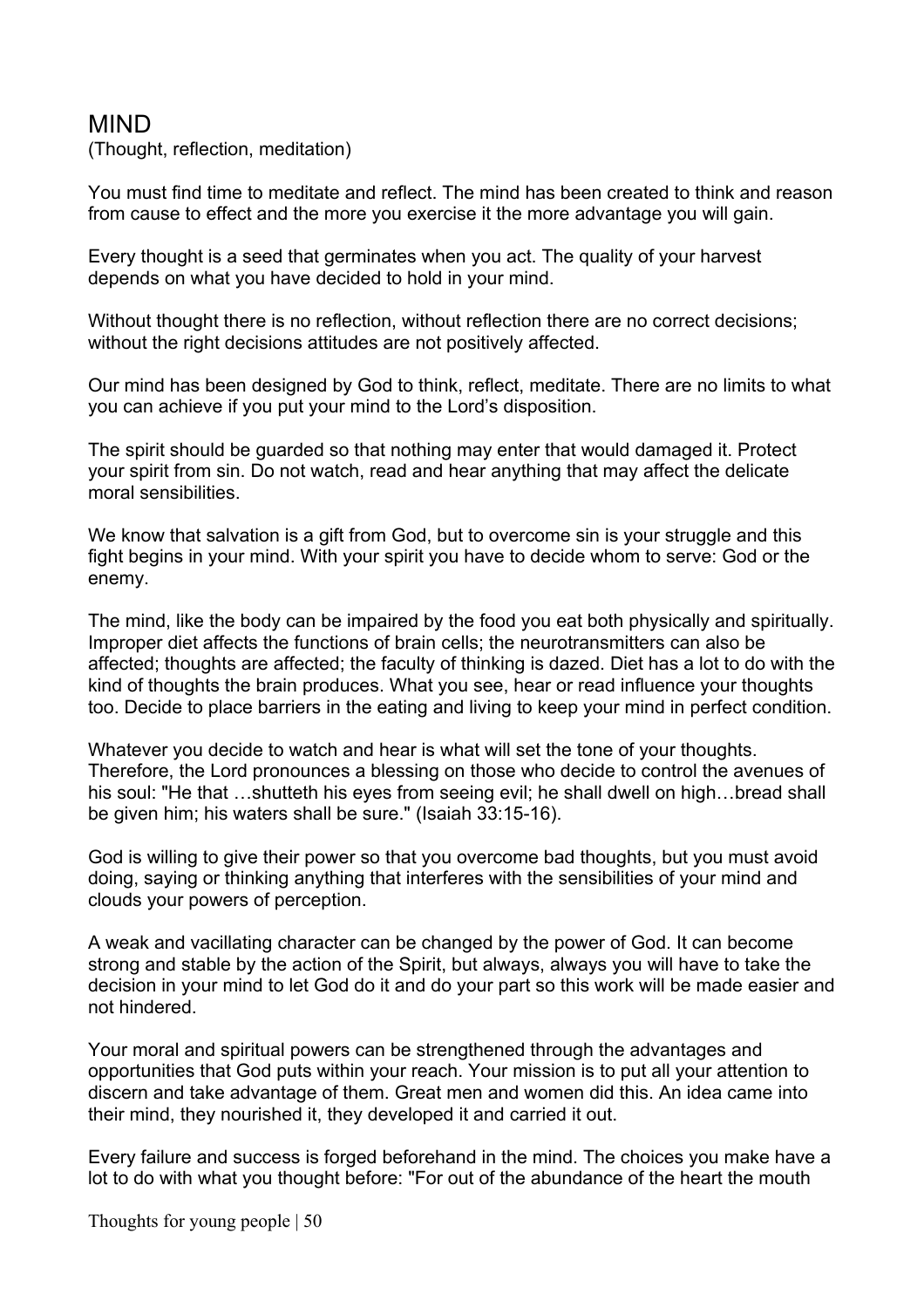speaketh." Matthew 12:34.

If any practice promotes your physical health, be sure that it will help the development of your mental faculties and will positively affect your character.

The life of any human being is dyed with the color of the thoughts that are cherished.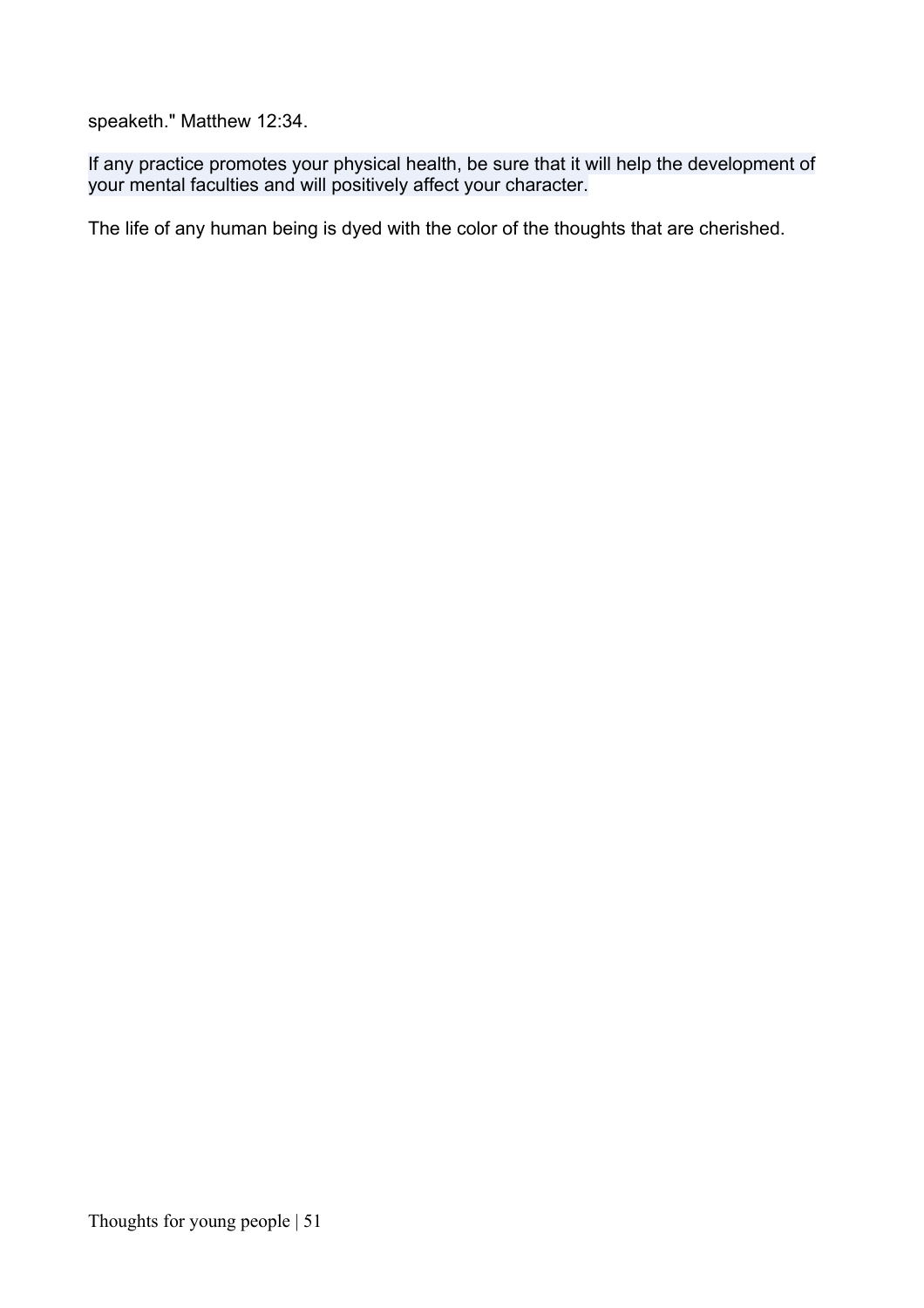### NATURE (Creation)

How beautiful is nature! Observe its colours, its vegetation, the animal kingdom, its lofty mountains, its meadows ... Is it not true that one experiences something really beautiful? Of course, for it is the Lord's workmanship! The Lord has done great things. We are the beneficiaries of these things and we must respect them and be glad in the contemplation of all that has been created.

Free! The bird is free! But in the city, people are prisoners of deafening noises, bad smells, restlessness and indifference. Take time to be in the countryside and enjoy creation. You will recharge the batteries of your life.

Does your soul rejoice in the contemplation of beauty? This is normal because you were created to participate in the concert of nature; you are a piece of it, created from the earth, where you will return one day.

When you observe nature you can see in it the Lord's creative power. The lofty peaks, the beauty of the flowers, the towering waterfalls ... Everything is a message from God's love for you. Receive it!

Nature must be, as well as the Bible, your textbook, because: "The heavens declare the glory of God and the firmament sheweth his handiwork."Psalm 19: 1.

The most beautiful speeches, the most sublime teachings were given in the middle of nature and through it. Jesus drew on many examples from nature to illustrate his message of love: The sheep, the vine, the fig tree, the field, the seed, birds, lilies, the wind ... Wisdom of God! Fill yourself up with it!

Jesus loved nature because it was the work of His hands. If you love Jesus you will also love the work of His hands and you will respect it.

The best ecologists are those who respect the environment in which they live and enhance it by their presence.

Nature invites you to meditation and directs your attention to its Creator. The deserts of cements that are the big cities overshadow in most cases the message that the countryside offers.

The Lord created the earth and everything in it to make human beings happy. The earth is our home and that is why we should take care of it: "For thus saith the Lord, the Creator of the heavens, God himself that formed the earth, who made it and who established it, who has created it not in vain, who formed it to be inhabited: I am the Lord, and there is no other. "Isaiah 45: 18.

God loves beauty and He lets it be seen in the works He has created. No artist has ever managed to copy even in the palest reflexion the beauty of the creation of our Lord. It has no comparison and its contemplation leaves us astonished. The Lord would like to contemplate this same beauty in your character.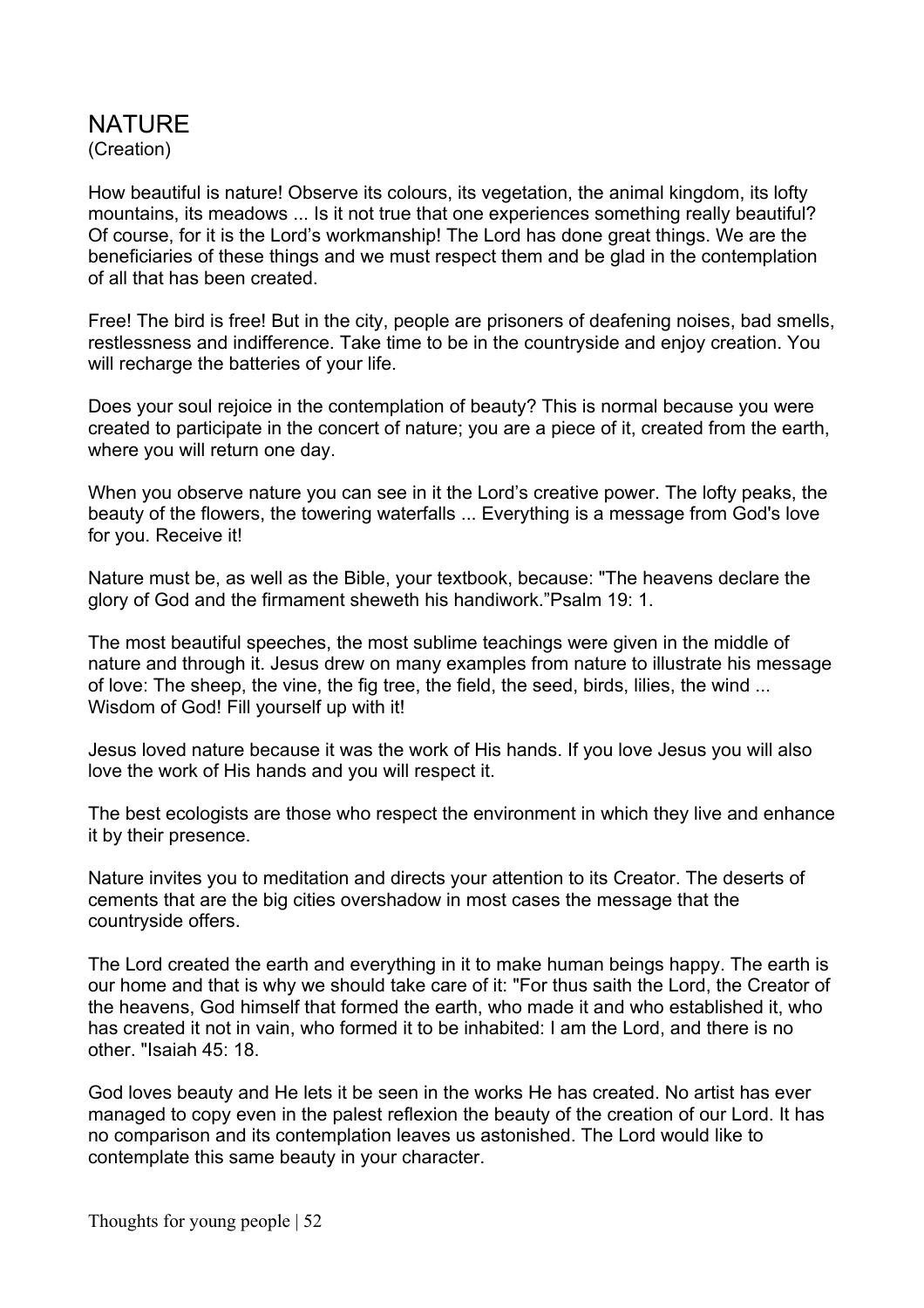The extraordinary nature surrounding us speaks to us of the Lord's love and He tells us that one day everything will be restored to a greater beauty. Can you imagine it? "But as it is written, eye hath not seen, nor ear heard, neither have entered into the heart of man, the things which God hath prepared for them that love him."1 Corinthians 2: 9.

In a plant that fades you find the lesson about death. Everything in this life is ephemeral. But when spring arrives and everything is budding, you discover the lesson about the resurrection.

A stream that flows peacefully tells you of the life of the believer who puts his hope in Jesus. A lightning illuminating the span of the sky shouts in a loud voice that God is Almighty. The rain speaks of the grace that Christ shares with all those who trust Him. The sun that rises every day to shine on the good and the wicked speaks of the merciful character of the Creator. Do you hear that voice in your soul?

If the Lord takes care of the birds and the smallest plant that grows in your garden, often without realizing it, how will He not take care of you, who are His beloved child for whom He gave his life on Calvary?

Every flower, every lofty tree, every bird, every star ... are preachers of the Lord. Listen to their sermons, dear youth!

A tree rooted in the soil and giving its fruit is a great teaching of the life of an authentic Christian, who on one hand clings to faith driving its roots into the word of God and on the other hand produces fruit to the glory of God and the good of humanity.

Never exalt nature above its Creator. This is the work of the enemy. It is as absurd as to exalt a beautiful painting more than its author, its true creator.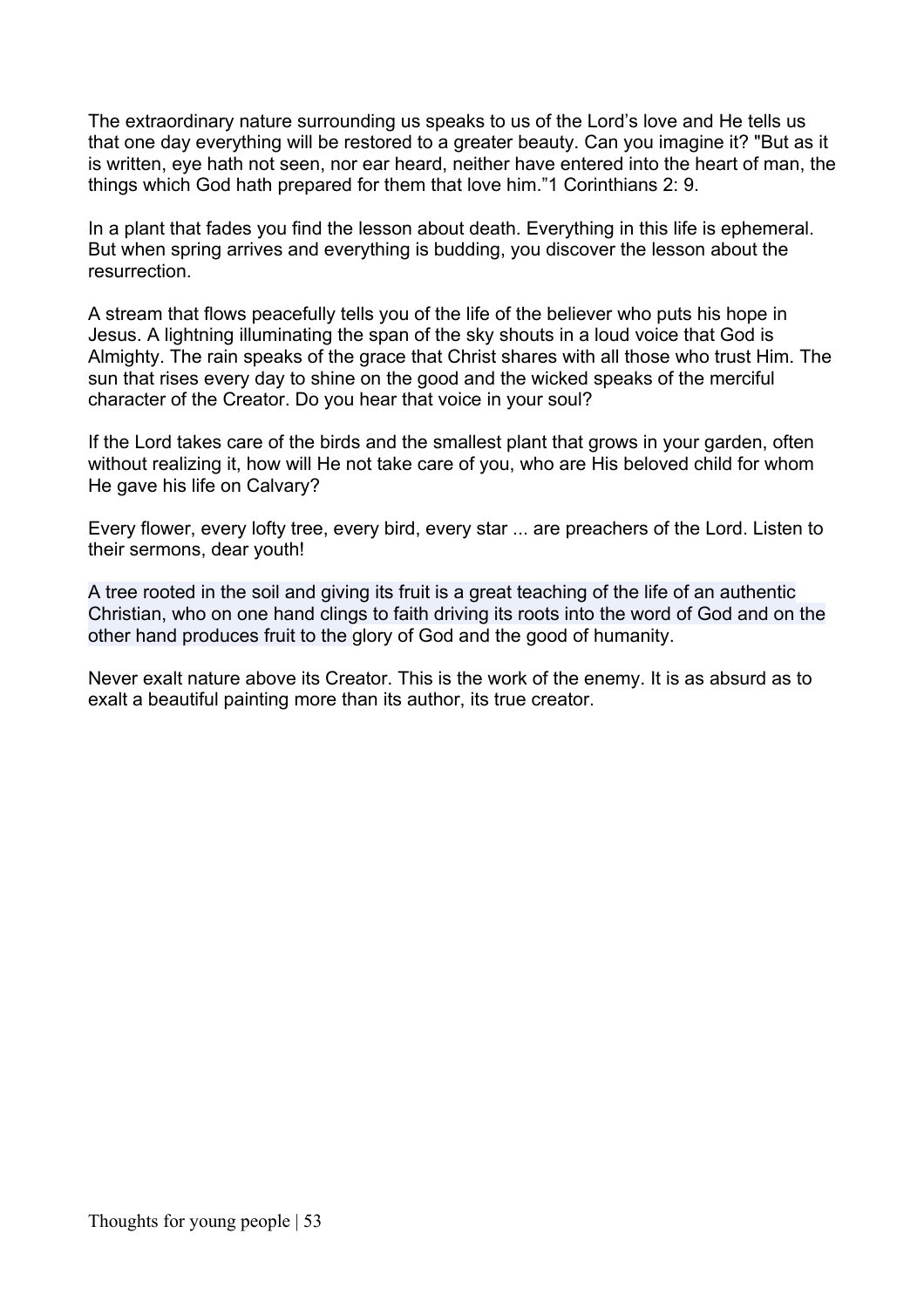### **OPPORTUNITIES**

(Circumstances)

Each day you will see new opportunities to learn and grow approaching you. As a young person you are forming yourself in every way and the attitude you will take to address these opportunities will depend on your physical and moral structure.

You may find yourself in the most terrible circumstances, but if you trust in the Lord, you will be above the adversities of life and you will be able to manage the reins of your life without allowing that circumstances lead you.

There is a big difference between someone who is guided by circumstances and one that is guided by his principles. Circumstances lead you where they want when they want and how they want. Principles guide you where you want when you want and how you want.

"Jesus said to them: "…yet a little while is the light with you. Walk while ye have the light, lest darkness come upon you: for he that walketh in darkness knoweth not whither he goeth."John 12: 35. These words speak to us of the brevity of life. Every day is an opportunity that the Lord offers you to walk in the light of truth, while there is time. Now is the time.

Jesus is willing to give you His blessings, and you have no idea how abundant they are. He is only waiting that you give Him the opportunity. Will you not allow Him to? You must come to appreciate the light that emanates from His throne of grace.

The circumstances and opportunities of each one of us are not the same. The Lord gives to everyone the opportunities we need to know and love Him. We cannot expect that the Lord manifests Himself in the same manner to all of us. Make the most of the opportunities that pass in front of your door because maybe tomorrow they will not pass anymore. "So then every one of us shall give account of himself to God." Romans 14: 12.

It may happen that when we can we do not want. But be careful, because time may come when you will want but will not be able to. Leave nothing for tomorrow which cannot find a solution today.

Success in life is due in large part when we take the opportunities that cross our path. There are people who let them go and others who benefit from them. In which category are you?

As your muscles develop by exercise, so your life of faith can grow through the opportunities that the Lord gives you each day. "Watch ye, stand fast in the faith, quit you like men, be strong."1 Corinthians 16: 13.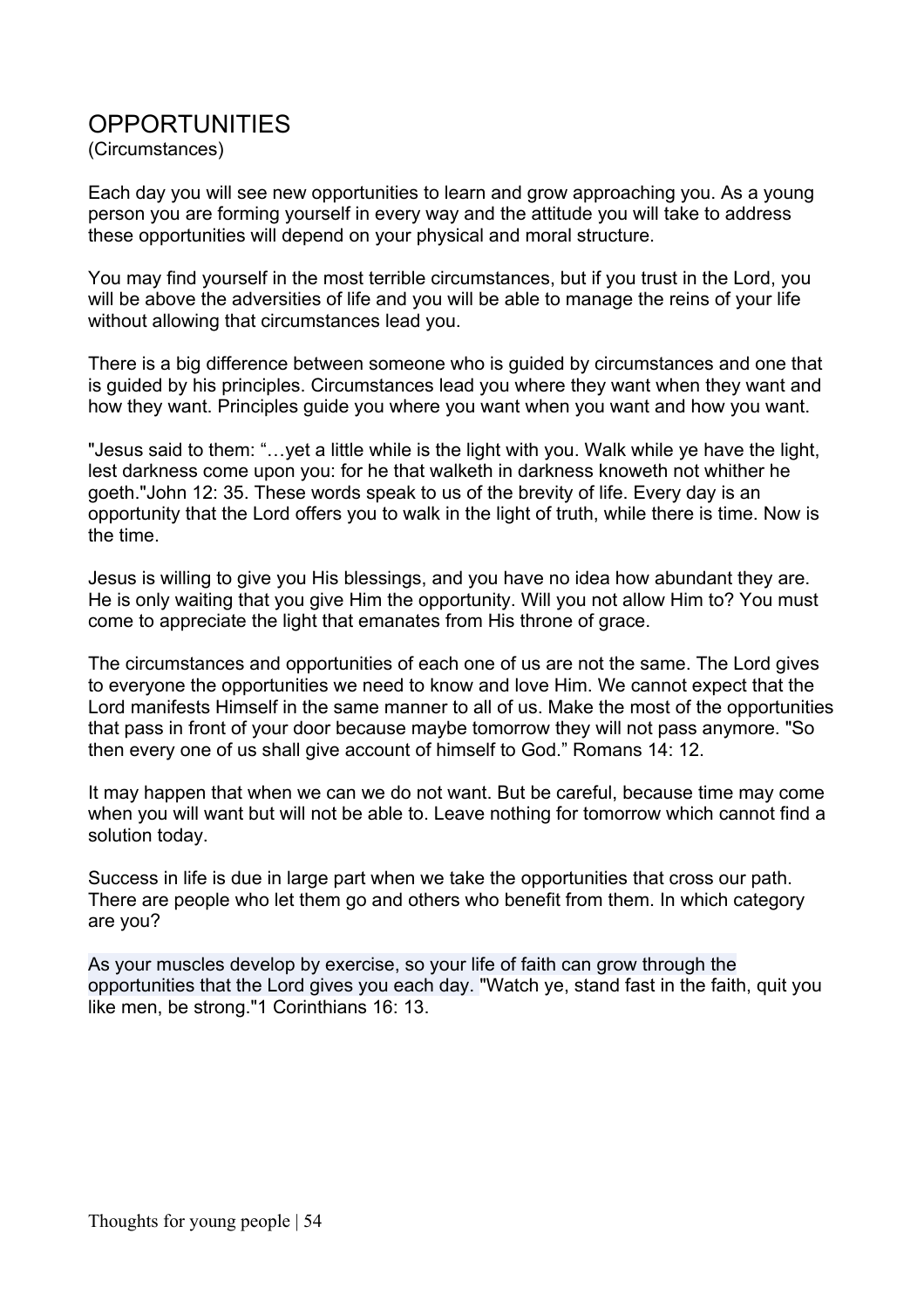## PATIENCE

Do not despair if the fruits have not yet ripen yet. It takes time for a fruit to grow and get a color ... Every day they must bathe in the sunlight, the water must descend into the depths of the earth to search for the roots of the tree. There must be a perfect temperature and above all, hands, noble hands that work, that protect, that cleanse the land of weeds, that dig canals for water to flow, that prune ... have you not understood that a fruit cannot reach maturity in one day?

Learn this Chinese proverb: "Patience! With time grass is converted into milk."

Learning to wait is one of the most important virtues. We can wait a while then get tired ... it is useless. We can wait a little bit ... it is useless. We can wait impatiently. It does not help either. You will have to wait for the right time with a good attitude.

Some have said that the hope for tomorrow rots in the long wait, because it is very difficult to love when love does not arrive. But remember that you must always hope without despair, trusting that in due course the Lord will give you what you need.

The icy coldness of others may freeze the pure water of your well. But with time, when the Lord will dispose the ice will melt and all will come in the open, to claim the truth for which you fight and live. "For there is nothing covered, that shall not be revealed." Matthew 10: 26.

Patience is one of the golden coins that are kept in the cabinet of human virtues. Whoever possesses it is rich. It can extinguish many fires, win many friends, and eat the fruit of the earth. Do you possess this fruit of the Spirit?

Impatience causes pain, it does not uplift you nor ennobles you; it never corrects you, nor satisfies all parties concerned. Frowning, bad mood, hostility, violence and anger are the fruit of this tree.

Do not be impatient with those who prosper while violating the laws of God. Many times those who win are those who lose and those who lose are those who win. Jesus said that we must die to live: "Verily, verily, I say unto you, except a corn of wheat fall into the ground and die, it abideth alone: but if it die, it bringeth forth much fruit." John 12: 24.

A patient Christian gives a good testimony to the gospel of Jesus Christ and by his attitude shows the character of those who belong to the people of God at the end of time. "Here is the patience of the saints: here are they that keep the commandments of God, and the faith of Jesus." Apocalypse 14: 12.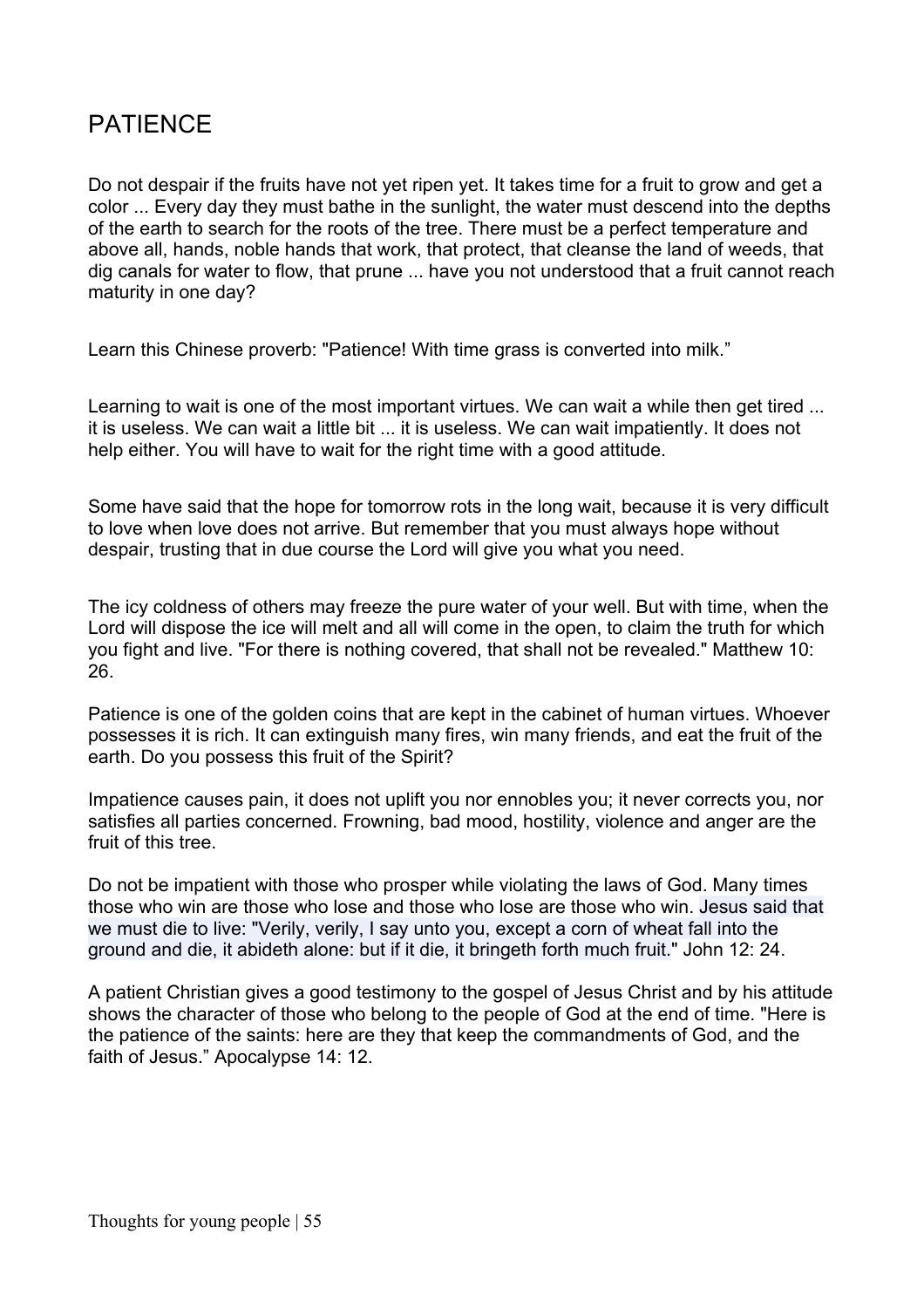### PERSEVERANCE

(Constancy, tenacity, firmness)

A good walker knows that only by persisting in his course will he one day arrive to his final destiny. Are you doing the same thing in your life of faith?

Success has perseverance as a mother, its father is called courage. Defeat was caused by a father named discouragement and a mother called cowardice. Now you know what you must do to be successful.

In your journey to infinity take one step then another, then another and another ... progress without stopping, searching to find the source of eternal water.

Do not weary in well doing. Persevere in the path of rectitude. There is a trophy for those who continue and this is the best way to do good on this earth. "But ye, brethren, be not weary in well doing." 2 Thessalonians 3: 13.

A glorious destiny is not synonymous with a flawless ride. Elijah became discouraged and wanted to die at some point in his life. But he continued his struggle and persevered in what he knew was right. In spite of his mistake he recovered and God took him up to heaven. What a wonderful privilege! You see? Despite this difficult moment for Elijah this did not influence on his final destiny. We all have bad times. It is persevering each day doing well that will lead you to holiness.

It is not enough that one day you put yourself on the right side, that you do good deeds from time to time and sometimes you pray or you read the Bible. All this must be done daily and persistently over time.

Those who have done good for many years but at the final moment of life drop everything, this will have served them nothing. Do not be one of them; persevere in doing good until the end of your days: "but he that endureth to the end shall be saved." Matthew 10: 22.

The world is full of impatient people, inconstant, fickle and changeable. But this class of people will never reach the top of the mountains, they remain in the plain. Would you not like to reach heaven's heights? It is only a matter of persevering in faith.

If it was easy to persevere everybody would. The fruit that produces perseverance have such a high value that is precisely why it is so difficult. But in Jesus you do not have to worry, He will help you persevere in your determination to do what is right.

A drop of water is insignificant, but if it persists it can slowly end up leaving a mark on the stone. You may think your small daily actions are useless, but if they are full of love and are constant, you can make an impression on society, on consciences and hearts. Important men and women in history have done the same.

Persevere in what is right, do what the Word of God teaches you, that will help you be strong in the Lord. "Because thou hast kept the word of my patience, I also will keep thee from the hour of temptation, which shall come upon all the world, to try them that dwell upon the earth." Revelation 3: 10.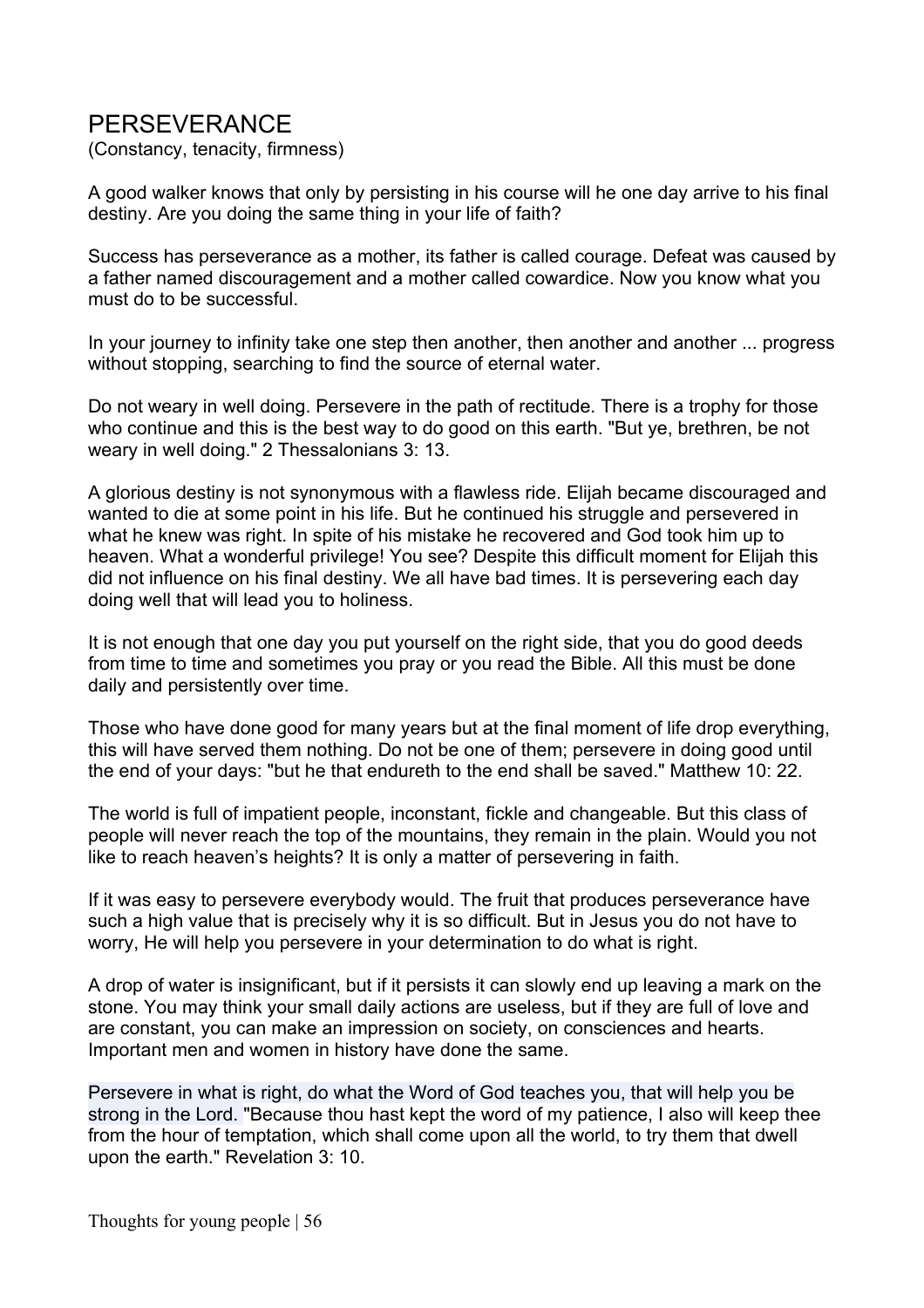## PRAYER

Be sailors on the sea of life. Get acquainted with your boat, which is your body, your mind. Each day of your life is still an experience. Perhaps soon you will find yourself immersed in serious problems, but this also happens at sea. It can rain, winds are contrary, dangers, but the good sailor does not give up in the face of danger, He uses his intelligence and courage to win the battle with the sea. This is how so many have discovered new continents. Daily communion with the Lord strengthens you to fight in the major battles of life and so one day you will arrive to the safe haven of heaven.

If you pray a lot you will grow a lot. If you pray a little you will suffer spiritual dwarfishness. Follow Paul's advice: "Pray without ceasing."1 Thessalonians 5: 17.

The Lord's answer to your prayers will not always agree with what you expected. You can fall into the mistake of giving the solution to the Lord and go on living, hoping for that answer. Leave room for divine will. Jesus is your example in this. In the garden of Gethsemane He begged the Father to spare Him the bitter cup, but He added: "if it is not possible," "Thy will be done!" Matthew 26: 42.

All men's prayers find a place in God's bosom. Regardless of who offered them or at what time they are made or in which language they are formulated. The Lord receives all petitions and answers every sincere cry.

Each day brings you a new dawn. May the first occupation of the day be your communion with God, welcoming the opportunity He offers you to live and to be able to put all your plans in His hands, your work, your concerns and your projects.

There are people who spend their lives complaining. They complain about their hardships, their disappointments, their studies, their work, their parents, their brothers and sisters, their spouses, their economic situation or any other thing. They have not learned that there is power in prayer and silence. Do not put your burden on others; it would be an injustice, because others have their own crosses to bear.

Christ invites you to cast on Him your concerns, your needs, your frustrations, and your pain through prayer. Why should you not try? You lose nothing and you have everything to gain, "Casting all your care upon him; for he careth for you."1 Peter 5: 7.

When you pray you open your heart to God; He does not need to know what you think, what you want, what you need, what situation you are going through… because He knows everything about you; but prayer helps you to be in communion with your Creator, who likes to open the flood-gates of His blessings when you present Him your needs.

The Lord has promised that whatever you ask Him He will give you, if you look for Him you will find Him and if you knock He will open. What do you lose by trying? Is not this a great offer? Do not belittle it! "And I say unto you, Ask, and it shall be given you; seek, and ye shall find; knock, and it shall be opened unto you. For every one that asketh receiveth; and he that seeketh findeth; and to him that knocketh it shall be opened. "Luke 11: 9, 10.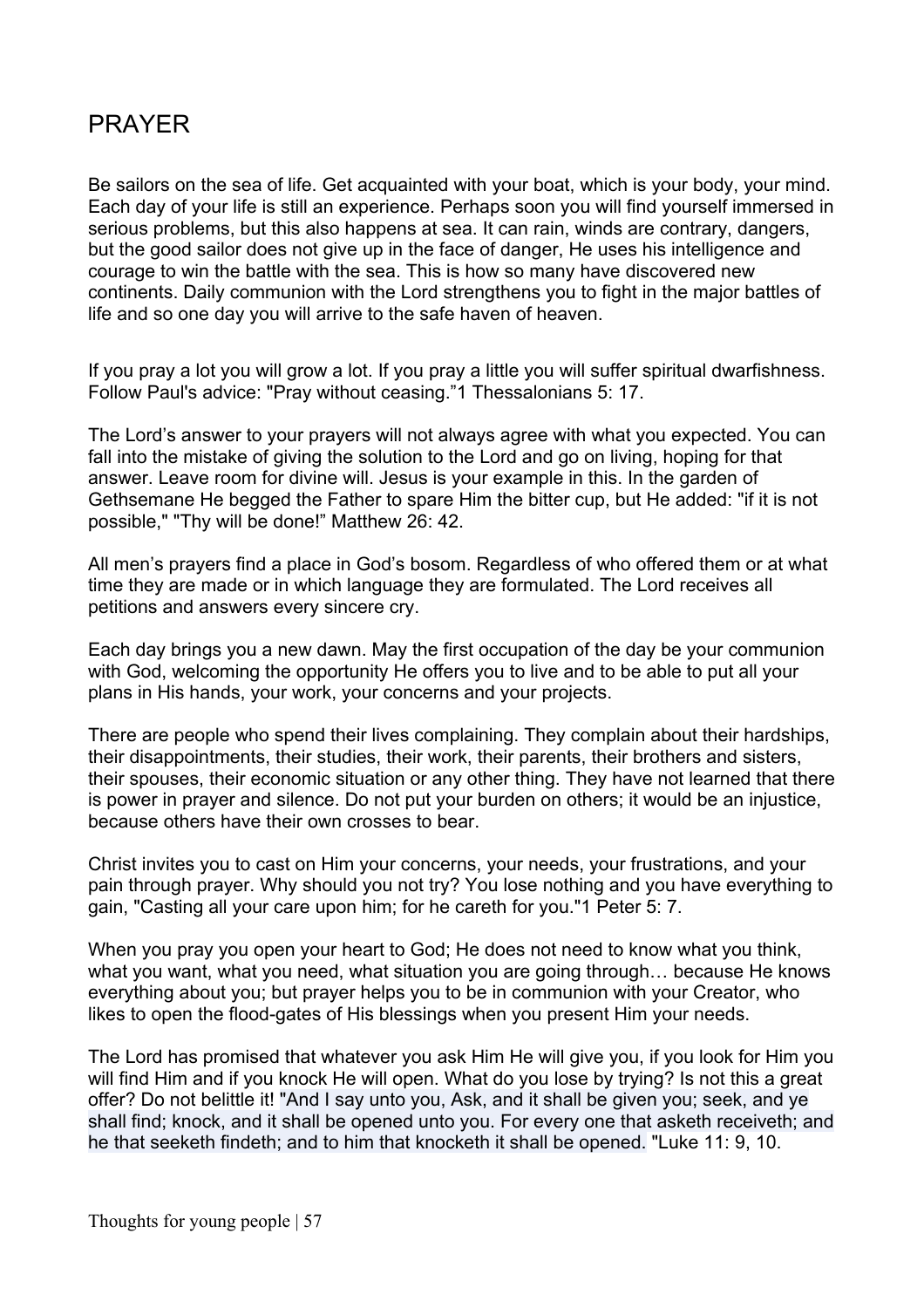## **PURITY**

Mud stains clothes but not the soul. Do not let your soul be contaminated by the mud of sin. Keep it pure for God and men.

Vices produce transitory pleasures and always leave deep wounds in the soul and body. Do not get discouraged if you see other young people enjoying their pleasures, they are enjoying themselves only apparently, but they are mortgaging their souls, their health and happiness. Continue building your purity!

The biggest challenge you have to face is that of being pure and honest. Vulgarity, lust and corruption are on the easy path of many. But their end is degradation and death.

When those who rule the nation have not learned to rule themselves, the results of their mandate can be foreseen. Do not let passions dominate you. Learn how to dominate them and you will have learned the most important lesson of your life.

Pure gold like some vessels of the sanctuary of the Hebrews were made as a symbol of the pure life of Jesus, His perfect grace, His complete divinity. To be one day in the heavenly sanctuary, you must cultivate purity in your life; the Word of God teaches: "Who shall ascend into the hill of the Lord? Or who shall stand in his holy place? He that hath clean hands, and a pure heart." Psalm 24: 3, 4.

The fact that you are young does not mean you can give rein to your impulses. Young people as adult have the same obligation to be pure. The Lord is your strength; He will not abandon you in your struggle. "Let no man despise thy youth; but be thou an example of the believers, in word, in conversation, in charity, in spirit, in faith, in purity." 1 Timothy 4: 12.

The parameters that the world uses to measure an individual are not the same used by the Lord. But you do not need to be measured by the world, your measure comes from the Lord and He says: Higher! Higher in faith! Purer! Holier every day! Your goal is to obtain a character like Christ's. And you're not alone in the struggle, the Lord promised His help.

The path to purity ascends, never descends. Your faith in Jesus will help you grow in holiness. "And every man that hath this hope in him purifieth himself, even as he is pure." 1 John 3: 3.

When you practice degrading habits your purity dies and without purity your mind is weak, your life is poor, your faith limps, you do not have any strength and you cannot be an instrument of salvation for others souls because you are lost. Make the decision to break any habit that enslaves you. The Lord will help you, but remember! The decision is yours.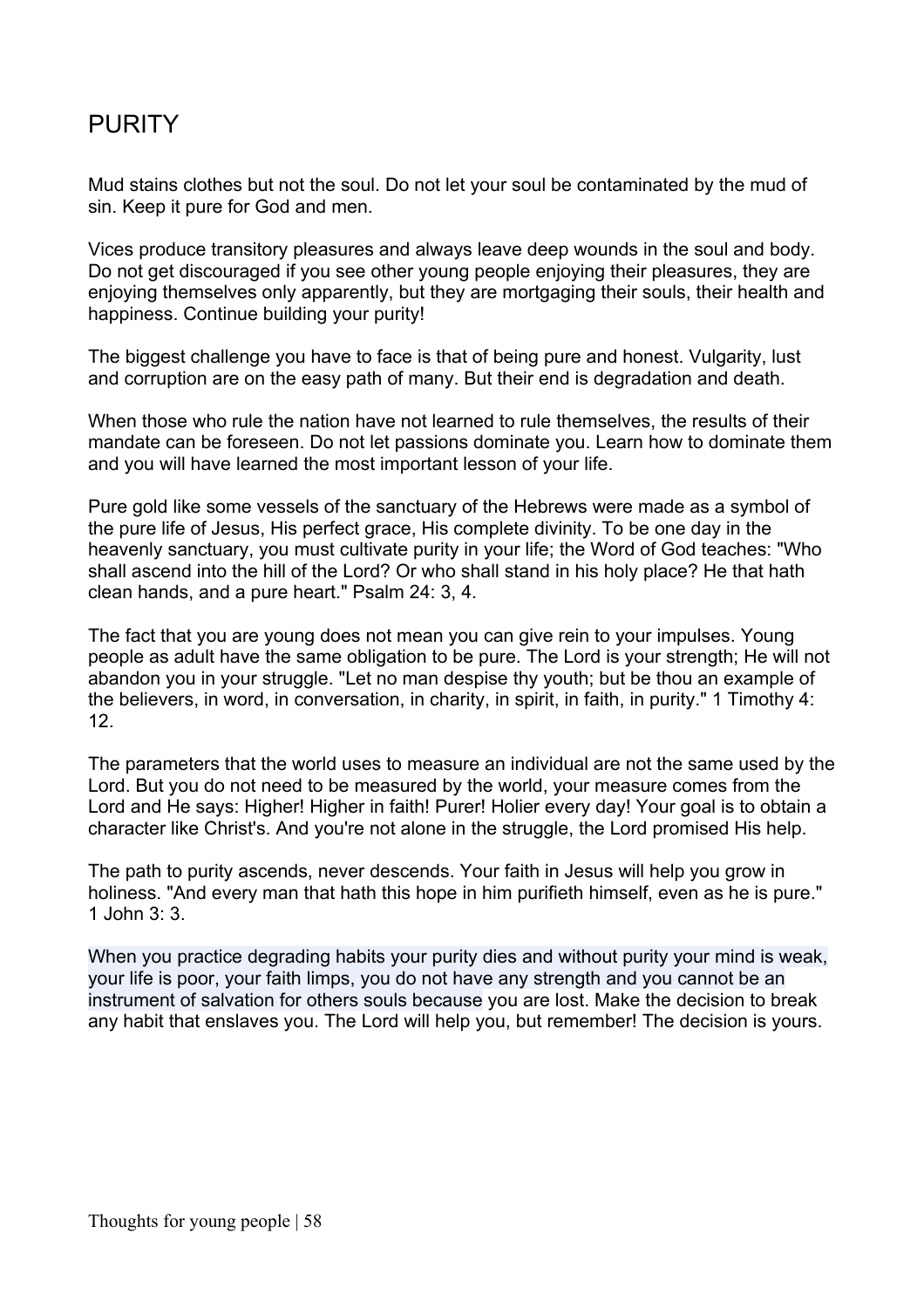## RESPECT

People must love each other very much, tenderly, with respect, but keep their individuality. Remember that you are not allowed to dominate over the other.

Nobody has the right to kill someone. God is the only one who gives us life and He claims it. Do not let alcohol, tobacco, drugs, bad habits or ideas take your life or that of your neighbour.

The Lord gives the breath of life and supports our existence up to a certain time, according to His wise designs. Now, if you take the right to decide about the life of another, that is a crime, like Cain did with his brother Abel; we attribute ourselves a prerogative that belongs only to God. And it does not matter if the crime is committed in time of war or in a state prison or attacking someone to steal him, or for revenge, or pleasure, whatever the manner of killing, it is always transgressing God's commandment that says: "Thou shalt not kill."

Do not reject anyone for the colour of his skin, because ultimately you, just like him, have been created by the same God. Skin colour does not make us either better or worse. What matters is the heart and the blood of everybody, which is life, which is the same colour. Do not extinguish the other's tears with the water of reproach, because instead of suffocating them you will only revive them.

How nice that you still have your parents! Protect them, love them and they will be grateful. Respect them. One day you will not have them any more with you, enjoy the moment and show them all your love; the law reciprocation will work out that your children will do the same for you. In addition, it is the only commandment with a promise: "Honour thy father and thy mother: that thy days may be long upon the land which the Lord thy God giveth thee." Exodus 20: 12.

Remember the law of reciprocation. If you are disrespectful to someone, he will not respect you. If you respect, you will be respected.

Respect of others' individuality is a sacred duty, especially in matters of conscience: "But Peter and John answered and said unto them, Whether it be right in the sight of God to hearken unto you more than unto God, judge ye. For we cannot but speak the things which we have seen and heard." Acts 4: 19, 20.

When you are with people who do not share your faith, do not censor them with violence, do not ridicule them, do not despise them, respect them and treat them with kindness. This will be another argument for the truth you are trying to convey.

Many times it could happen that the truth you share may be obscured by a lack of consideration and deference to the listener on one hand, on the other it could be magnified if accompanied with respect even toward the bitterest enemies.

Respect must be shown to everybody and in a special manner toward government authorities, parents, pastors and those who have heavy responsibilities. This does not only honours them, but it dignifies you in a special way.

Thoughts for young people | 59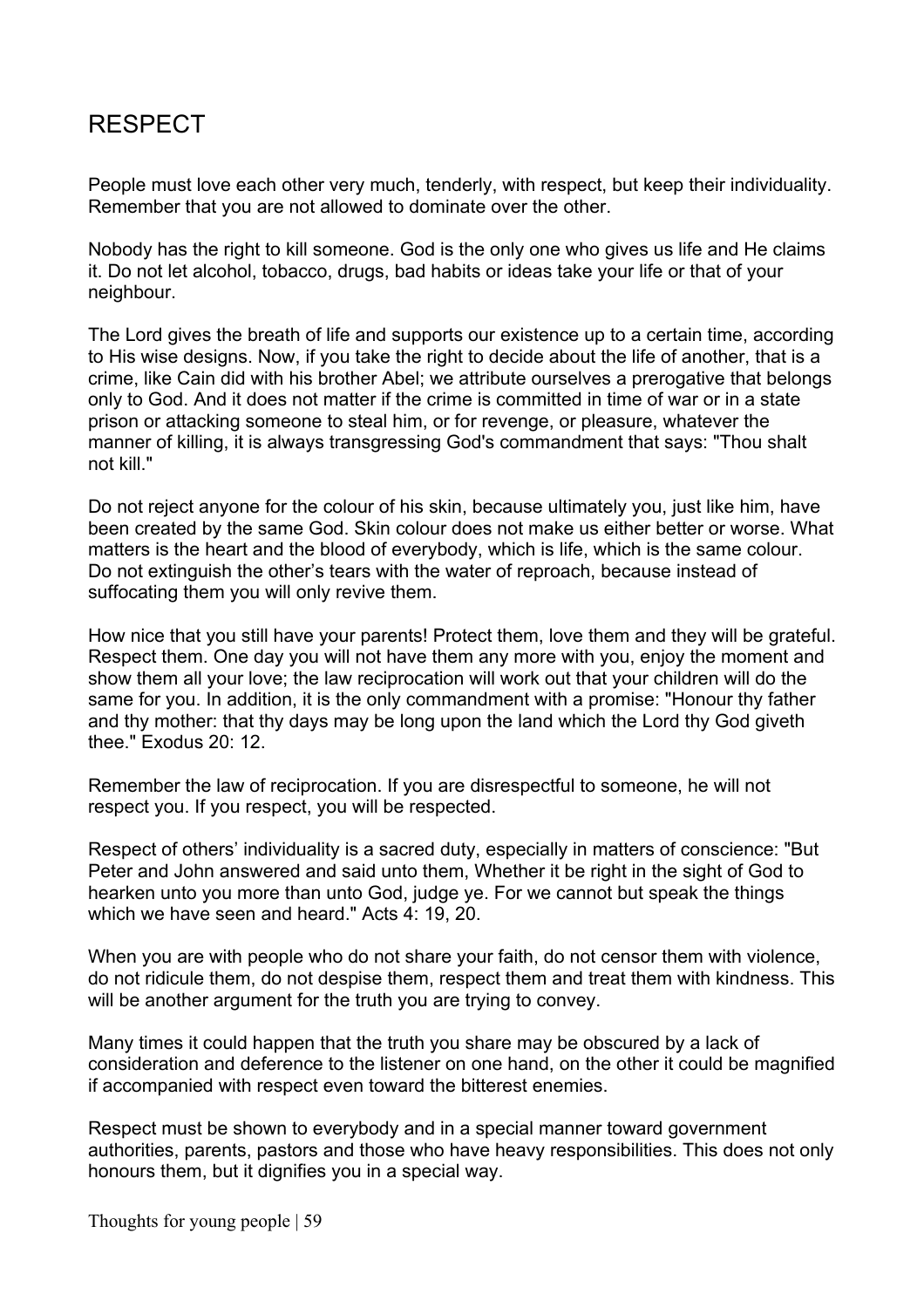Demonstration of appreciation and respect for others is like a boomerang: it will return to you.

If you want to honour God, respect Him by respecting His children, for the good you do to others you do to God: "And the King shall answer and say unto them, verily I say unto you, inasmuch as ye have done it unto one of the least of these my brethren, ye have done it unto me." Matthew 25: 40.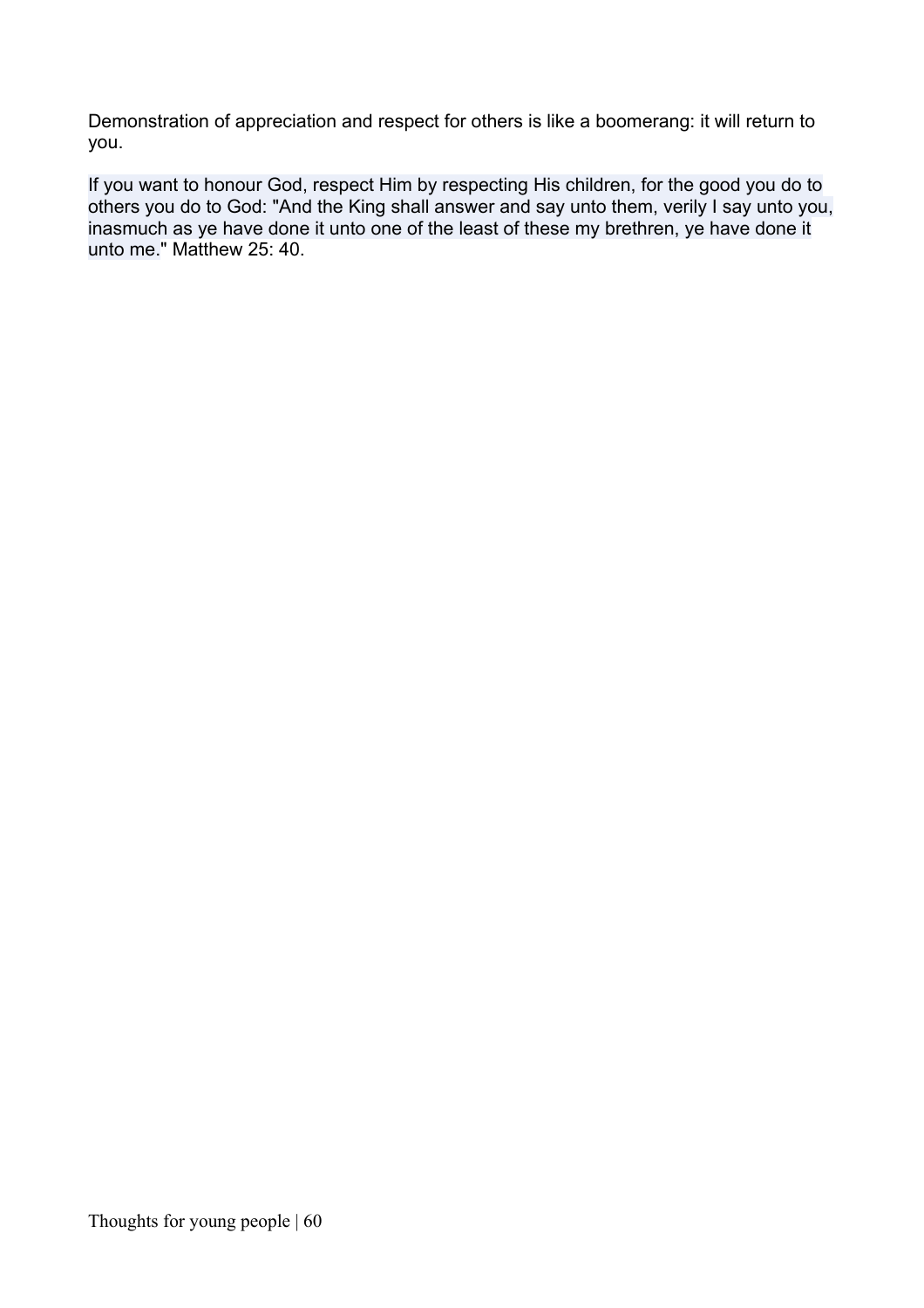### SAI VATION

(Redemption, Eternity, glorification, resurrection, death)

To enjoy eternity is free. But you have something to do to get there: You must accept the gift.

Your soul is thirsty for the infinite. This is something natural, because you were created to enjoy in eternal fragrances. Enjoy this blessing.

Will the struggle between good and evil end one day? Yes! Have no doubt about it, Jesus has promised. This is not a belief of any kind, although most people do not believe it; it will arrive at the time foreseen by God, believe it or not. Then eternity will begin for those who love God. "And God shall wipe away all tears from their eyes; and there shall be no more death, neither sorrow, nor crying, neither shall there be any more pain: for the former things are passed away." Revelation 21: 4.

A Bulgarian proverb says that repetition is the mother of wisdom. Oh! Read again and again the history of redemption to become intelligent about things eternal.

Maybe you have lost someone special in your life. This is not an easy experience to cope with. But faith in the promises of Jesus will help you see beyond the lifeless body, towards that glorious future when the Lord will revive those who believed in Him and who will inhabit a land where there will be more suffering.

How would you consider people to whom someone gave a great treasure and they would refuse it? Not very smart, is not it? However, is that not what most people do when they deny the eternal extraordinary treasure?

The vision of eternity did that men like Joseph, Daniel, David, Paul and others, did great things for Christ and men. The gospel of Jesus does not dishonour anyone, but scepticism, unbelief, lack of Christian principles plunge thousands of people in the mire of degradation.

There is a big difference between being called a Christian and living as such. There are nominal Christians and Christians living Christ. Some accept the gospel for all the benefits they can reap in this world, but as soon as they must bear their cross they become discouraged and deny their faith. They consider the various trials in which they are submitted as barriers to heaven; do not let discouragement rob you of the ultimate eternal reward.

The kingdoms of this world will end and the saints will receive the kingdom of God for eternity: "But the saints of the most High shall take the kingdom, and possess the kingdom for ever, even for ever and ever." Daniel 7: 18. Is it not worth fighting for this ideal? To be holy is possible with God's help.

The Lord would not put before you an eternity that would interest you but impossible to reach. Eternity is an attainable reality for you and all those who desire it.

Jesus is the way to eternity, accept Him, love Him, obey Him, trust Him and do not worry, He will put into your hands the eternity that is His. "This is that bread which came down

Thoughts for young people | 61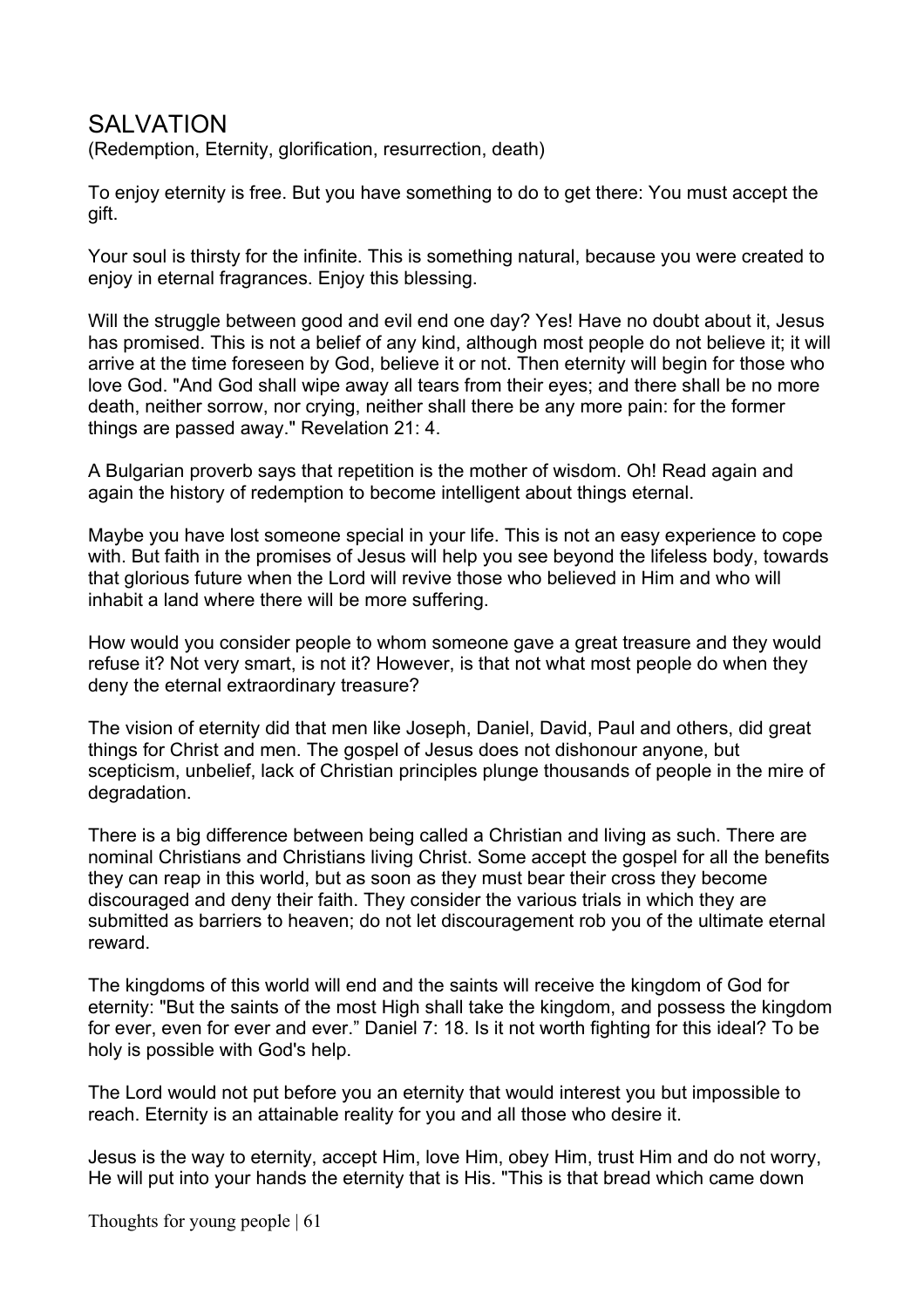from heaven: not as your fathers did eat manna, and are dead: he that eateth of this bread shall live forever." John 6: 58.

After that man had the opportunity to contemplate the earth from a space shuttle, his vision of small or large, finite or infinite completely changed. Today we have powerful telescopes, space shuttles that went far beyond the moon and have only confirmed that we live in an infinite space. What is so extraordinary then that Christian teach that God, who created this infinite space, is eternal and is willing to give this eternity to those who love Him?

Those who cling to sin will perish with it, but those who abandon sin will live forever with Jesus. Abandon sin, dear youth, do not delay to take your decision, you have everything to gain.

It is precisely the gift of eternal life which should stimulate you to show gratitude to the Lord by your good works. Before a gift of such magnitude, give your life to Jesus, believe in Him, love Him, obey Him and proclaim His truth. Not to win or deserve or conquer heaven, but in gratitude for the immeasurable love that He showed toward you, for salvation has been won for you.

Sin separates you from God; grace brings you closer to Him and gives you the right to be called his 'child'. Choose wisely and put your trust in Jesus.

In Jesus there is redemption in abundance, Psalm 130 says so. "Abundance" is more than the mere presence of something. A little water is not the same as water in abundance. The difference can be noted between a glass of water and the ocean. The Psalm tells you that the plan of redemption spared nothing to redeem man. You may be redeemed by the blood of Christ. It's your decision.

The work of God is to raise man from the depths of sin and bring him to the summit of holiness. The work of man is to let God do it. Will you not let Him do it?

When your soul yearns for salvation as one who is drowning sighs for lack of air, this is the inevitable sign that the Spirit of God is drawing you to Him: "As the hart panteth after the water brooks, so panteth my soul after thee, O God!" Psalm 42: 1.

The fruit of justification by faith is to lay the glory of man in the dust. In the work of redemption there is no particle of human glory: "For by grace are ye saved through faith; and that not of yourselves: it is the gift of God." Ephesians 2: 8.

Why do you live with the desire to climb the highest summit of the earth when you can by faith, reach for the stars of the universe?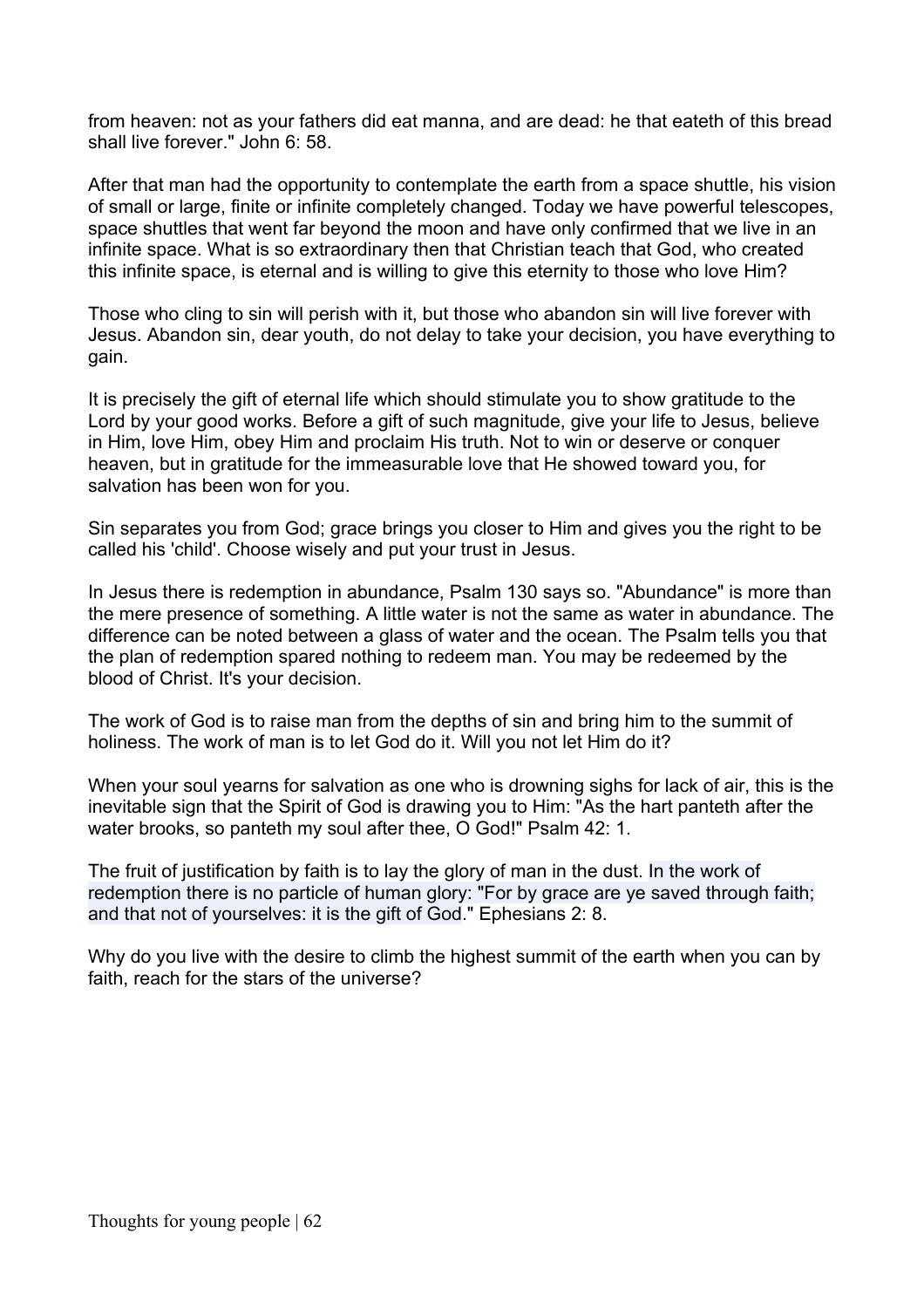### SERVICE

(Sharing, missionary work)

Sing to life, dream, love and help others. That's the only thing that will give you satisfaction. It is the work of Jesus!

Put in the service of Jesus your hands, your eyes, your feet, your voice, and singing, everything you are. Tell Him you want to be clay in the Potter's hand so that you can become a vessel of honour.

If the love of God is born in you, project it on others, do not keep it for yourself. Thus you will grow and become as tall and as strong as the American sequoias.

Only people who forget themselves and dedicate themselves to others might be called "blessed." The rest of the people are unhappy. It is your duty to know and make the law of service yours.

Sharing makes rich. To keep for oneself makes poor. When you share, you have more.

A handshake and a smile can win worlds. A stern look and rash words can make you lose everything.

The work of comforting the afflicted is divine. In consoling you do the work of Jesus. If you shut yourself in, you will eventually also be afflicted.

Sow the seeds of truth and love in the heart of those you meet. This is the best contribution you can make to humanity. One day you will find trees of righteousness and love that will give you shade.

Jesus, when He was on the cross, cried "I thirst." He knew that everything had been done, and that was His last hour. He was thirsty ... no helping hand offered Him fresh water to quench the horrors of His thirst. Only a sponge with vinegar was fixed to a spear and raised to His lips. After refusing it, He exclaimed: "It is finished" and bowing His head He gave His life to His Father. Would you have wanted to give water to Jesus at that time? You can do it today in the person of his children.

The blessings you receive are not for you to monopolize, but to be shared with others.

Put yourself to work every day to do something for others. You are wondering what you can do? Smile to your neighbours. Greet those you meet in the street. Offer your seat on the bus to elderly persons. Do something at home to relieve your mother, your father, your wife, husband or brothers and sisters. Be kind to your fellow workers. Give thanks for every little favour. Do not criticize. You cannot feel depressed with that attitude!

Many are sad because they are not loved. It is a waste of time. Grieve rather that you do not love others. Focus your attention on what you have to do for others and not so much about what others should do for you.

The law of service is the law of life. The law of selfishness is the law of death. Giving enriches you, denying impoverishes you. That is why a rich man may be poor and a poor

Thoughts for young people | 63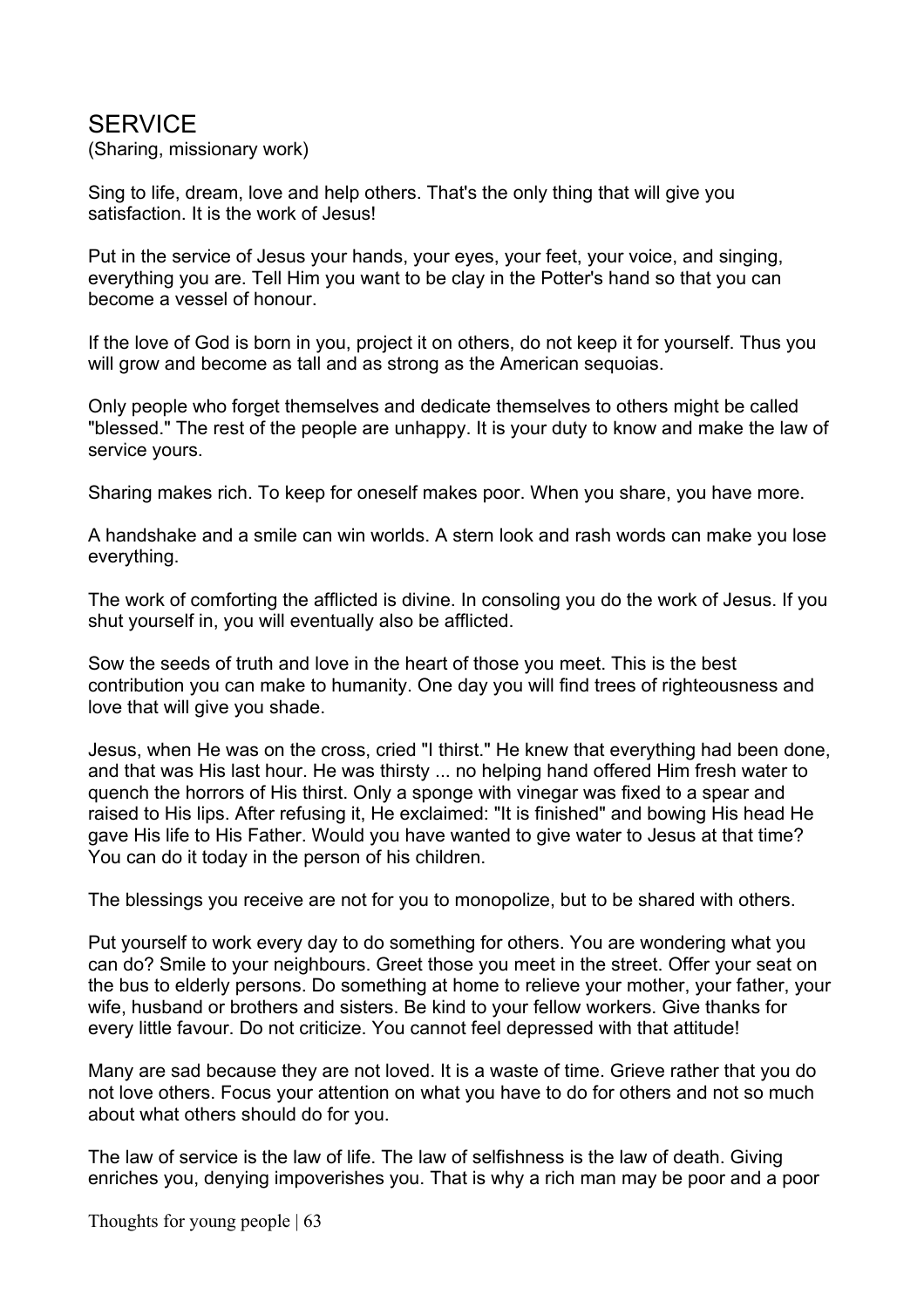may be rich.

There is no need for you to go to China to preach the gospel; the people to whom you have to preach are close to you, maybe your next door neighbour.

Jesus gave a commission to all His disciples: "And he said unto them, Go ye into all the world, and preach the gospel to every creature. He that believeth and is baptized shall be saved; but he that believeth not shall be damned." Mark 16: 15, 16. What answer will you give to the Lord?

In commercial criterion, if you give you become bankrupted, but by the spiritual criterion, if you give you get rich, " I have shewed you all things, how that so labouring ye ought to support the weak, and to remember the words of the Lord Jesus, how he said, It is more blessed to give than to receive." Acts 20: 35.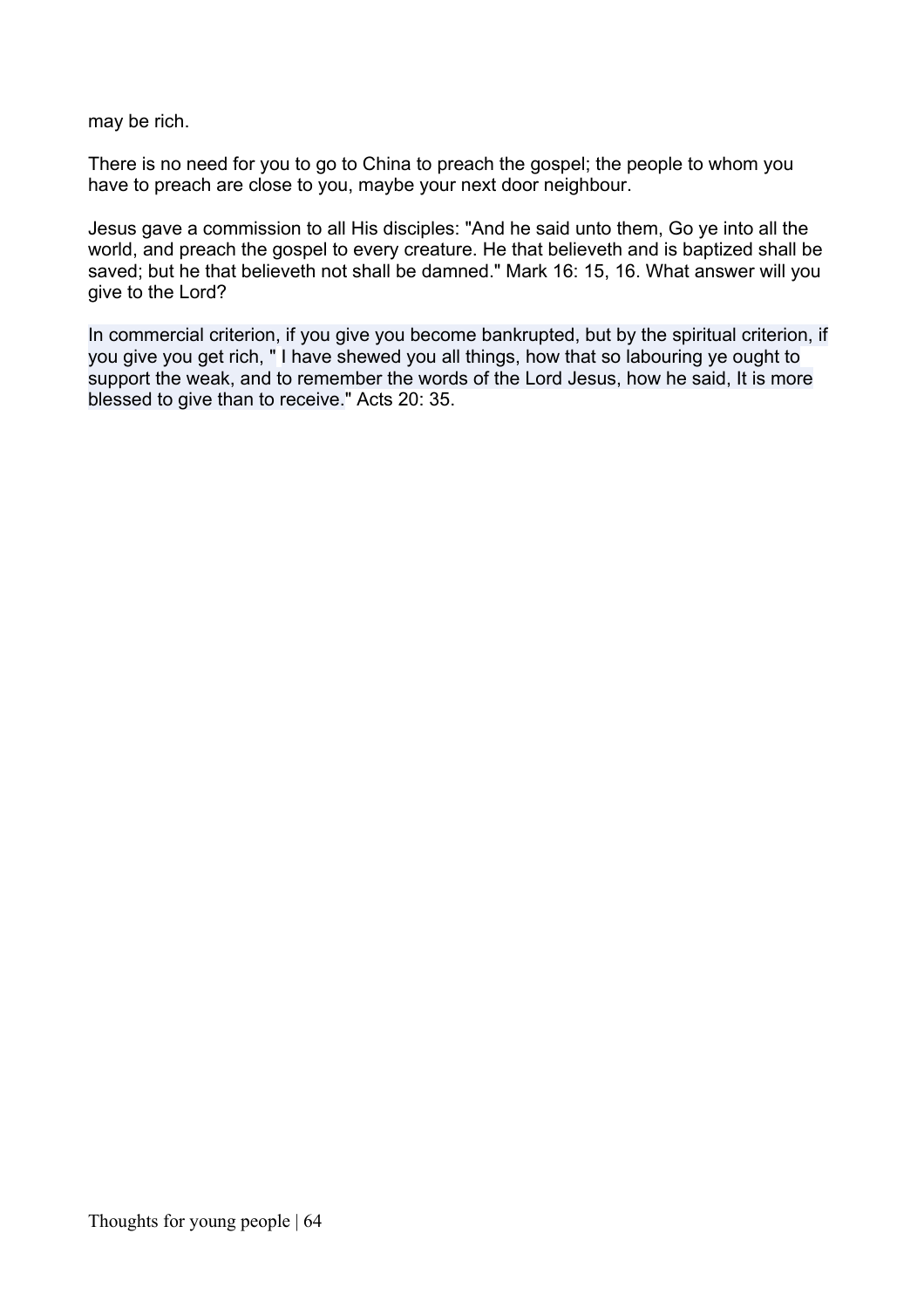### TESTIMONY

(Example, preaching, missionary work)

There are men and women that the world will never forget ... they will never disappear from the minds of those who stayed behind, because they left an irreplaceable void. Their works have been a sweet perfume of love full of dedication and selflessness. Would it not be great that you became such a person? Why not?

If you want the world to change, start by first changing yourself. Only what one lives may have the power to persuade.

If you sow be sure that one day you will reap; what is not so sure it's the quality of your crop, obviously it will depend on the seed you have sown. Throw good seed in your field of life.

We're all sowers ... you with your joy, he with his hope, another with his sadness, another with hatred, another one with envy, and you?

A life of devotion and dedication is the most convincing evidence of the depth and truth of the gospel. Remember that your words have the weight and strength your attitude gives them, because actions speak louder than words.

What you are reveals what you have in your heart. "Ye shall know them by their fruits." Matthew 7: 16

When you forgive sincerely, when you forgive the faults of others, without keeping a grudge; when you give a hand where it is needed; when you console the afflicted; when you are respectful and kind; when you are not angry in times of provocation, you are showing the face of Jesus.

There are different types of stars. You can be a shooting star that shines for a few seconds and then goes out or you can be a star that shines forever. It is your choice. If you live and preach the gospel you will shine forever: "And they that be wise shall shine as the brightness of the firmament; and they that turn many to righteousness as the stars for ever and ever." Daniel 12: 3.

The good example you give to others perhaps will not always give a good response in all; but what is certain is that a bad example rarely inspires and exalts anyone. Be a good reference and do not think what people may think or say about you. Jesus devoted Himself to spread goodness; in some hearts the seeds gave fruit and in other hearts the seeds did not find good ground.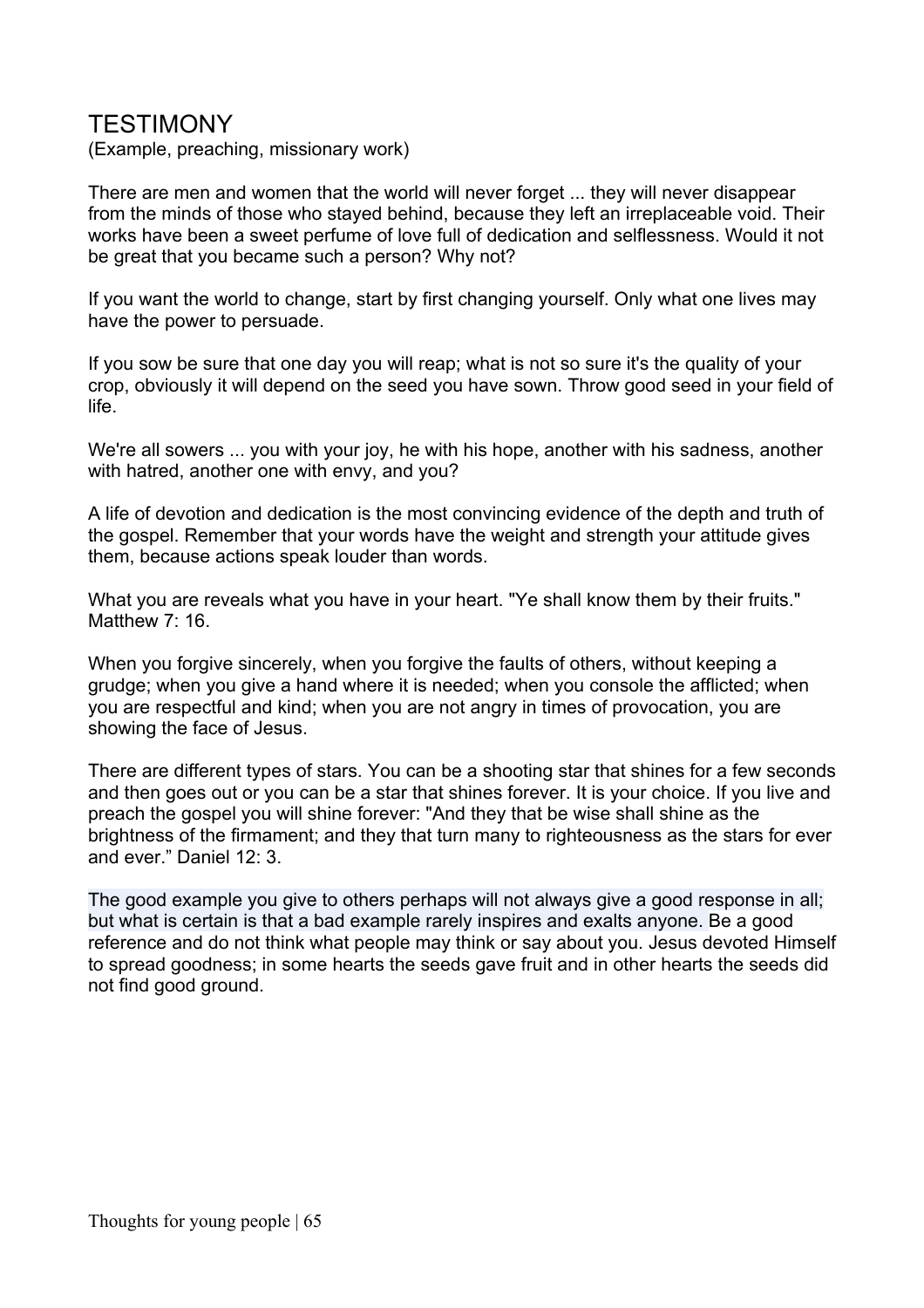# THE POWER OF GOD

The leper entreated Him to cure him, and Jesus healed him with a few words. How great! Which scientist, even well learned, would have with a few words healed leprosy? None, except God.

The good intention that many people have in their hearts is not enough. There is something missing: the ability to develop and express the virtues of the soul. This work cannot be accomplished in your own strength; you need the help of the Holy Spirit.

A musical instrument can be superb, but if nobody plays it, it does not give a sound. It is the same with your life: it may be wonderful but if the Lord does not touch the strings of your heart, your life does not make the harmonious sound of true happiness.

Remember that you cannot undertake alone any work, whether material or spiritual. You need God's help. The miracle of your capacity will arise when the divine power is combined with human shortcoming. That is why you should never think that you have managed to do this or that, it was God's gift to you.

The temptations to which you are submitted are not fortuitous. They come from the lower world of darkness and have the purpose to degrade you and erase in you the image of God. But never...! ... Oh ... never! ... will a temptation overcome you if you do not agree to it. Jesus is your helper: "But be of good cheer; I have overcome the world." John 16: 33.

Have you done everything in your power about what is bothering you and you have not found a solution? Time has come then to leave your problem in the hands of God: "Casting all your care upon him; for he careth for you." 1 Peter 5: 7. If you had done it from the beginning it is very likely that the solution would have been found.

The palm of your hand can contain a drop of water and play with it. The world can contain an ocean. The world is like a grain of sand in the vastness of the universe and God takes it in the palm of His hand. In the same way you can control the drop in your hand, God controls this world and the vast universe in the palm of His hand and He sees you, as the most beloved object of His creation. Is that not a wonderful thought?

When the terrible burden of temptation pins you to the wall, it is not easy to stay on the side of right principles. Jesus teaches you that if you trust Him and seek His help, you can overcome as He overcame: "Call unto me, and I will answer thee, and shew thee great and mighty things, which thou knowest not." Jeremiah 33: 3.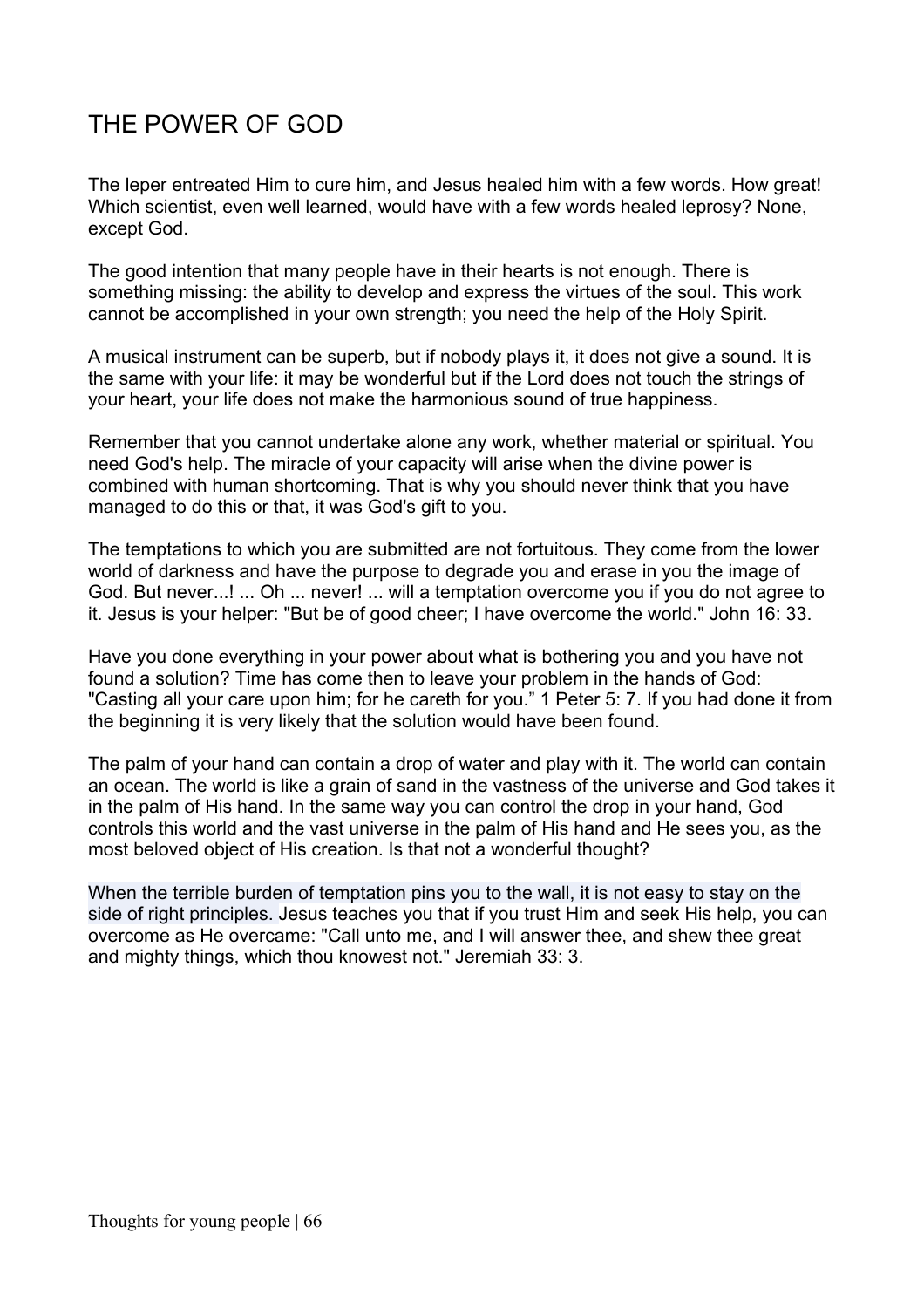## TIME

Time does not stop, even if it sees you pale and shivering with cold, time does not stop, it continues its unwavering course. Whether you are sad or happy, healthy or ill, time does not stop. It is a tireless traveller. Live then, intensely, every hour, every minute, live thanking the Lord.

Sometimes you want to grasp time in your hands, and subdue it as yours. But it slips through your fingers like a piece of soap. Live today! Live the moment! That should be your goal. Tomorrow belongs to the Lord.

You cannot save time as you save money to have it when you need it. The time that is not used today is lost forever. Propose yourself to use your time in such a way to make to most of it and that it does not leave wounds in your soul. Live, but live for the Lord.

If you throw the anchor of your life in time past, many of your memories will keep on living, but it would be better to weigh anchor and move forward without allowing the past to interrupt you entering the port of the Promised Land.

Look to the time already spent in order to draw useful lessons for your life. One of these is that you will not repeat things that were unpleasant and negative. Live in such a way that in the future you will not have a past that will again cause you remorse.

You build your own story; the biography of your life is in your hands. It's true that you cannot stop time, but you can decide what kind of thoughts and actions you will fill it with.

Today and now are yours, yesterday has gone like a train in the distance when losing sight of it on the horizon, never to return. Decide today not to grieve the Spirit of God: "To day if ye will hear his voice, harden not your hearts." Hebrews 3: 7, 8.

Do not waste your time in vain things, things transitory, this does not give you any satisfaction, but on the contrary, it leaves you empty. Take the decision to dedicate your time to build your character for eternity.

If you take time to meditate on the brevity of life, you realize that we humans have an urgent need to use our time wisely. We have but one life and the Lord grants it to us so that we make the best of it. Search for the necessary grace to live life well.

Organize your time so you can do all the things you have planned. Give time for everything and be determined in their realization.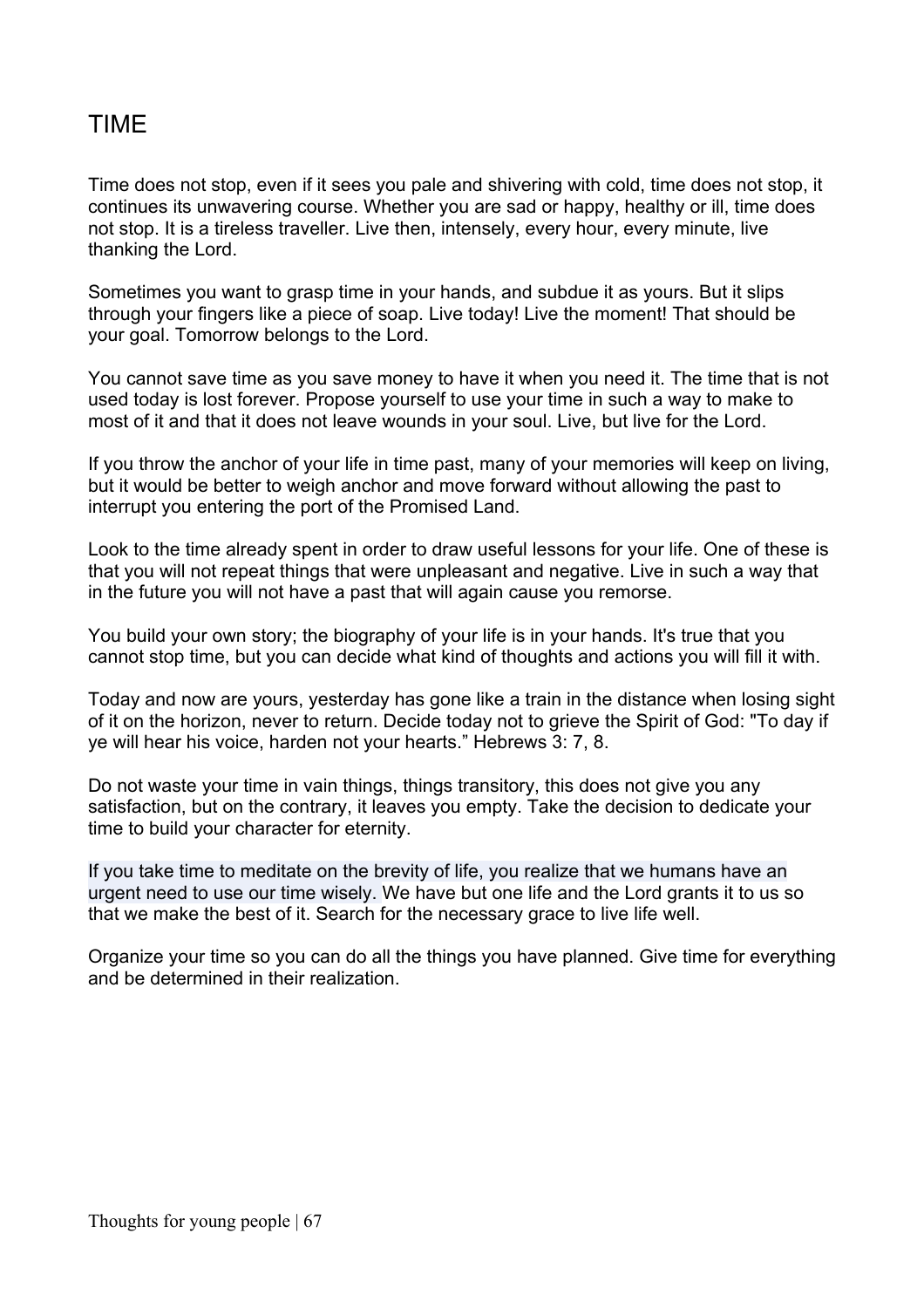### TRIALS

(Sadness, anxiety, fear, difficulties)

It is nice to have flowers that may be offered because it is a sign of love toward the person who receives them. And if they were picked undergoing pain because of their thorns, they are even more beautiful in the eyes of the person receiving them and the gesture is even more genuine and sincere.

You will always find obstacles in your life. Your job is to trust in the Lord and ask Him to help you excel them. If you ask important men they will tell you the same thing. If you ask Jesus, the most important man of all, He will tell you: "Ye shall have tribulation: but be of good cheer; I have overcome the world. You have tribulation in the world, but take heart I have overcome the world." John 16: 33.

Solitude is sometimes desired and sometimes hated. Solitude can be the renewal of the spirit or a direct line to death. The loneliness of the homeless living under bridges, the solitude of the rich immerged among people and money. The loneliness of the world, your own solitude. Think about Jesus whenever you are alone. He too was alone in the most difficult moments of His life. But He did not despair; He trusted in his Father and overcame.

The tree needs to be pruned to grow better and renew its vigour. In the same way, God will prune you if you let Him. Tests will come in your life, difficulties, complicated situations, etc. That will require your absolute devotion, your dedication and your entire submission to the Lord. Supporting all, your character will be renovated and transformed into the image of God.

The life train goes on. Until when? Only God knows. The only thing you need to do is stay inside and not get off at the stations of difficulties.

If you proposed yourself to overcome in life, you must be prepared not to give up. Trials occur to all mankind, without respect to race, creed, culture and time. They are inherent to our nature. But facing them in the right way, they are the means established by heaven to rise up man's fallen nature: "My brethren, count it all joy when ye fall into divers temptations; knowing this, that the trying of your faith worketh patience. But let patience have her perfect work, that ye may be perfect and entire, wanting nothing." James 1: 2-4.

Life adversities should not necessarily make you sink. For important men, these were their catapults to the top of success.

Even negative things can leave you some nice lessons. Simply extract the few drops of honey from the bitterness hidden from a superficial look. Paul taught: "that all things work together for good to them that love God, to them who are the called according to his purpose." Romans 8: 28.

The path of righteousness and goodness always passes through Calvary; without the cross there is no spiritual discernment or fruitful live. "And he said to them all, If any man will come after me, let him deny himself, and take up his cross daily, and follow me." Luke 9: 23.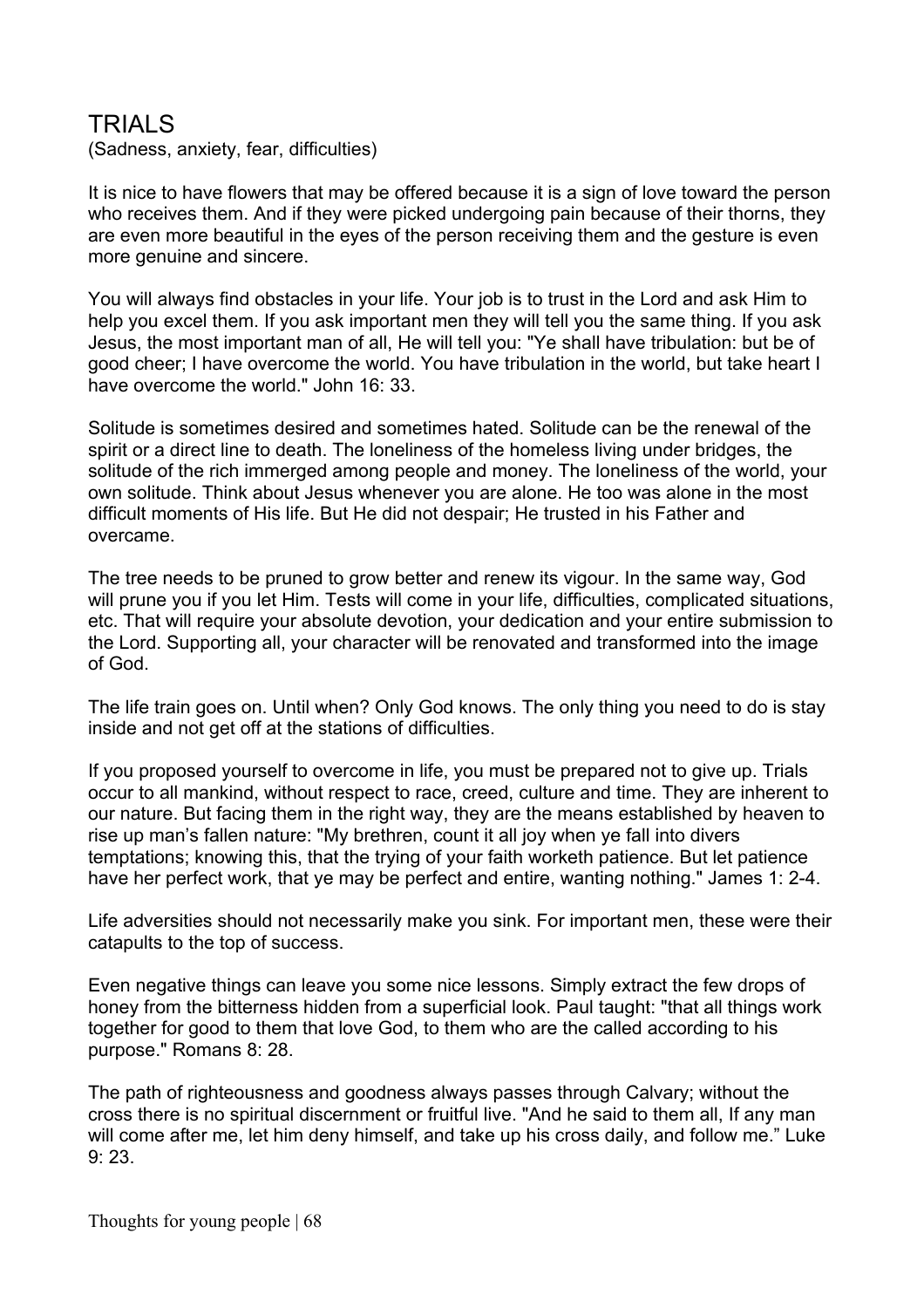It may be that sometimes in your life you find yourself in a situation where you do not know why you're here and if it is really worth it to continue struggling. You feel as if the roof of your house fell on your head and you feel alone and misunderstood. Discouragement will often walk in front of your door and greet you kindly. But never, oh never, never invite it to come inside.

When you fall under the weight of trials it is not because God did not help you but because you have not sought help in Jesus. He is willing to grant you the power to overcome sin and you can achieve it, others did: "Submit yourselves therefore to God. Resist the devil, and he will flee from you. Draw nigh to God, and he will draw nigh to you." James 4: 7, 8.

I beg you, do not worry. The trial through which you are going may be very complicated and difficult for you but not for the Lord; for Him there is nothing impossible. Listen to His invitation: "Call unto me, and I will answer thee." Jeremiah 33: 3.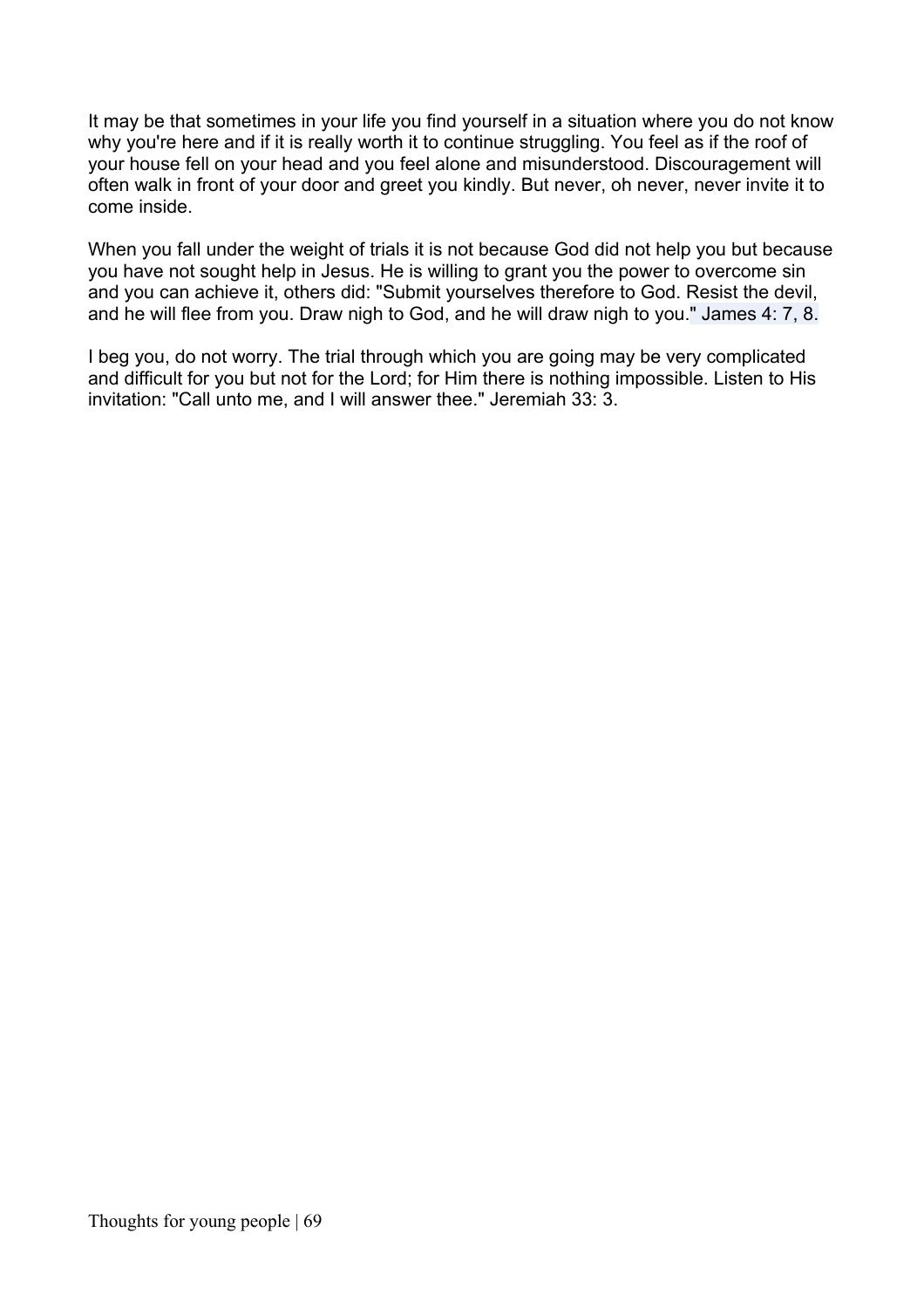# TRUST

Why do you sometimes live dragging three heavy bags: one with problems of the past, one with problems of the present, and the third with problem you imagine will happen tomorrow? Live the present day intensely, leaving yesterday in the gracious hands of the Lord, and tomorrow in God's providence, He know always what is best for you and He will provide it. Entrust the present day to Jesus who promised that He will not forsake not abandon you, for you are worth far more than all the birds flying in the sky.

Doubts in Christian life infect the soul as leprosy destroys the skin. What to do with doubts? Simply leave them in the hands of the Lord. He will clarify what you need to know when He thinks it will be the convenient time and you will not have hurt yourself. Put all your trust in the Lord.

Nobody is infallible; you need Jesus' grace for the big events of life as for everyday's little things. If you turn your gaze away from Christ, you will go head on into the pit of despair; there, in a corner like a child who is afraid of darkness, you will lament ahead of time over your defeat.

To whine over things to come is to be scared of imaginary ghosts. To whine over the past, is to ruin today's precious time, which in reality is the only time you have to live and redeem in the best possible manner what you did wrong, and also build the future you desire.

"Renew or die", say the entrepreneurs, referring to their business policies. You must also start a renewal in your life to find again the strength of your first love. If the Christian does not renew himself day after day, he will surely ruin his spiritual enterprise. "Be born again." John 3: 3.

Each one of us has to decide in whom or in what we are going to trust. Your choice today will determine your entire future. Put your trust in the Lord; material things are instable as the weather, people change too; your capacities are limited: "Finally, my brethren, be strong in the Lord, and in the power of his might." Ephesians 6: 10.

The exercise to learn to trust the Lord and depend on Him daily will help you to fortify your faith, it will preserve your hope, strengthen you vision of eternal things and develop your will.

Oh! Do not be of those who forsake the Lord when things are rough or of those who forget the Lord when their financial situation is getting better. Be as the needle to the pole, always pointing north. Only an invariable trust in God will help you grow and give you a life full of happiness.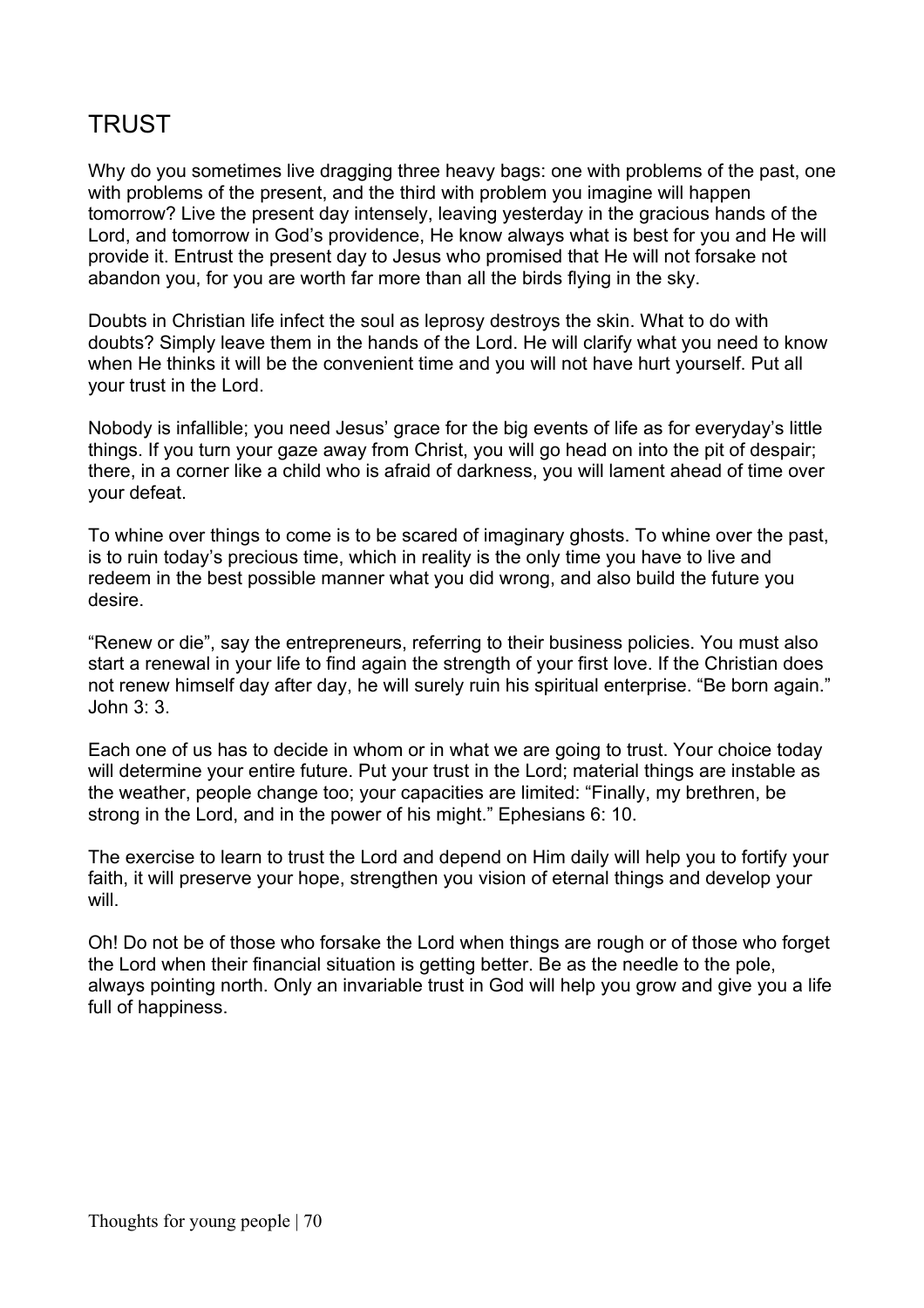TRUTH (Error, lie)

The truth, what truth? Your's? Mine? There is only one truth: Jesus Christ. Your duty is to know it.

Pious lies do not cease to be lies, but they are dressed in a coat of hypocrisy. Tell the truth always, even if sometimes it hurts, even if you often lose, in the end you will win.

In order to know the truth you do not need to investigate error. The more you search the truth, the better you will discern lies.

Many people believe that a small lie is less serious than a big lie. In the world it is like this; but not for the Lord. Lying is lying, regardless of its importance. Decide to be always truthful.

A clear conscience produces peace, tranquillity, calmness, security, courage, firmness of character, while a defiled conscience provokes opposite effects. To establish the truth and be consistent with it is the most effective way to keep your conscience at peace.

Jesus is the way, the truth and the life. Apart from Him there is no path, nor truth nor life. When He said it was the truth, it refers to everything He taught and which is recorded in His word and is the only means by which we can reach the Father: "Jesus saith unto him, I am the way, the truth, and the life: no man cometh unto the Father, but by me." John 14: 6.

One can deny the truth, intent to impair it, hide it, but in the end it always comes to the surface, like a cork; we can do whatever we want, it will always emerges.

A half truth is a perfect lie; it has in it the germ of truth and error. The element of truth induces people to accept the part of error.

If you want the truth of the gospel to make impression upon the mind of your listener, present it with humble simplicity, without vainglory, without pride, without aggressiveness, with love, without discredit and guided by the Spirit of God.

Great lies have caused great desolation and death in our world. But it is truth that has preserved this world from utter destruction. Insofar as you honor the truth, you collaborate to preserve this world and all that is good in it.

A lie repeated over and over again may be accepted as truth; that does not mean it is one. The devil's lie that Adam and Eve would not die if they ate the forbidden fruit was never converted into truth; human beings continue in sin and humanity is still harvesting the results of death.

Lie has a very short path; truth is a way that leads to heaven. Oh! May every young person decide to walk in the path of truth!

To be deprived of freedom is very painful but it is even worse to live a prisoner of your own mind. In prison you can be free mentally, while the prisoner of his own mind cannot enjoy the physical freedom of existence. Truth breaks your mental chains, "And ye shall know

Thoughts for young people | 71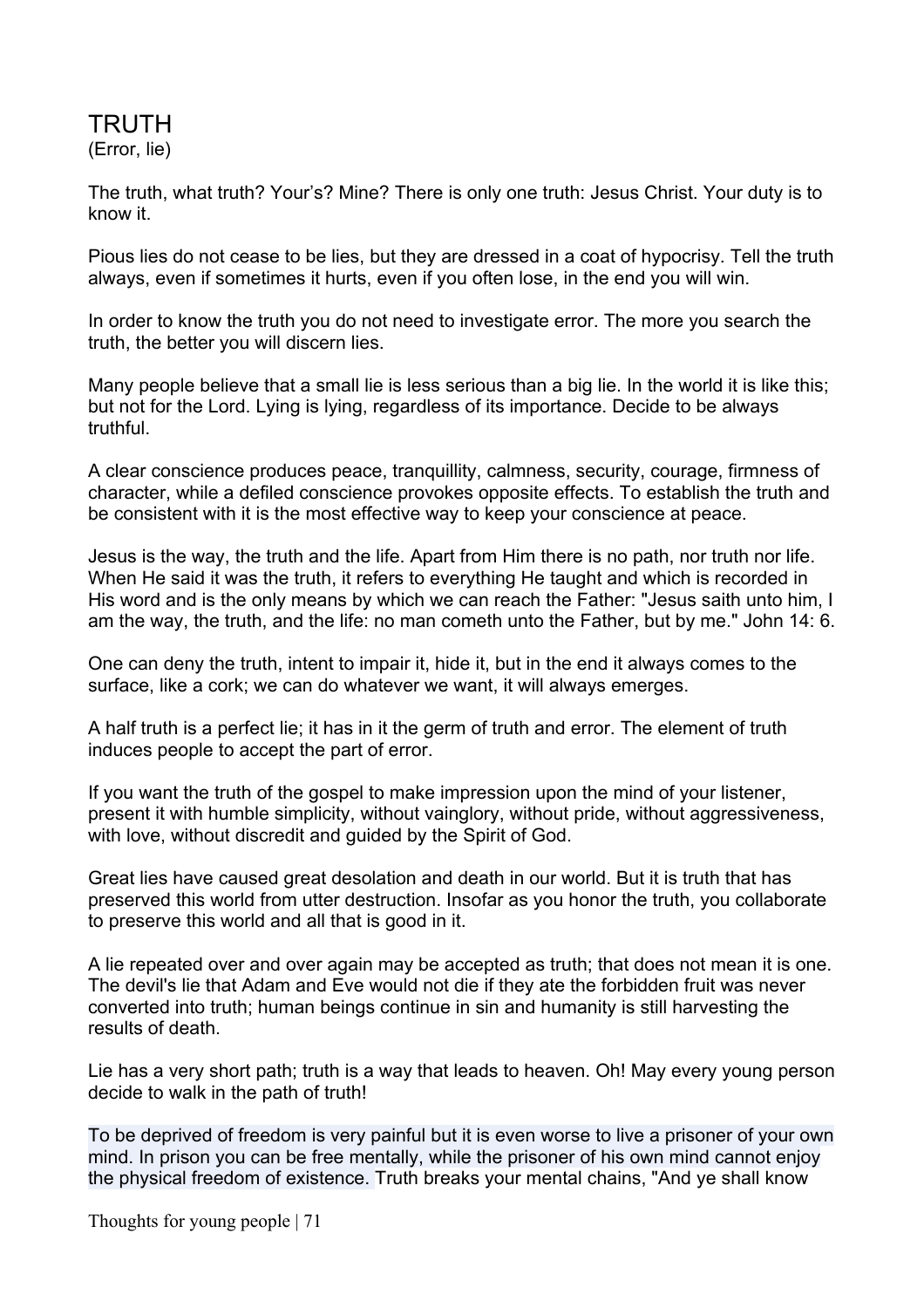the truth, and the truth shall make you free." John 8: 32.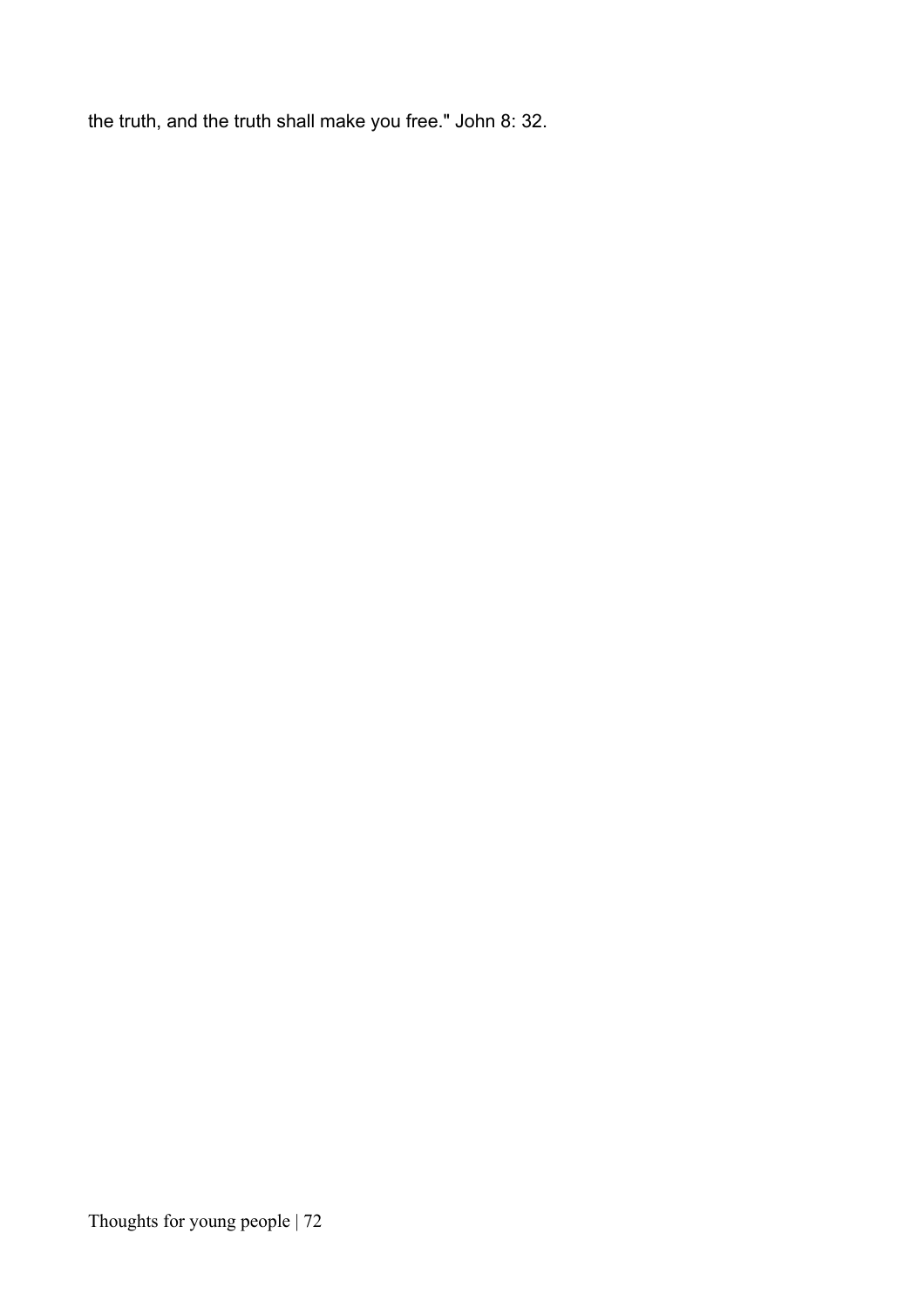## **UNITY**

"Unity is strength." Do everything you can to be one who provides peace, uniting people and being united with them, struggling to preserve this unity. Divisions dishonour Christ and afflict the lives of people and of the church.

There is no greater disaster for Christians than the lack of brotherhood; there is drought and loneliness in the wildernesses, even if they gather in beautifully designed churches full of people. The blessing comes when brothers and sisters live together in harmony. (Psalm 133: 1). You will not regret it if you do everything you can to foster harmony between brothers and sisters. Instead you will feel very happy.

How beautiful it is to understand others and to be understood by them! Look for understanding with the others based on the word of God; this is the key to peace and harmony between people.

You must not live ignoring your brother because you're both children of the same Father. If you hate him, you hate the Lord, if you like, you love the Lord. What you do to your brother you do unto the Lord.

The wind of discord has always blown throughout history; it has brought bitter complaints, tears, difficulties, disappointments, hatred, war, death, eternal enmity, displeasures, and resentments. Throw far away from you this bag full of rubbish! "Depart from evil, and do good; seek peace, and pursue it." Psalm 34: 14.

The world watches Christians and when they see that they have strife, feuds, hatreds and resentments, so they are glad and satisfied. Do not give place to the devil, dear youth, by wearing the garb of discord. Strive to demonstrate brotherly love: "Beloved, if God so loved us, we ought also to love one another." 1 John 4: 11.

The outpouring of the Holy Spirit was given at Pentecost because the disciples of Jesus were perfectly united. The same unity should be manifested in the church today if we want to receive the latter rain. Then start working toward this unity.

Christian unity of same faith is a compelling argument for the gospel. Hatred, confrontation and controversy are one argument the enemies of the cause use to denigrate the people of God.

You hear from time to time that the people of God are composed of human beings who make mistakes, and this is true. But do not place yourself on this quicksand. With the help of the Lord, be a faithful Christian and strive for good social relations as it is here that Christians often fail.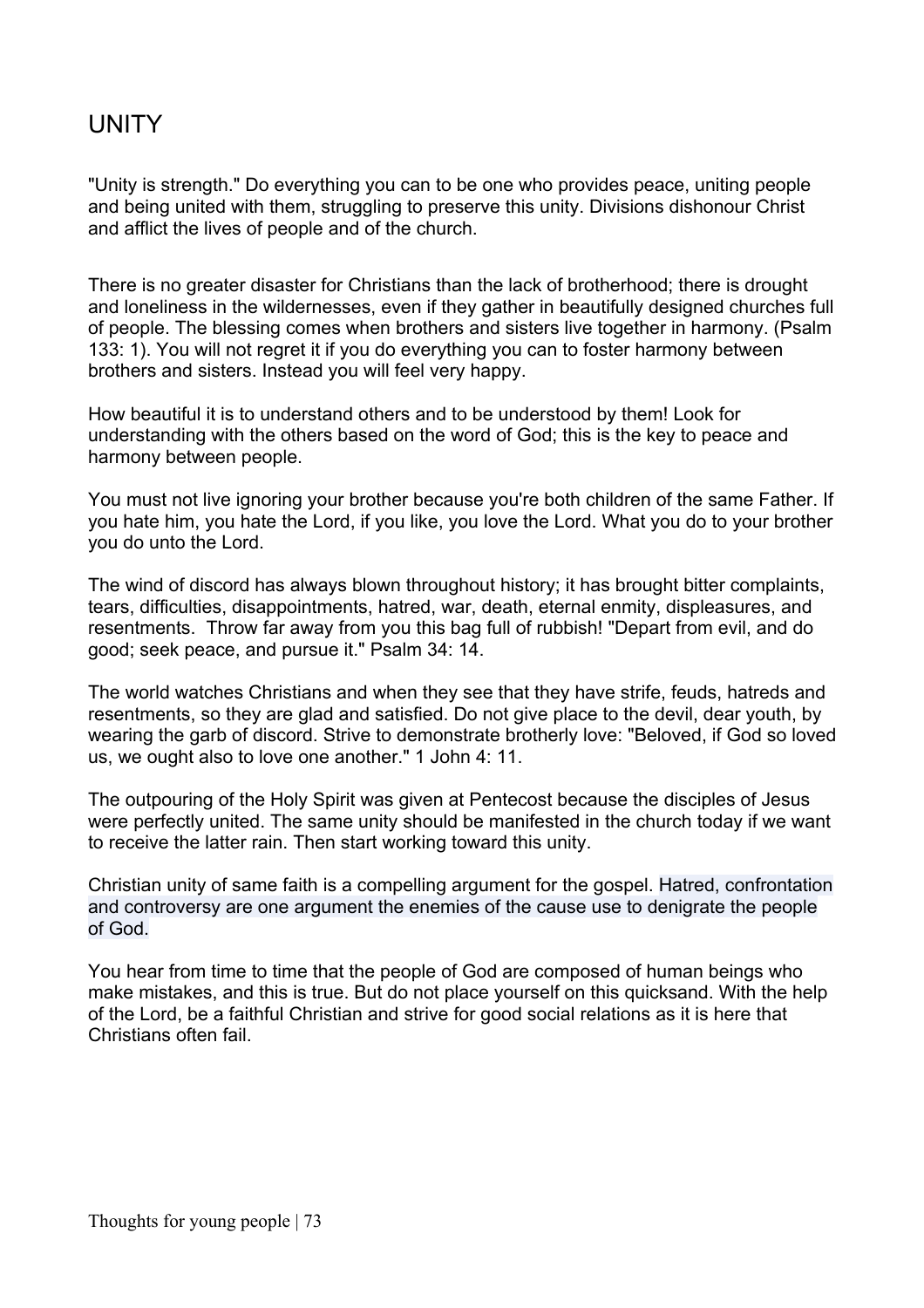## VANITY

It is not good to be conceited. Vanity burns human virtues and turns them into slag.

Do not take as reference the important people of the world; the world gives all the credit to those who are successful in science, technology, art or profession, and often we forgive them their faults overshadowed by their celebrity.

Apparently it does not matter whether famous or important people say dirty words, they live in sin, they are selfish and irresponsible, they lack solidarity and they are malicious. What is important is their work, their talent. Thus men and women are trained to disregard the most important work in life: to obtain a character like Christ's, instead of the vanity of the world.

After having lived a life of pleasure without restraint, Solomon came to a conclusion:" Vanity of vanities, saith the Preacher, vanity of vanities; all is vanity." Ecclesiastes 1: 2. The problem is the evil he had done to himself, and the bad influence he had on others. He repented and tried to correct his actions and warn the youth of the danger to live far from God. Do you not think it is important to accept the advice of a sage?

It is not necessary to put one's hand into the fire to know it burns, others have done it and you've seen the results. Similarly you do not need to stand on the side of vanity to know that the only thing you get is a life devoid of meaning, because others have done so and this was their reward: " Let not him that is deceived trust in vanity: for vanity shall be his recompense." Job 15: 31.

That this prayer be yours: "Turn away mine eyes from beholding vanity; and quicken thou me in thy way!" Psalm 119: 37.

What can you brag about? Your work? Your home? Your intelligence? Your strength? Your beauty? Your money? Do not boast about anything because everything in this world is ephemeral. Cleave unto the Lord, because "The Lord reigns forever." Psalm 9: 7, and one who loves the Lord "...has an everlasting foundation." Proverbs 10: 25.

How little intelligence show those who care about life's vanities! It's like hanging a large stone around ones neck and throwing oneself into the sea. Would you hold on to the vanity of this life?

Oh, if only all the examples of these people who appear in the media, who lived ordinary lives and are reaping only sad results could help each young person tempted to follow the path of vanity! "For all that is in the world, the lust of the flesh, and the lust of the eyes, and the pride of life, is not of the Father, but is of the world. And the world passeth away, and the lust thereof ..." 1 John 2: 16, 17.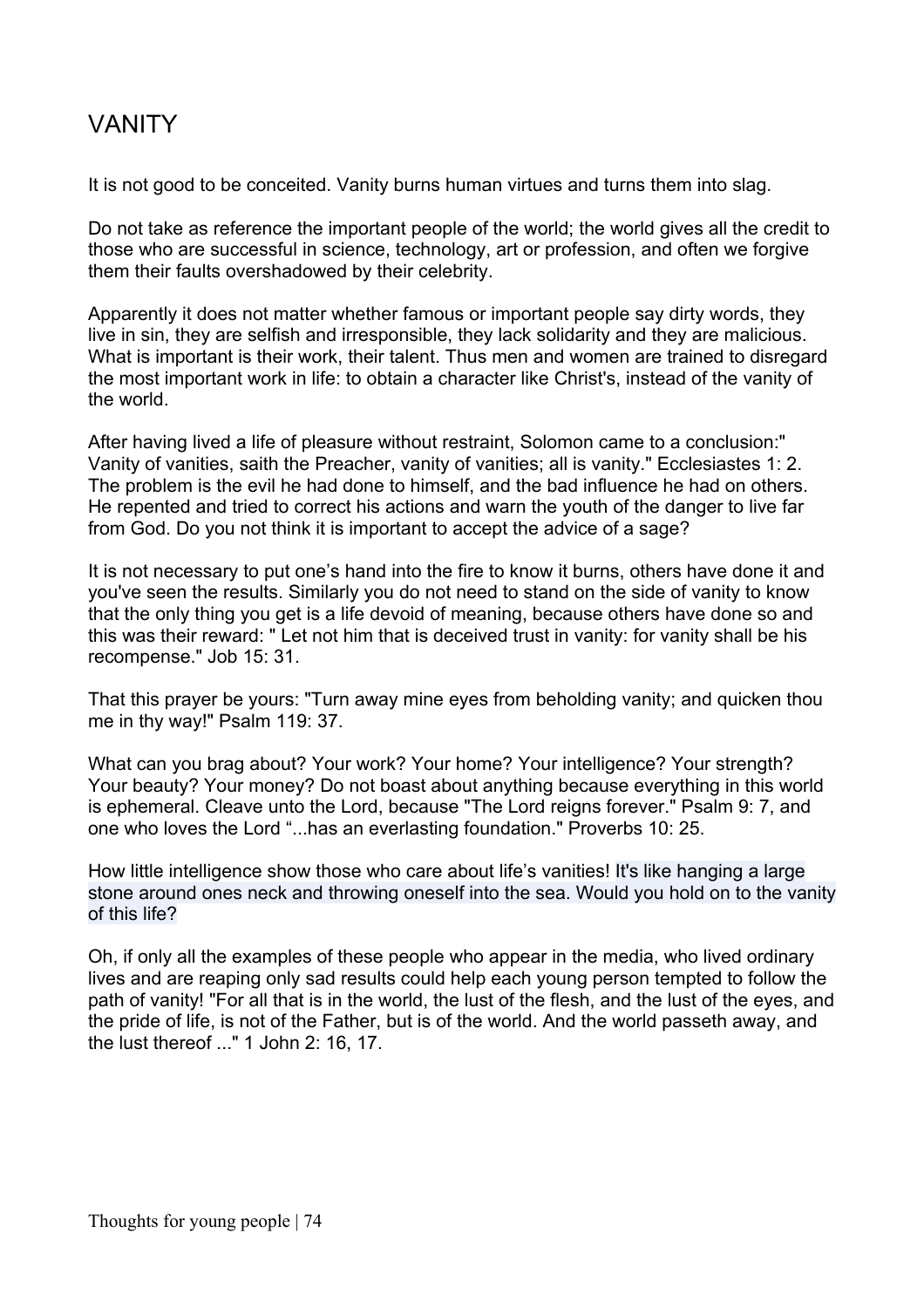## WILL

The exercise of the will is human work; the transformation of character is of divine origin. Your work is to offer your will to the Lord so that He may lead it properly.

In the same way that God cannot force you to do good, and Satan cannot force you to sin. It's up to you. Decide well.

It is true that the Lord invites you to follow the path of good and to grow in holiness; for that He has given you the infinite gift of the Holy Spirit; but He will never force you to obey; He would never force your will, you have the last word. Enjoy being a free being.

Your faculties will be strengthened with the exercise of your will as muscles are strengthened by physical exercise.

Many people do not have their own proper will; they are merged into other minds and are not masters of their individuality. Despite all their efforts, they have no moral energy and responsibility. That may change if they submit themselves completely to Christ. He will take control of their lives and through the proper exercise of the will they can be freed from this slavery.

Dear youth, you may be free from any mental slavery through the power of Christ. His grace can give the breath of life to your dead faculties and give you the ability to do good. Paul believed so and expressed as follows: "I can do all things through Christ which strengtheneth me." Philippians 4: 13.

Indecision, doubt, indifference, weakness attracts Satan's temptations, leading man towards the abyss. Knowing God's will is not enough, every young person must be able to dispose of his own mind, his soul and his body to execute that will.

Your progress in the Christian life can be successful if you have a good spiritual health. The exercise of willpower will help you to practice the noble virtues of Christianity. A small action will take you to another and this exercise will be converted into habits that ultimately produce an extraordinary effect on your character. It is a work that the Lord will not do for you, He left it up to you: "And to know the love of Christ, which passeth knowledge, that ye might be filled with all the fulness of God." Ephesians 3: 19.

The heights you can achieve in your life of faith do not depend on the Lord but yourself for the Lord will not force the will of anyone. The work of God is to help you climb the mountain of spiritual success, but not climbing it for you.